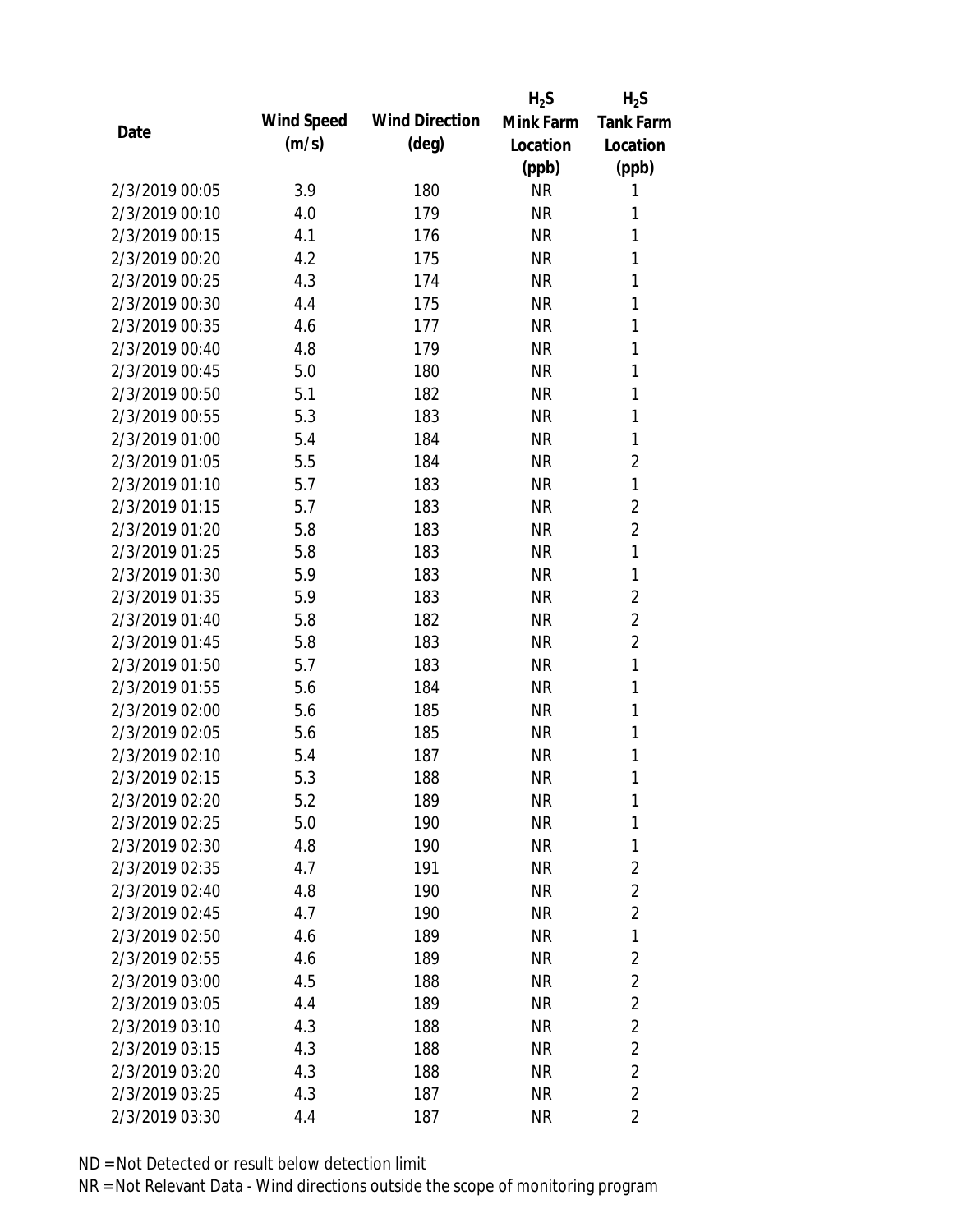|                |            |                       | $H_2S$    | $H_2S$           |
|----------------|------------|-----------------------|-----------|------------------|
|                | Wind Speed | <b>Wind Direction</b> | Mink Farm | <b>Tank Farm</b> |
| Date           | (m/s)      | $(\text{deg})$        | Location  | Location         |
|                |            |                       | (ppb)     | (ppb)            |
| 2/3/2019 03:35 | 4.4        | 186                   | <b>NR</b> | 1                |
| 2/3/2019 03:40 | 4.4        | 186                   | <b>NR</b> | 1                |
| 2/3/2019 03:45 | 4.3        | 186                   | <b>NR</b> | 1                |
| 2/3/2019 03:50 | 4.4        | 186                   | <b>NR</b> | $\mathbf{1}$     |
| 2/3/2019 03:55 | 4.5        | 187                   | <b>NR</b> | 1                |
| 2/3/2019 04:00 | 4.5        | 188                   | <b>NR</b> | 2                |
| 2/3/2019 04:05 | 4.4        | 190                   | <b>NR</b> | $\overline{2}$   |
| 2/3/2019 04:10 | 4.5        | 191                   | <b>NR</b> | 1                |
| 2/3/2019 04:15 | 4.4        | 192                   | <b>NR</b> | $\overline{2}$   |
| 2/3/2019 04:20 | 4.4        | 192                   | <b>NR</b> | $\mathbf{1}$     |
| 2/3/2019 04:25 | 4.5        | 192                   | <b>NR</b> | $\mathbf{1}$     |
| 2/3/2019 04:30 | 4.4        | 191                   | <b>NR</b> | 1                |
| 2/3/2019 04:35 | 4.3        | 190                   | <b>NR</b> | 1                |
| 2/3/2019 04:40 | 4.2        | 188                   | <b>NR</b> | 1                |
| 2/3/2019 04:45 | 4.3        | 186                   | <b>NR</b> | 1                |
| 2/3/2019 04:50 | 4.2        | 186                   | <b>NR</b> | 1                |
| 2/3/2019 04:55 | 4.2        | 186                   | <b>NR</b> | 1                |
| 2/3/2019 05:00 | 4.2        | 187                   | <b>NR</b> | $\mathbf{1}$     |
| 2/3/2019 05:05 | 4.3        | 187                   | <b>NR</b> | 1                |
| 2/3/2019 05:10 | 4.5        | 188                   | <b>NR</b> | 1                |
| 2/3/2019 05:15 | 4.5        | 189                   | <b>NR</b> | 1                |
| 2/3/2019 05:20 | 4.6        | 188                   | <b>NR</b> | 1                |
| 2/3/2019 05:25 | 4.5        | 188                   | <b>NR</b> | $\mathbf{1}$     |
| 2/3/2019 05:30 | 4.6        | 188                   | <b>NR</b> | 1                |
| 2/3/2019 05:35 | 4.6        | 188                   | <b>NR</b> | 1                |
| 2/3/2019 05:40 | 4.6        | 188                   | <b>NR</b> | $\overline{2}$   |
| 2/3/2019 05:45 | 4.7        | 188                   | <b>NR</b> | 1                |
| 2/3/2019 05:50 | 4.8        | 188                   | <b>NR</b> | 1                |
| 2/3/2019 05:55 | 4.9        | 188                   | <b>NR</b> | 1                |
| 2/3/2019 06:00 | 4.8        | 188                   | <b>NR</b> | 1                |
| 2/3/2019 06:05 | 4.7        | 188                   | <b>NR</b> | 1                |
| 2/3/2019 06:10 | 4.5        | 188                   | <b>NR</b> | 1                |
| 2/3/2019 06:15 | 4.3        | 187                   | <b>NR</b> | $\overline{2}$   |
| 2/3/2019 06:20 | 4.3        | 186                   | <b>NR</b> | $\overline{2}$   |
| 2/3/2019 06:25 | 4.2        | 185                   | <b>NR</b> | $\overline{2}$   |
| 2/3/2019 06:30 | 4.2        | 186                   | <b>NR</b> | 1                |
| 2/3/2019 06:35 | 4.2        | 186                   | <b>NR</b> | 1                |
| 2/3/2019 06:40 | 4.2        | 186                   | <b>NR</b> | 1                |
| 2/3/2019 06:45 | 4.3        | 188                   | <b>NR</b> | 1                |
| 2/3/2019 06:50 | 4.2        | 188                   | <b>NR</b> | 1                |
| 2/3/2019 06:55 | 4.2        | 188                   | <b>NR</b> | 1                |
| 2/3/2019 07:00 | 4.3        | 188                   | <b>NR</b> | 1                |
|                |            |                       |           |                  |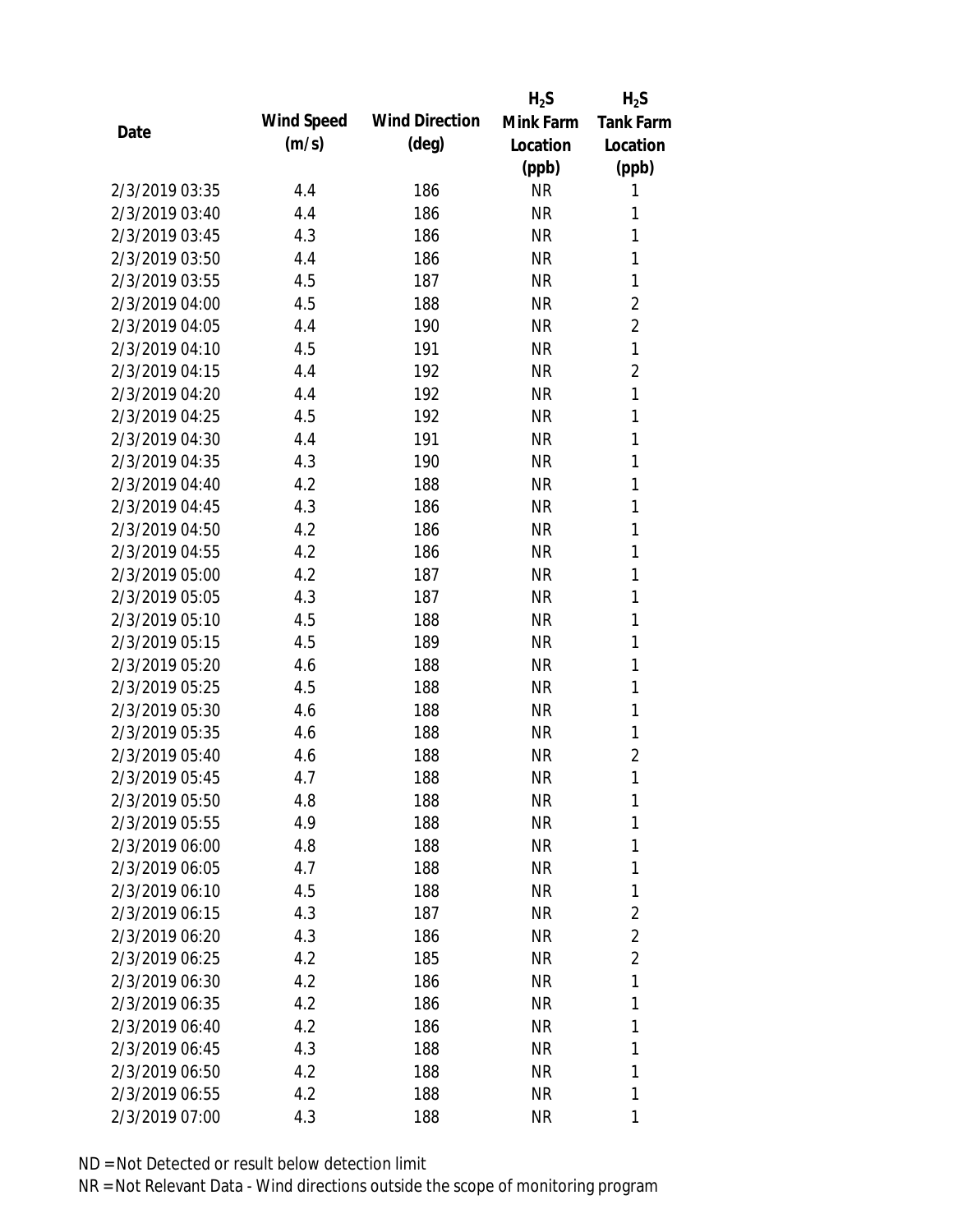|                |            |                       | $H_2S$    | $H_2S$           |
|----------------|------------|-----------------------|-----------|------------------|
|                | Wind Speed | <b>Wind Direction</b> | Mink Farm | <b>Tank Farm</b> |
| Date           | (m/s)      | $(\text{deg})$        | Location  | Location         |
|                |            |                       | (ppb)     | (ppb)            |
| 2/3/2019 07:05 | 4.3        | 187                   | <b>NR</b> | 1                |
| 2/3/2019 07:10 | 4.4        | 186                   | <b>NR</b> | 1                |
| 2/3/2019 07:15 | 4.5        | 186                   | <b>NR</b> | 1                |
| 2/3/2019 07:20 | 4.4        | 188                   | <b>NR</b> | 1                |
| 2/3/2019 07:25 | 4.2        | 192                   | <b>NR</b> | 1                |
| 2/3/2019 07:30 | 4.0        | 196                   | <b>NR</b> | 1                |
| 2/3/2019 07:35 | 4.0        | 200                   | <b>NR</b> | 1                |
| 2/3/2019 07:40 | 3.7        | 205                   | <b>NR</b> | 1                |
| 2/3/2019 07:45 | 3.6        | 208                   | <b>NR</b> | 1                |
| 2/3/2019 07:50 | 3.6        | 210                   | <b>NR</b> | 1                |
| 2/3/2019 07:55 | 3.6        | 210                   | <b>NR</b> | 1                |
| 2/3/2019 08:00 | 3.6        | 209                   | <b>NR</b> | 1                |
| 2/3/2019 08:05 | 3.7        | 208                   | <b>NR</b> | 1                |
| 2/3/2019 08:10 | 3.8        | 207                   | <b>NR</b> | $\overline{2}$   |
| 2/3/2019 08:15 | 3.9        | 207                   | <b>NR</b> | $\overline{2}$   |
| 2/3/2019 08:20 | 4.0        | 205                   | <b>NR</b> | $\overline{2}$   |
| 2/3/2019 08:25 | 4.2        | 204                   | <b>NR</b> | 1                |
| 2/3/2019 08:30 | 4.4        | 204                   | <b>NR</b> | 1                |
| 2/3/2019 08:35 | 4.7        | 204                   | <b>NR</b> | 1                |
| 2/3/2019 08:40 | 4.9        | 203                   | <b>NR</b> | 1                |
| 2/3/2019 08:45 | 5.0        | 203                   | <b>NR</b> | 1                |
| 2/3/2019 08:50 | 5.0        | 203                   | <b>NR</b> | 1                |
| 2/3/2019 08:55 | 5.0        | 203                   | <b>NR</b> | 1                |
| 2/3/2019 09:00 | 4.9        | 203                   | <b>NR</b> | 1                |
| 2/3/2019 09:05 | 4.8        | 201                   | <b>NR</b> | 1                |
| 2/3/2019 09:10 | 4.7        | 201                   | <b>NR</b> | 1                |
| 2/3/2019 09:15 | 4.6        | 200                   | <b>NR</b> | 1                |
| 2/3/2019 09:20 | 4.6        | 200                   | <b>NR</b> | 1                |
| 2/3/2019 09:25 | 4.6        | 200                   | <b>NR</b> | 1                |
| 2/3/2019 09:30 | 4.7        | 200                   | <b>NR</b> | 1                |
| 2/3/2019 09:35 | 4.6        | 201                   | <b>NR</b> | 1                |
| 2/3/2019 09:40 | 4.6        | 202                   | <b>NR</b> | 1                |
| 2/3/2019 09:45 | 4.7        | 203                   | <b>NR</b> | 1                |
| 2/3/2019 09:50 | 4.7        | 205                   | <b>NR</b> | 1                |
| 2/3/2019 09:55 | 4.7        | 206                   | <b>NR</b> | 1                |
| 2/3/2019 10:00 | 4.7        | 206                   | <b>NR</b> | 1                |
| 2/3/2019 10:05 | 4.6        | 206                   | <b>NR</b> | 1                |
| 2/3/2019 10:10 | 4.6        | 205                   | NR        | 1                |
| 2/3/2019 10:15 | 4.5        | 205                   | <b>NR</b> | 1                |
| 2/3/2019 10:20 | 4.4        | 204                   | <b>NR</b> | 1                |
| 2/3/2019 10:25 | 4.3        | 203                   | <b>NR</b> | 1                |
| 2/3/2019 10:30 | 4.2        | 202                   | <b>NR</b> | 1                |
|                |            |                       |           |                  |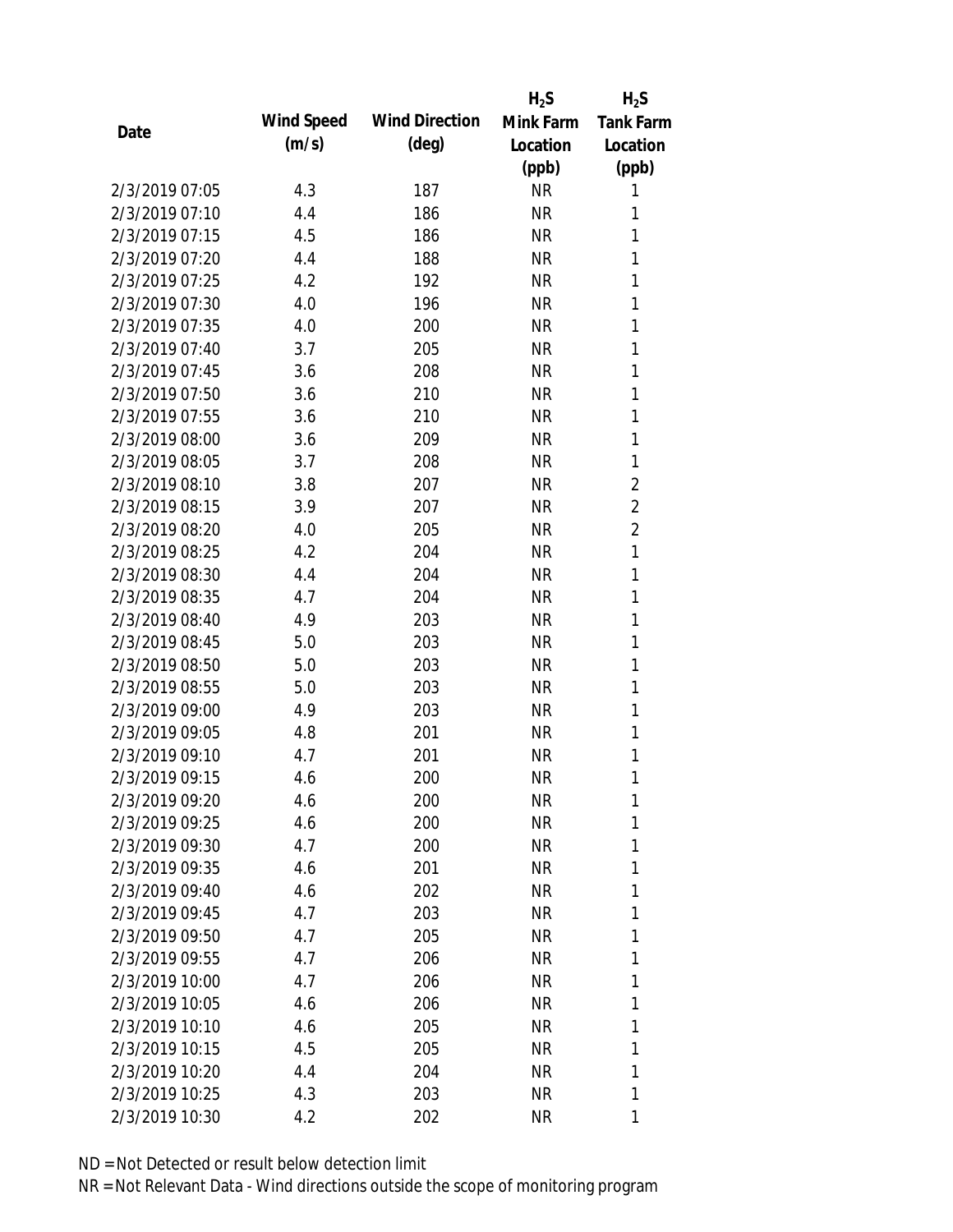|                |            |                       | $H_2S$    | $H_2S$           |
|----------------|------------|-----------------------|-----------|------------------|
| Date           | Wind Speed | <b>Wind Direction</b> | Mink Farm | <b>Tank Farm</b> |
|                | (m/s)      | $(\text{deg})$        | Location  | Location         |
|                |            |                       | (ppb)     | (ppb)            |
| 2/3/2019 10:35 | 4.2        | 203                   | <b>NR</b> | 1                |
| 2/3/2019 10:40 | 4.3        | 204                   | <b>NR</b> | 1                |
| 2/3/2019 10:45 | 4.3        | 204                   | <b>NR</b> | 1                |
| 2/3/2019 10:50 | 4.4        | 205                   | <b>NR</b> | 1                |
| 2/3/2019 10:55 | 4.4        | 207                   | <b>NR</b> | 1                |
| 2/3/2019 11:00 | 4.4        | 207                   | <b>NR</b> | 1                |
| 2/3/2019 11:05 | 4.4        | 205                   | <b>NR</b> | 1                |
| 2/3/2019 11:10 | 4.4        | 204                   | <b>NR</b> | 1                |
| 2/3/2019 11:15 | 4.4        | 204                   | <b>NR</b> | 1                |
| 2/3/2019 11:20 | 4.3        | 202                   | <b>NR</b> | 1                |
| 2/3/2019 11:25 | 4.3        | 200                   | <b>NR</b> | 1                |
| 2/3/2019 11:30 | 4.4        | 200                   | <b>NR</b> | 1                |
| 2/3/2019 11:35 | 4.4        | 201                   | <b>NR</b> | 1                |
| 2/3/2019 11:40 | 4.6        | 202                   | <b>NR</b> | 1                |
| 2/3/2019 11:45 | 4.6        | 201                   | <b>NR</b> | 1                |
| 2/3/2019 11:50 | 4.6        | 201                   | <b>NR</b> | 1                |
| 2/3/2019 11:55 | 4.6        | 201                   | <b>NR</b> | 1                |
| 2/3/2019 12:00 | 4.5        | 201                   | <b>NR</b> | 1                |
| 2/3/2019 12:05 | 4.5        | 199                   | <b>NR</b> | 1                |
| 2/3/2019 12:10 | 4.5        | 197                   | <b>NR</b> | 1                |
| 2/3/2019 12:15 | 4.5        | 196                   | <b>NR</b> | 1                |
| 2/3/2019 12:20 | 4.5        | 195                   | <b>NR</b> | 1                |
| 2/3/2019 12:25 | 4.4        | 195                   | <b>NR</b> | 1                |
| 2/3/2019 12:30 | 4.4        | 195                   | <b>NR</b> | 1                |
| 2/3/2019 12:35 | 4.5        | 195                   | <b>NR</b> | 1                |
| 2/3/2019 12:40 | 4.5        | 195                   | <b>NR</b> | 1                |
| 2/3/2019 12:45 | 4.6        | 196                   | <b>NR</b> | 1                |
| 2/3/2019 12:50 | 4.6        | 196                   | <b>NR</b> | 1                |
| 2/3/2019 12:55 | 4.7        | 196                   | <b>NR</b> | 1                |
| 2/3/2019 13:00 | 4.8        | 196                   | <b>NR</b> | 1                |
| 2/3/2019 13:05 | 4.7        | 196                   | <b>NR</b> | 1                |
| 2/3/2019 13:10 | 4.7        | 197                   | <b>NR</b> | 1                |
| 2/3/2019 13:15 | 4.8        | 199                   | <b>NR</b> | 1                |
| 2/3/2019 13:20 | 4.8        | 199                   | <b>NR</b> | 1                |
| 2/3/2019 13:25 | 4.8        | 201                   | <b>NR</b> | 1                |
| 2/3/2019 13:30 | 4.8        | 201                   | <b>NR</b> | 1                |
| 2/3/2019 13:35 | 4.9        | 201                   | <b>NR</b> | 1                |
| 2/3/2019 13:40 | 4.9        | 201                   | NR        | 1                |
| 2/3/2019 13:45 | 4.8        | 200                   | <b>NR</b> | 1                |
| 2/3/2019 13:50 | 4.8        | 201                   | <b>NR</b> | 1                |
| 2/3/2019 13:55 | 4.7        | 201                   | <b>NR</b> | 1                |
| 2/3/2019 14:00 | 4.6        | 202                   | <b>NR</b> | 1                |
|                |            |                       |           |                  |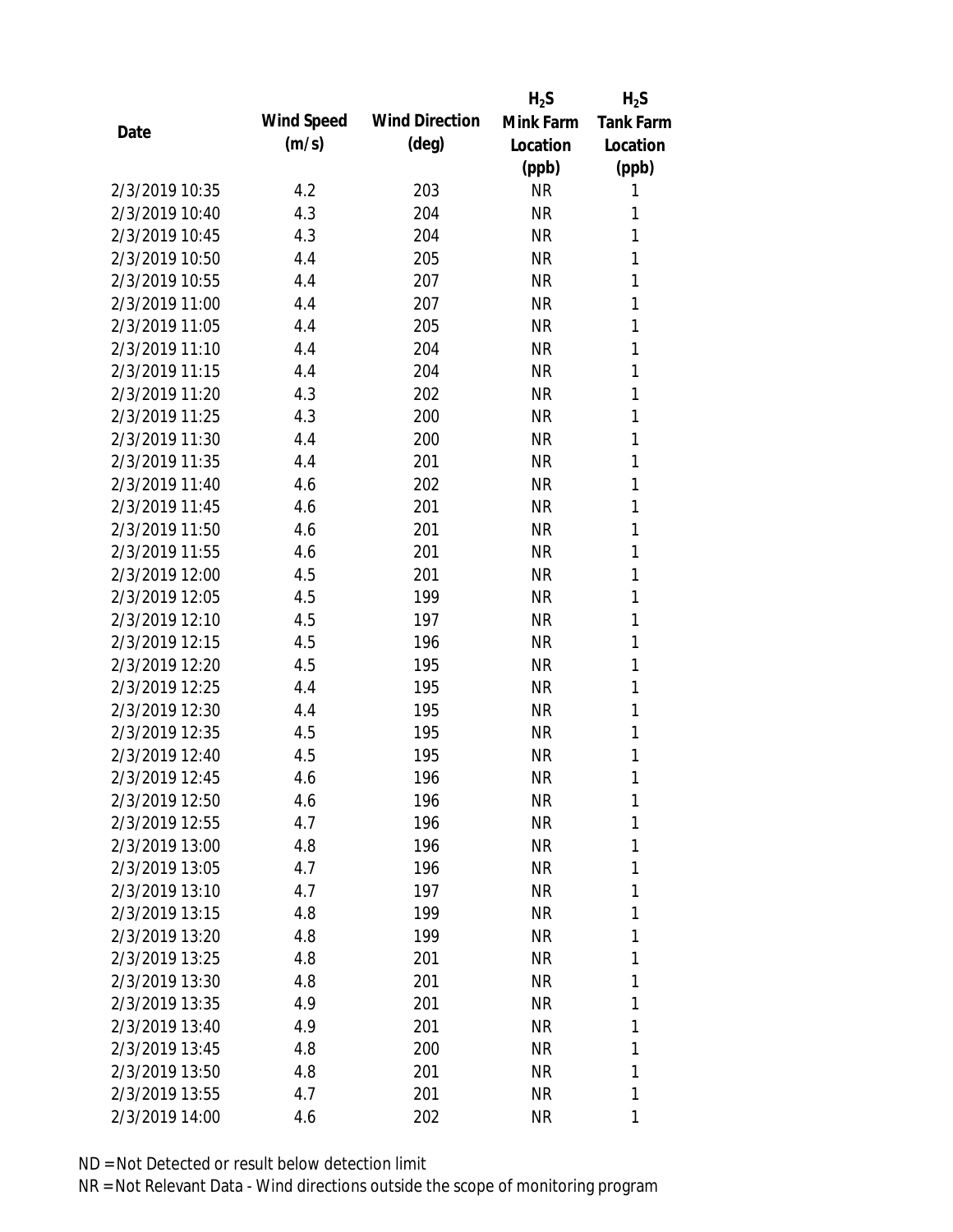|                |            |                       | $H_2S$    | $H_2S$           |
|----------------|------------|-----------------------|-----------|------------------|
| Date           | Wind Speed | <b>Wind Direction</b> | Mink Farm | <b>Tank Farm</b> |
|                | (m/s)      | $(\text{deg})$        | Location  | Location         |
|                |            |                       | (ppb)     | (ppb)            |
| 2/3/2019 14:05 | 4.5        | 203                   | <b>NR</b> | 1                |
| 2/3/2019 14:10 | 4.4        | 206                   | <b>NR</b> | 1                |
| 2/3/2019 14:15 | 4.4        | 208                   | <b>NR</b> | 1                |
| 2/3/2019 14:20 | 4.3        | 210                   | <b>NR</b> | 1                |
| 2/3/2019 14:25 | 4.4        | 210                   | <b>NR</b> | <b>ND</b>        |
| 2/3/2019 14:30 | 4.5        | 213                   | <b>NR</b> | <b>ND</b>        |
| 2/3/2019 14:35 | 4.4        | 212                   | <b>NR</b> | <b>ND</b>        |
| 2/3/2019 14:40 | 4.5        | 210                   | <b>NR</b> | 1                |
| 2/3/2019 14:45 | 4.4        | 207                   | <b>NR</b> | 1                |
| 2/3/2019 14:50 | 4.5        | 205                   | <b>NR</b> | 1                |
| 2/3/2019 14:55 | 4.4        | 204                   | <b>NR</b> | 1                |
| 2/3/2019 15:00 | 4.6        | 201                   | <b>NR</b> | 1                |
| 2/3/2019 15:05 | 4.8        | 200                   | <b>NR</b> | 1                |
| 2/3/2019 15:10 | 4.8        | 200                   | <b>NR</b> | 1                |
| 2/3/2019 15:15 | 4.8        | 200                   | <b>NR</b> | 1                |
| 2/3/2019 15:20 | 4.8        | 200                   | <b>NR</b> | 1                |
| 2/3/2019 15:25 | 4.9        | 200                   | <b>NR</b> | 1                |
| 2/3/2019 15:30 | 4.8        | 199                   | <b>NR</b> | $\mathbf{1}$     |
| 2/3/2019 15:35 | 4.7        | 199                   | <b>NR</b> | 1                |
| 2/3/2019 15:40 | 4.7        | 200                   | <b>NR</b> | 1                |
| 2/3/2019 15:45 | 4.6        | 199                   | <b>NR</b> | 1                |
| 2/3/2019 15:50 | 4.5        | 198                   | <b>NR</b> | 1                |
| 2/3/2019 15:55 | 4.5        | 196                   | <b>NR</b> | 1                |
| 2/3/2019 16:00 | 4.6        | 195                   | <b>NR</b> | 1                |
| 2/3/2019 16:05 | 4.6        | 193                   | <b>NR</b> | 1                |
| 2/3/2019 16:10 | 4.5        | 192                   | <b>NR</b> | 1                |
| 2/3/2019 16:15 | 4.6        | 190                   | <b>NR</b> | 1                |
| 2/3/2019 16:20 | 4.5        | 188                   | <b>NR</b> | 1                |
| 2/3/2019 16:25 | 4.3        | 186                   | <b>NR</b> | 1                |
| 2/3/2019 16:30 | 4.1        | 184                   | <b>NR</b> | 1                |
| 2/3/2019 16:35 | 3.8        | 183                   | <b>NR</b> | 1                |
| 2/3/2019 16:40 | 3.6        | 181                   | <b>NR</b> | 1                |
| 2/3/2019 16:45 | 3.4        | 179                   | <b>NR</b> | 1                |
| 2/3/2019 16:50 | 3.3        | 180                   | <b>NR</b> | 1                |
| 2/3/2019 16:55 | 3.3        | 181                   | <b>NR</b> | 1                |
| 2/3/2019 17:00 | 3.3        | 181                   | <b>NR</b> | 1                |
| 2/3/2019 17:05 | 3.4        | 179                   | <b>NR</b> | 1                |
| 2/3/2019 17:10 | 3.5        | 179                   | NR        | 1                |
| 2/3/2019 17:15 | 3.5        | 179                   | <b>NR</b> | 1                |
| 2/3/2019 17:20 | 3.6        | 177                   | <b>NR</b> | 1                |
| 2/3/2019 17:25 | 3.6        | 176                   | <b>NR</b> | 1                |
| 2/3/2019 17:30 | 3.6        | 176                   | <b>NR</b> | 1                |
|                |            |                       |           |                  |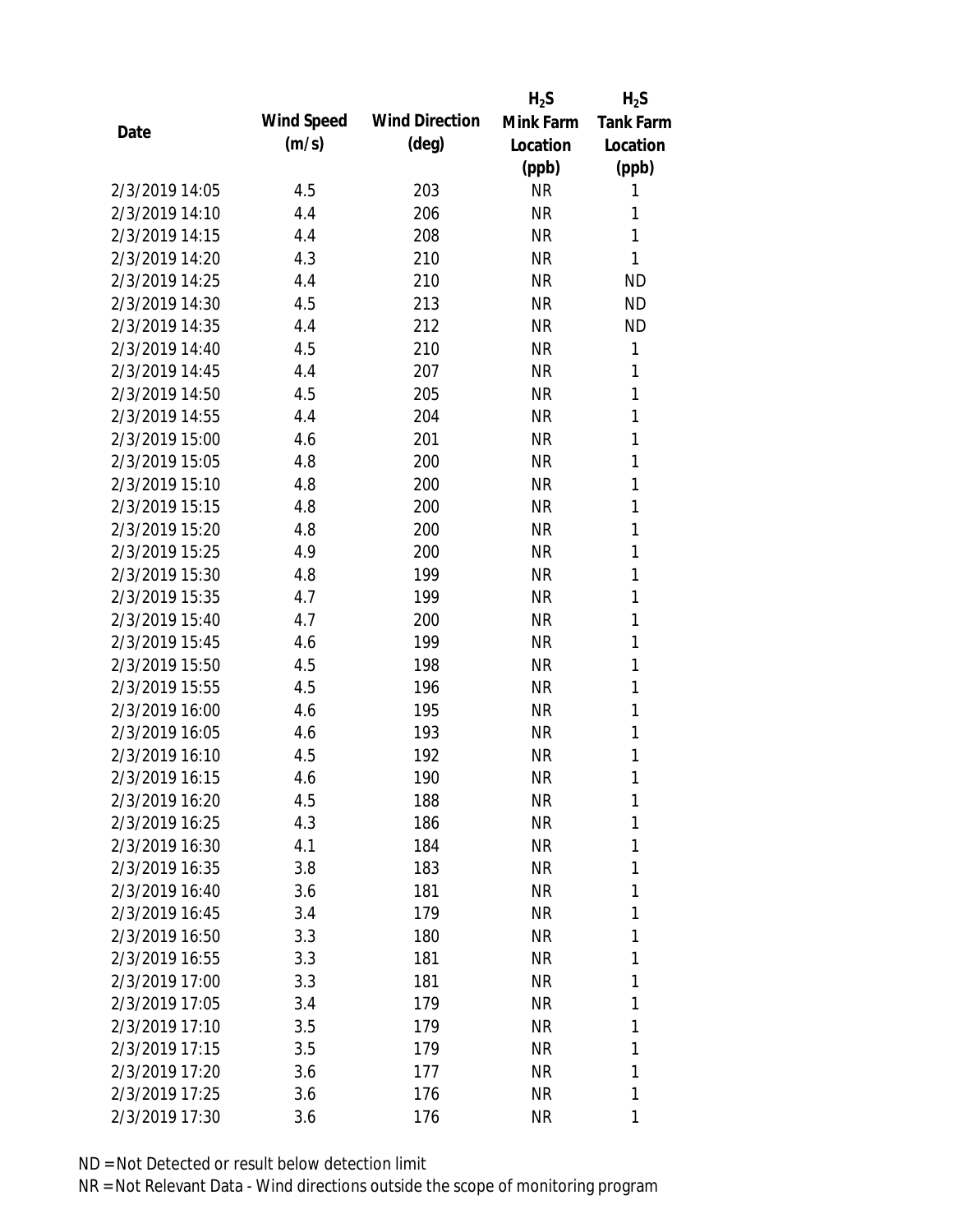|                |            |                       | $H_2S$    | $H_2S$           |
|----------------|------------|-----------------------|-----------|------------------|
| Date           | Wind Speed | <b>Wind Direction</b> | Mink Farm | <b>Tank Farm</b> |
|                | (m/s)      | $(\text{deg})$        | Location  | Location         |
|                |            |                       | (ppb)     | (ppb)            |
| 2/3/2019 17:35 | 3.5        | 175                   | <b>NR</b> | 1                |
| 2/3/2019 17:40 | 3.4        | 174                   | <b>NR</b> | 1                |
| 2/3/2019 17:45 | 3.4        | 174                   | <b>NR</b> | 1                |
| 2/3/2019 17:50 | 3.4        | 176                   | <b>NR</b> | 1                |
| 2/3/2019 17:55 | 3.4        | 176                   | <b>NR</b> | 1                |
| 2/3/2019 18:00 | 3.5        | 176                   | <b>NR</b> | 1                |
| 2/3/2019 18:05 | 3.5        | 177                   | <b>NR</b> | 1                |
| 2/3/2019 18:10 | 3.6        | 179                   | <b>NR</b> | 1                |
| 2/3/2019 18:15 | 3.6        | 181                   | <b>NR</b> | 1                |
| 2/3/2019 18:20 | 3.6        | 181                   | <b>NR</b> | 1                |
| 2/3/2019 18:25 | 3.5        | 180                   | <b>NR</b> | 1                |
| 2/3/2019 18:30 | 3.4        | 180                   | <b>NR</b> | 1                |
| 2/3/2019 18:35 | 3.3        | 179                   | <b>NR</b> | 1                |
| 2/3/2019 18:40 | 3.2        | 177                   | <b>NR</b> | 1                |
| 2/3/2019 18:45 | 3.1        | 174                   | <b>NR</b> | 1                |
| 2/3/2019 18:50 | 3.1        | 173                   | <b>NR</b> | 1                |
| 2/3/2019 18:55 | 3.1        | 173                   | <b>NR</b> | 1                |
| 2/3/2019 19:00 | 3.1        | 172                   | <b>NR</b> | 1                |
| 2/3/2019 19:05 | 3.0        | 171                   | <b>NR</b> | 1                |
| 2/3/2019 19:10 | 3.0        | 170                   | <b>NR</b> | 1                |
| 2/3/2019 19:15 | 3.1        | 171                   | <b>NR</b> | 1                |
| 2/3/2019 19:20 | 3.1        | 171                   | <b>NR</b> | 1                |
| 2/3/2019 19:25 | 3.2        | 171                   | <b>NR</b> | 1                |
| 2/3/2019 19:30 | 3.3        | 171                   | <b>NR</b> | 1                |
| 2/3/2019 19:35 | 3.4        | 171                   | <b>NR</b> | 1                |
| 2/3/2019 19:40 | 3.6        | 171                   | <b>NR</b> | 1                |
| 2/3/2019 19:45 | 3.7        | 170                   | <b>NR</b> | 1                |
| 2/3/2019 19:50 | 3.9        | 169                   | <b>NR</b> | <b>NR</b>        |
| 2/3/2019 19:55 | 4.1        | 168                   | <b>NR</b> | <b>NR</b>        |
| 2/3/2019 20:00 | 4.2        | 167                   | <b>NR</b> | <b>NR</b>        |
| 2/3/2019 20:05 | 4.2        | 167                   | <b>NR</b> | <b>NR</b>        |
| 2/3/2019 20:10 | 4.2        | 167                   | <b>NR</b> | <b>NR</b>        |
| 2/3/2019 20:15 | 4.3        | 167                   | <b>NR</b> | <b>NR</b>        |
| 2/3/2019 20:20 | 4.4        | 167                   | <b>NR</b> | <b>NR</b>        |
| 2/3/2019 20:25 | 4.4        | 167                   | <b>NR</b> | <b>NR</b>        |
| 2/3/2019 20:30 | 4.5        | 167                   | <b>NR</b> | <b>NR</b>        |
| 2/3/2019 20:35 | 4.6        | 168                   | <b>NR</b> | <b>NR</b>        |
| 2/3/2019 20:40 | 4.8        | 168                   | <b>NR</b> | <b>NR</b>        |
| 2/3/2019 20:45 | 4.9        | 168                   | <b>NR</b> | <b>NR</b>        |
| 2/3/2019 20:50 | 5.0        | 168                   | <b>NR</b> | <b>NR</b>        |
| 2/3/2019 20:55 | 5.1        | 168                   | <b>NR</b> | <b>NR</b>        |
| 2/3/2019 21:00 | 5.2        | 169                   | <b>NR</b> | <b>NR</b>        |
|                |            |                       |           |                  |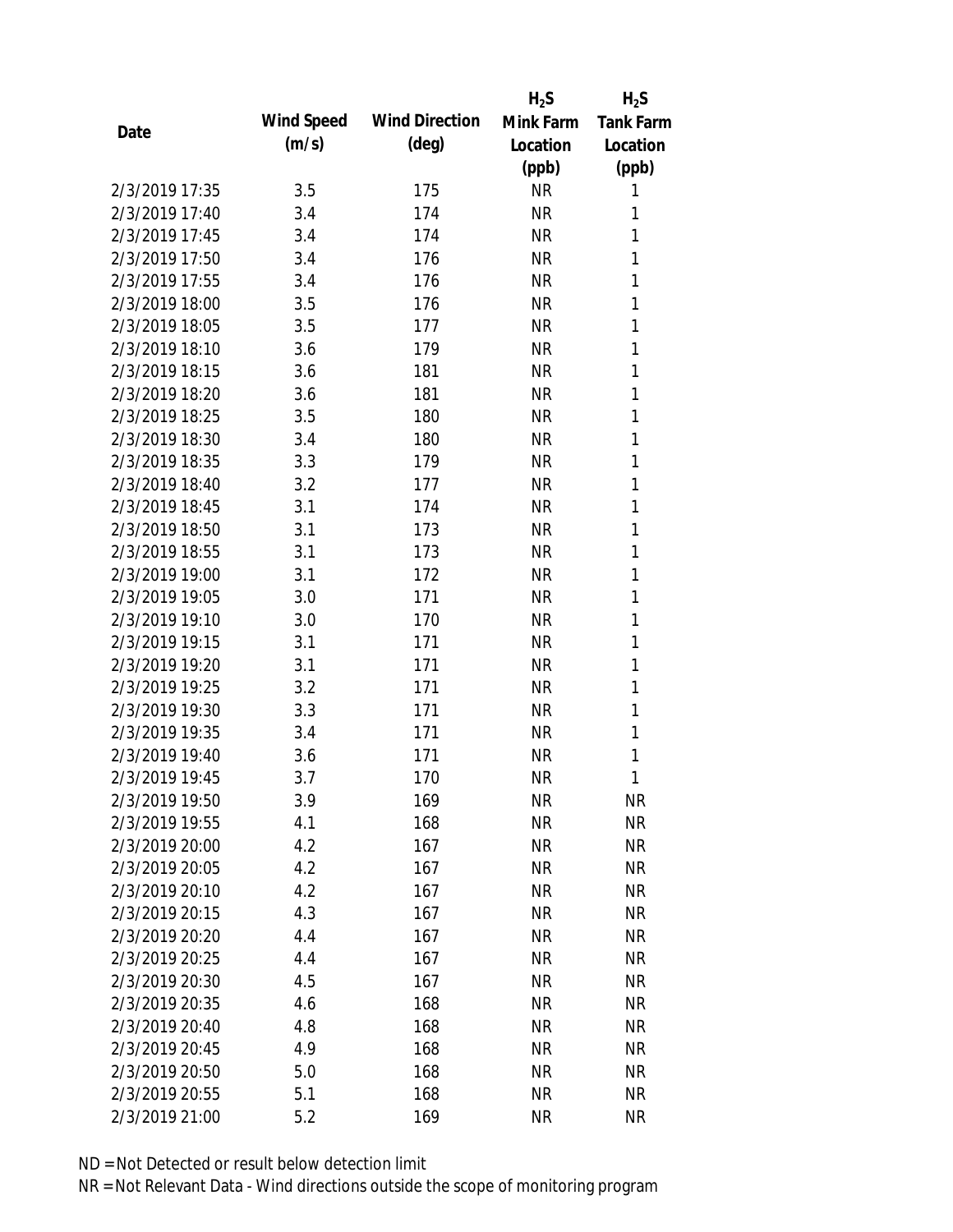|                |            |                       | $H_2S$    | $H_2S$           |
|----------------|------------|-----------------------|-----------|------------------|
|                | Wind Speed | <b>Wind Direction</b> | Mink Farm | <b>Tank Farm</b> |
| Date           | (m/s)      | $(\text{deg})$        | Location  | Location         |
|                |            |                       | (ppb)     | (ppb)            |
| 2/3/2019 21:05 | 5.4        | 169                   | <b>NR</b> | <b>NR</b>        |
| 2/3/2019 21:10 | 5.4        | 169                   | <b>NR</b> | <b>NR</b>        |
| 2/3/2019 21:15 | 5.4        | 170                   | <b>NR</b> | 1                |
| 2/3/2019 21:20 | 5.3        | 171                   | <b>NR</b> | 1                |
| 2/3/2019 21:25 | 5.1        | 171                   | <b>NR</b> | $\mathbf{1}$     |
| 2/3/2019 21:30 | 5.0        | 171                   | <b>NR</b> | 1                |
| 2/3/2019 21:35 | 4.9        | 172                   | <b>NR</b> | 1                |
| 2/3/2019 21:40 | 4.6        | 173                   | <b>NR</b> | $\mathbf{1}$     |
| 2/3/2019 21:45 | 4.5        | 174                   | <b>NR</b> | $\mathbf{1}$     |
| 2/3/2019 21:50 | 4.3        | 172                   | <b>NR</b> | $\mathbf{1}$     |
| 2/3/2019 21:55 | 4.1        | 171                   | <b>NR</b> | 1                |
| 2/3/2019 22:00 | 4.0        | 171                   | <b>NR</b> | 1                |
| 2/3/2019 22:05 | 3.8        | 171                   | <b>NR</b> | 1                |
| 2/3/2019 22:10 | 3.6        | 169                   | <b>NR</b> | <b>NR</b>        |
| 2/3/2019 22:15 | 3.6        | 169                   | <b>NR</b> | <b>NR</b>        |
| 2/3/2019 22:20 | 3.6        | 170                   | <b>NR</b> | $\mathbf{1}$     |
| 2/3/2019 22:25 | 3.6        | 169                   | <b>NR</b> | <b>NR</b>        |
| 2/3/2019 22:30 | 3.5        | 169                   | <b>NR</b> | <b>NR</b>        |
| 2/3/2019 22:35 | 3.6        | 169                   | <b>NR</b> | <b>NR</b>        |
| 2/3/2019 22:40 | 3.7        | 170                   | <b>NR</b> | $\overline{2}$   |
| 2/3/2019 22:45 | 3.7        | 169                   | <b>NR</b> | <b>NR</b>        |
| 2/3/2019 22:50 | 3.7        | 169                   | <b>NR</b> | <b>NR</b>        |
| 2/3/2019 22:55 | 3.6        | 169                   | <b>NR</b> | <b>NR</b>        |
| 2/3/2019 23:00 | 3.6        | 169                   | <b>NR</b> | <b>NR</b>        |
| 2/3/2019 23:05 | 3.6        | 168                   | <b>NR</b> | <b>NR</b>        |
| 2/3/2019 23:10 | 3.7        | 167                   | <b>NR</b> | <b>NR</b>        |
| 2/3/2019 23:15 | 3.7        | 167                   | <b>NR</b> | <b>NR</b>        |
| 2/3/2019 23:20 | 3.8        | 166                   | <b>NR</b> | <b>NR</b>        |
| 2/3/2019 23:25 | 4.0        | 166                   | <b>NR</b> | <b>NR</b>        |
| 2/3/2019 23:30 | 4.1        | 166                   | <b>NR</b> | <b>NR</b>        |
| 2/3/2019 23:35 | 4.1        | 165                   | <b>NR</b> | <b>NR</b>        |
| 2/3/2019 23:40 | 4.2        | 164                   | <b>NR</b> | <b>NR</b>        |
| 2/3/2019 23:45 | 4.2        | 164                   | <b>NR</b> | <b>NR</b>        |
| 2/3/2019 23:50 | 4.2        | 163                   | <b>NR</b> | <b>NR</b>        |
| 2/3/2019 23:55 | 4.3        | 161                   | <b>NR</b> | <b>NR</b>        |
| 2/3/2019 24:00 | 4.4        | 161                   | <b>NR</b> | <b>NR</b>        |
| 2/4/2019 00:05 | 4.6        | 161                   | <b>NR</b> | <b>NR</b>        |
| 2/4/2019 00:10 | 4.7        | 162                   | <b>NR</b> | <b>NR</b>        |
| 2/4/2019 00:15 | 4.8        | 162                   | <b>NR</b> | <b>NR</b>        |
| 2/4/2019 00:20 | 5.0        | 164                   | NR        | NR               |
| 2/4/2019 00:25 | 5.1        | 165                   | <b>NR</b> | <b>NR</b>        |
| 2/4/2019 00:30 | 5.2        | 166                   | <b>NR</b> | <b>NR</b>        |
|                |            |                       |           |                  |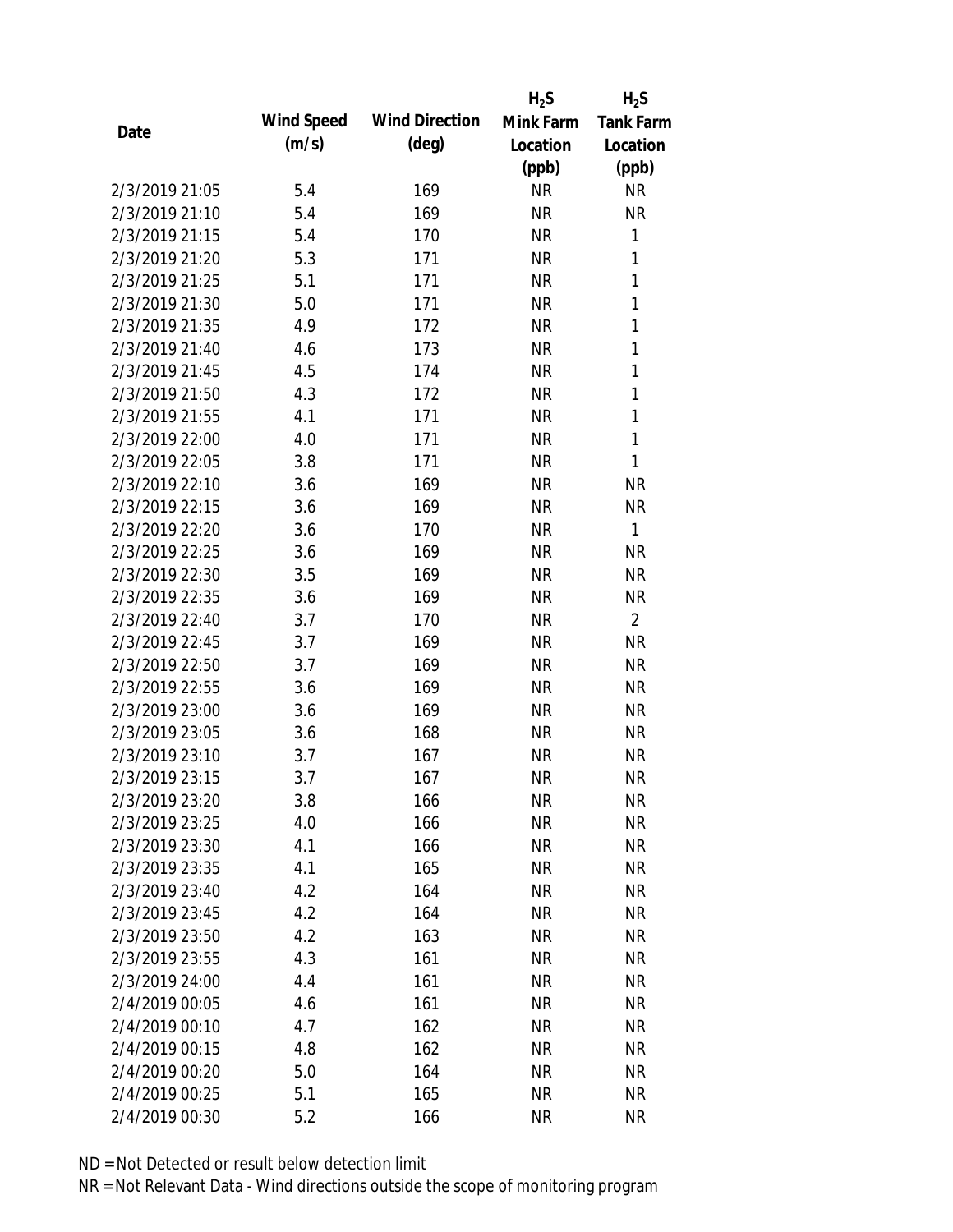|                |            |                       | $H_2S$    | $H_2S$           |
|----------------|------------|-----------------------|-----------|------------------|
| Date           | Wind Speed | <b>Wind Direction</b> | Mink Farm | <b>Tank Farm</b> |
|                | (m/s)      | $(\text{deg})$        | Location  | Location         |
|                |            |                       | (ppb)     | (ppb)            |
| 2/4/2019 00:35 | 5.3        | 167                   | <b>NR</b> | <b>NR</b>        |
| 2/4/2019 00:40 | 5.5        | 168                   | <b>NR</b> | <b>NR</b>        |
| 2/4/2019 00:45 | 5.6        | 169                   | <b>NR</b> | <b>NR</b>        |
| 2/4/2019 00:50 | 5.6        | 170                   | <b>NR</b> | $\overline{2}$   |
| 2/4/2019 00:55 | 5.6        | 170                   | <b>NR</b> | 1                |
| 2/4/2019 01:00 | 5.5        | 171                   | <b>NR</b> | 1                |
| 2/4/2019 01:05 | 5.4        | 171                   | <b>NR</b> | $\mathbf{1}$     |
| 2/4/2019 01:10 | 5.3        | 171                   | <b>NR</b> | $\mathbf{1}$     |
| 2/4/2019 01:15 | 5.2        | 170                   | <b>NR</b> | $\mathbf{1}$     |
| 2/4/2019 01:20 | 5.2        | 170                   | <b>NR</b> | $\mathbf{1}$     |
| 2/4/2019 01:25 | 5.1        | 170                   | <b>NR</b> | 1                |
| 2/4/2019 01:30 | 5.0        | 169                   | <b>NR</b> | <b>NR</b>        |
| 2/4/2019 01:35 | 4.9        | 168                   | <b>NR</b> | <b>NR</b>        |
| 2/4/2019 01:40 | 4.9        | 167                   | <b>NR</b> | <b>NR</b>        |
| 2/4/2019 01:45 | 4.8        | 167                   | <b>NR</b> | <b>NR</b>        |
| 2/4/2019 01:50 | 4.8        | 167                   | <b>NR</b> | <b>NR</b>        |
| 2/4/2019 01:55 | 4.9        | 167                   | <b>NR</b> | <b>NR</b>        |
| 2/4/2019 02:00 | 4.9        | 168                   | <b>NR</b> | <b>NR</b>        |
| 2/4/2019 02:05 | 4.9        | 168                   | <b>NR</b> | <b>NR</b>        |
| 2/4/2019 02:10 | 4.9        | 169                   | <b>NR</b> | <b>NR</b>        |
| 2/4/2019 02:15 | 4.9        | 169                   | <b>NR</b> | <b>NR</b>        |
| 2/4/2019 02:20 | 4.9        | 170                   | <b>NR</b> | 1                |
| 2/4/2019 02:25 | 4.8        | 170                   | <b>NR</b> | 1                |
| 2/4/2019 02:30 | 4.8        | 170                   | <b>NR</b> | $\mathbf{1}$     |
| 2/4/2019 02:35 | 4.8        | 171                   | <b>NR</b> | 1                |
| 2/4/2019 02:40 | 4.7        | 171                   | <b>NR</b> | 1                |
| 2/4/2019 02:45 | 4.6        | 171                   | <b>NR</b> | 1                |
| 2/4/2019 02:50 | 4.6        | 171                   | <b>NR</b> | 1                |
| 2/4/2019 02:55 | 4.5        | 170                   | <b>NR</b> | 1                |
| 2/4/2019 03:00 | 4.4        | 170                   | <b>NR</b> | 1                |
| 2/4/2019 03:05 | 4.4        | 169                   | <b>NR</b> | <b>NR</b>        |
| 2/4/2019 03:10 | 4.4        | 168                   | <b>NR</b> | <b>NR</b>        |
| 2/4/2019 03:15 | 4.5        | 167                   | <b>NR</b> | <b>NR</b>        |
| 2/4/2019 03:20 | 4.6        | 167                   | <b>NR</b> | <b>NR</b>        |
| 2/4/2019 03:25 | 4.6        | 167                   | <b>NR</b> | <b>NR</b>        |
| 2/4/2019 03:30 | 4.7        | 167                   | <b>NR</b> | <b>NR</b>        |
| 2/4/2019 03:35 | 4.7        | 168                   | <b>NR</b> | <b>NR</b>        |
| 2/4/2019 03:40 | 4.7        | 168                   | NR        | <b>NR</b>        |
| 2/4/2019 03:45 | 4.7        | 168                   | <b>NR</b> | <b>NR</b>        |
| 2/4/2019 03:50 | 4.7        | 168                   | <b>NR</b> | <b>NR</b>        |
| 2/4/2019 03:55 | 4.6        | 168                   | <b>NR</b> | <b>NR</b>        |
| 2/4/2019 04:00 | 4.7        | 169                   | <b>NR</b> | <b>NR</b>        |
|                |            |                       |           |                  |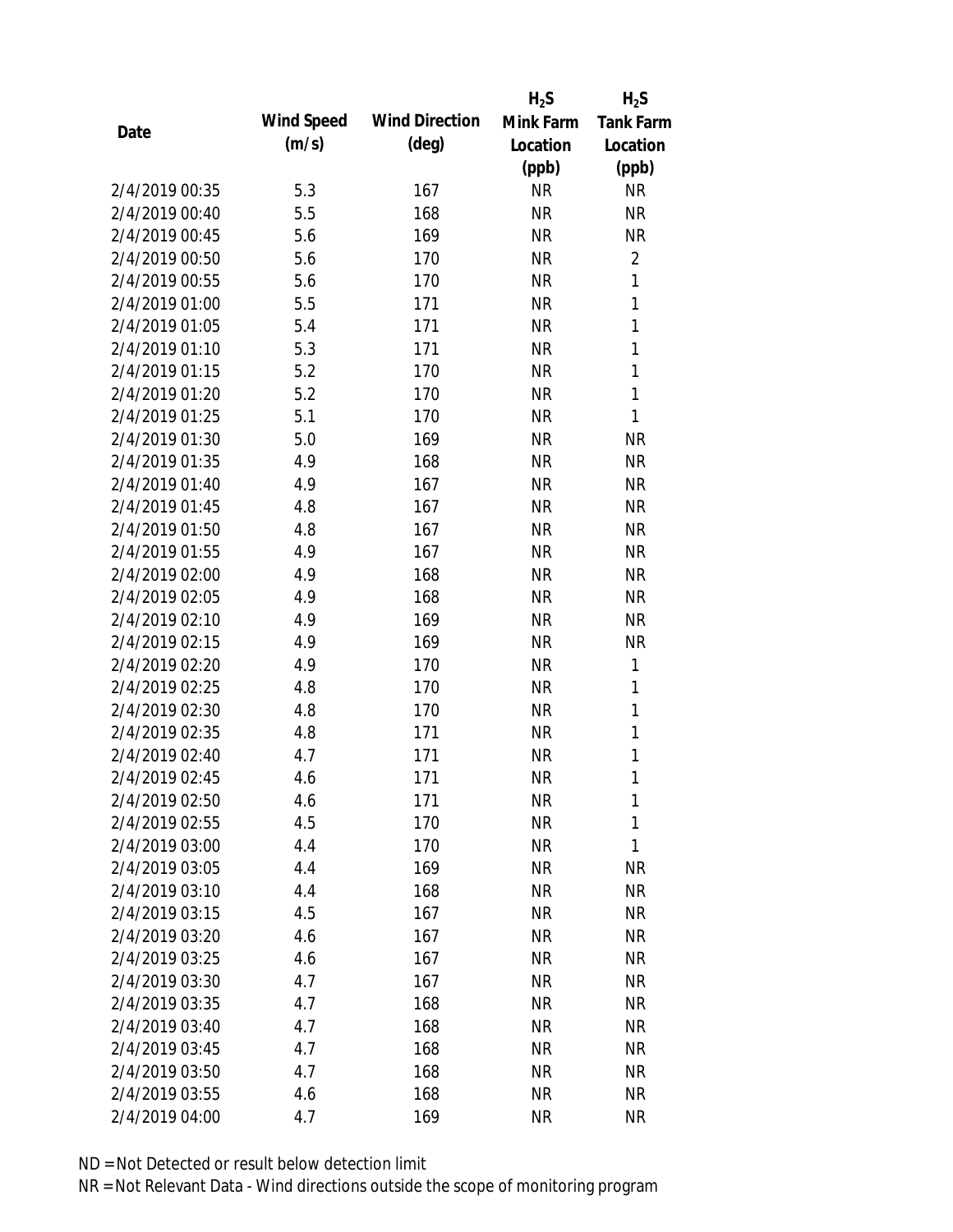|                |            |                       | $H_2S$    | $H_2S$           |
|----------------|------------|-----------------------|-----------|------------------|
| Date           | Wind Speed | <b>Wind Direction</b> | Mink Farm | <b>Tank Farm</b> |
|                | (m/s)      | $(\text{deg})$        | Location  | Location         |
|                |            |                       | (ppb)     | (ppb)            |
| 2/4/2019 04:05 | 4.7        | 169                   | <b>NR</b> | <b>NR</b>        |
| 2/4/2019 04:10 | 4.7        | 171                   | <b>NR</b> | 1                |
| 2/4/2019 04:15 | 4.6        | 171                   | <b>NR</b> | 1                |
| 2/4/2019 04:20 | 4.7        | 172                   | <b>NR</b> | 1                |
| 2/4/2019 04:25 | 4.7        | 174                   | <b>NR</b> | 1                |
| 2/4/2019 04:30 | 4.7        | 175                   | <b>NR</b> | 1                |
| 2/4/2019 04:35 | 4.8        | 176                   | <b>NR</b> | 1                |
| 2/4/2019 04:40 | 4.9        | 176                   | <b>NR</b> | 1                |
| 2/4/2019 04:45 | 5.0        | 177                   | <b>NR</b> | 1                |
| 2/4/2019 04:50 | 5.0        | 177                   | <b>NR</b> | 1                |
| 2/4/2019 04:55 | 5.0        | 177                   | <b>NR</b> | 1                |
| 2/4/2019 05:00 | 5.0        | 176                   | <b>NR</b> | $\mathbf{1}$     |
| 2/4/2019 05:05 | 5.0        | 176                   | <b>NR</b> | 1                |
| 2/4/2019 05:10 | 5.1        | 174                   | <b>NR</b> | 1                |
| 2/4/2019 05:15 | 5.0        | 173                   | <b>NR</b> | 1                |
| 2/4/2019 05:20 | 5.1        | 172                   | <b>NR</b> | 1                |
| 2/4/2019 05:25 | 5.1        | 172                   | <b>NR</b> | 1                |
| 2/4/2019 05:30 | 5.1        | 172                   | <b>NR</b> | 1                |
| 2/4/2019 05:35 | 5.1        | 171                   | <b>NR</b> | $\mathbf{1}$     |
| 2/4/2019 05:40 | 5.1        | 171                   | <b>NR</b> | 1                |
| 2/4/2019 05:45 | 5.0        | 173                   | <b>NR</b> | 1                |
| 2/4/2019 05:50 | 5.0        | 173                   | <b>NR</b> | 1                |
| 2/4/2019 05:55 | 5.0        | 173                   | <b>NR</b> | 1                |
| 2/4/2019 06:00 | 5.0        | 174                   | <b>NR</b> | 1                |
| 2/4/2019 06:05 | 4.9        | 176                   | <b>NR</b> | 1                |
| 2/4/2019 06:10 | 4.8        | 178                   | <b>NR</b> | 1                |
| 2/4/2019 06:15 | 4.7        | 179                   | <b>NR</b> | 1                |
| 2/4/2019 06:20 | 4.6        | 180                   | <b>NR</b> | 1                |
| 2/4/2019 06:25 | 4.6        | 181                   | <b>NR</b> | 1                |
| 2/4/2019 06:30 | 4.6        | 181                   | NR        | 1                |
| 2/4/2019 06:35 | 4.6        | 180                   | NR        | 1                |
| 2/4/2019 06:40 | 4.6        | 180                   | NR        | 1                |
| 2/4/2019 06:45 | 4.6        | 179                   | NR        | 1                |
| 2/4/2019 06:50 | 4.6        | 180                   | <b>NR</b> | 1                |
| 2/4/2019 06:55 | 4.6        | 179                   | <b>NR</b> | 1                |
| 2/4/2019 07:00 | 4.6        | 178                   | <b>NR</b> | 1                |
| 2/4/2019 07:05 | 4.6        | 178                   | NR        | 1                |
| 2/4/2019 07:10 | 4.6        | 179                   | NR        | 1                |
| 2/4/2019 07:15 | 4.6        | 179                   | NR        | 1                |
| 2/4/2019 07:20 | 4.6        | 179                   | <b>NR</b> | 1                |
| 2/4/2019 07:25 | 4.7        | 178                   | <b>NR</b> | 1                |
| 2/4/2019 07:30 | 4.8        | 178                   | <b>NR</b> | 1                |
|                |            |                       |           |                  |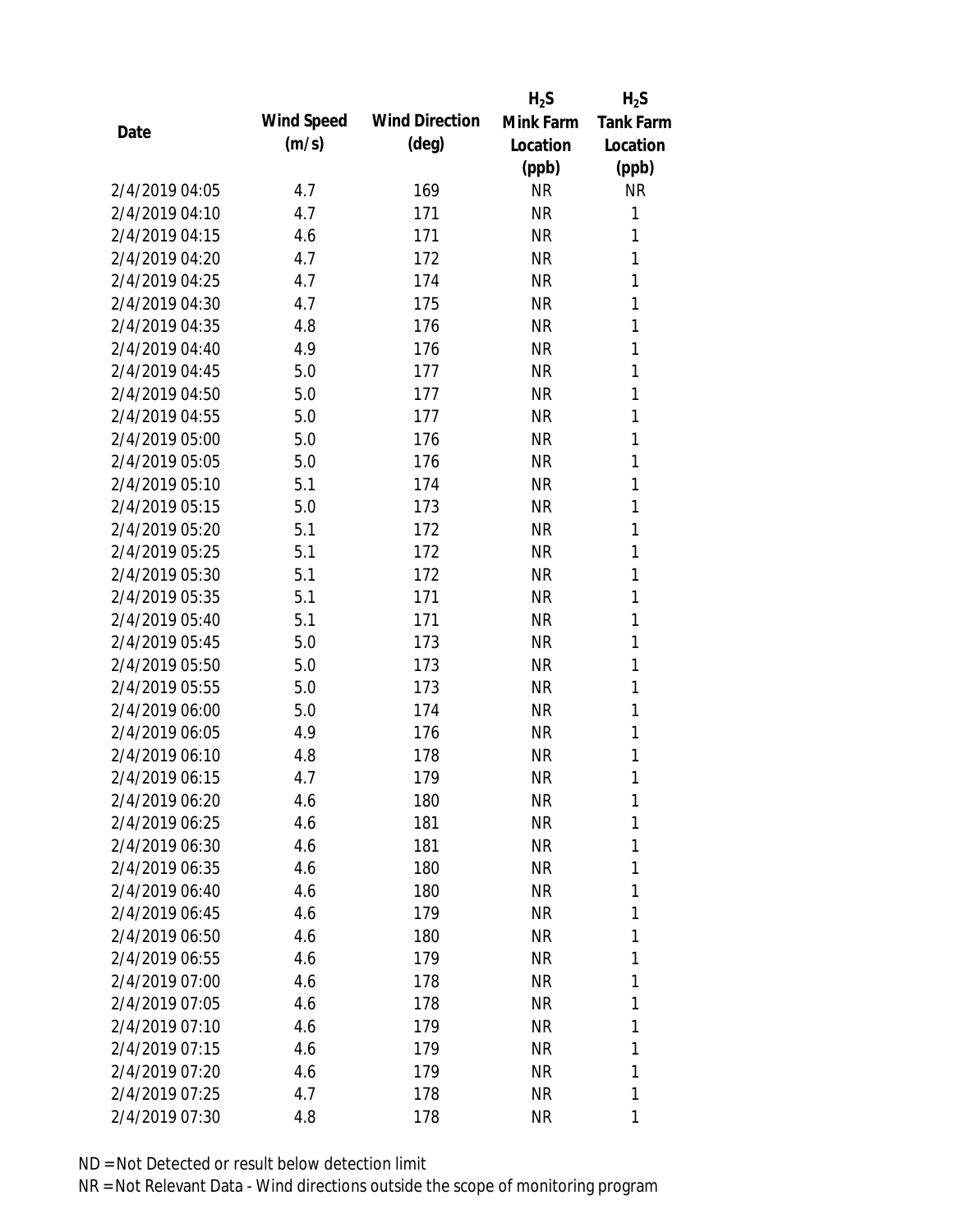|                |            |                       | $H_2S$    | $H_2S$           |
|----------------|------------|-----------------------|-----------|------------------|
| Date           | Wind Speed | <b>Wind Direction</b> | Mink Farm | <b>Tank Farm</b> |
|                | (m/s)      | $(\text{deg})$        | Location  | Location         |
|                |            |                       | (ppb)     | (ppb)            |
| 2/4/2019 07:35 | 4.9        | 177                   | <b>NR</b> | 1                |
| 2/4/2019 07:40 | 5.0        | 176                   | <b>NR</b> | 1                |
| 2/4/2019 07:45 | 5.1        | 177                   | <b>NR</b> | 1                |
| 2/4/2019 07:50 | 5.1        | 178                   | <b>NR</b> | 1                |
| 2/4/2019 07:55 | 5.1        | 179                   | <b>NR</b> | 1                |
| 2/4/2019 08:00 | 5.1        | 179                   | <b>NR</b> | 1                |
| 2/4/2019 08:05 | 5.1        | 179                   | <b>NR</b> | 1                |
| 2/4/2019 08:10 | 5.0        | 179                   | <b>NR</b> | 1                |
| 2/4/2019 08:15 | 4.9        | 178                   | <b>NR</b> | 1                |
| 2/4/2019 08:20 | 4.8        | 175                   | <b>NR</b> | 1                |
| 2/4/2019 08:25 | 4.7        | 174                   | <b>NR</b> | 1                |
| 2/4/2019 08:30 | 4.7        | 175                   | <b>NR</b> | 1                |
| 2/4/2019 08:35 | 4.6        | 176                   | <b>NR</b> | 1                |
| 2/4/2019 08:40 | 4.6        | 177                   | <b>NR</b> | 1                |
| 2/4/2019 08:45 | 4.7        | 177                   | <b>NR</b> | 1                |
| 2/4/2019 08:50 | 4.6        | 179                   | <b>NR</b> | 1                |
| 2/4/2019 08:55 | 4.7        | 180                   | <b>NR</b> | 1                |
| 2/4/2019 09:00 | 4.6        | 179                   | <b>NR</b> | 1                |
| 2/4/2019 09:05 | 4.6        | 179                   | <b>NR</b> | 1                |
| 2/4/2019 09:10 | 4.7        | 179                   | <b>NR</b> | 1                |
| 2/4/2019 09:15 | 4.7        | 180                   | <b>NR</b> | 1                |
| 2/4/2019 09:20 | 4.8        | 180                   | <b>NR</b> | 1                |
| 2/4/2019 09:25 | 4.7        | 181                   | <b>NR</b> | 1                |
| 2/4/2019 09:30 | 4.8        | 181                   | <b>NR</b> | 1                |
| 2/4/2019 09:35 | 4.8        | 181                   | <b>NR</b> | 1                |
| 2/4/2019 09:40 | 4.7        | 182                   | <b>NR</b> | 1                |
| 2/4/2019 09:45 | 4.7        | 181                   | <b>NR</b> | 1                |
| 2/4/2019 09:50 | 4.5        | 180                   | <b>NR</b> | $\overline{2}$   |
| 2/4/2019 09:55 | 4.6        | 181                   | <b>NR</b> | 1                |
| 2/4/2019 10:00 | 4.7        | 182                   | <b>NR</b> | 1                |
| 2/4/2019 10:05 | 4.6        | 183                   | <b>NR</b> | 1                |
| 2/4/2019 10:10 | 4.7        | 184                   | <b>NR</b> | 1                |
| 2/4/2019 10:15 | 4.7        | 185                   | <b>NR</b> | 1                |
| 2/4/2019 10:20 | 4.7        | 186                   | <b>NR</b> | 1                |
| 2/4/2019 10:25 | 4.7        | 187                   | <b>NR</b> | 1                |
| 2/4/2019 10:30 | 4.7        | 188                   | <b>NR</b> | 1                |
| 2/4/2019 10:35 | 4.7        | 190                   | <b>NR</b> | 1                |
| 2/4/2019 10:40 | 4.8        | 190                   | NR        | 1                |
| 2/4/2019 10:45 | 5.0        | 192                   | <b>NR</b> | 1                |
| 2/4/2019 10:50 | 5.1        | 195                   | <b>NR</b> | 1                |
| 2/4/2019 10:55 | 5.1        | 198                   | <b>NR</b> | 1                |
| 2/4/2019 11:00 | 5.1        | 199                   | <b>NR</b> | 1                |
|                |            |                       |           |                  |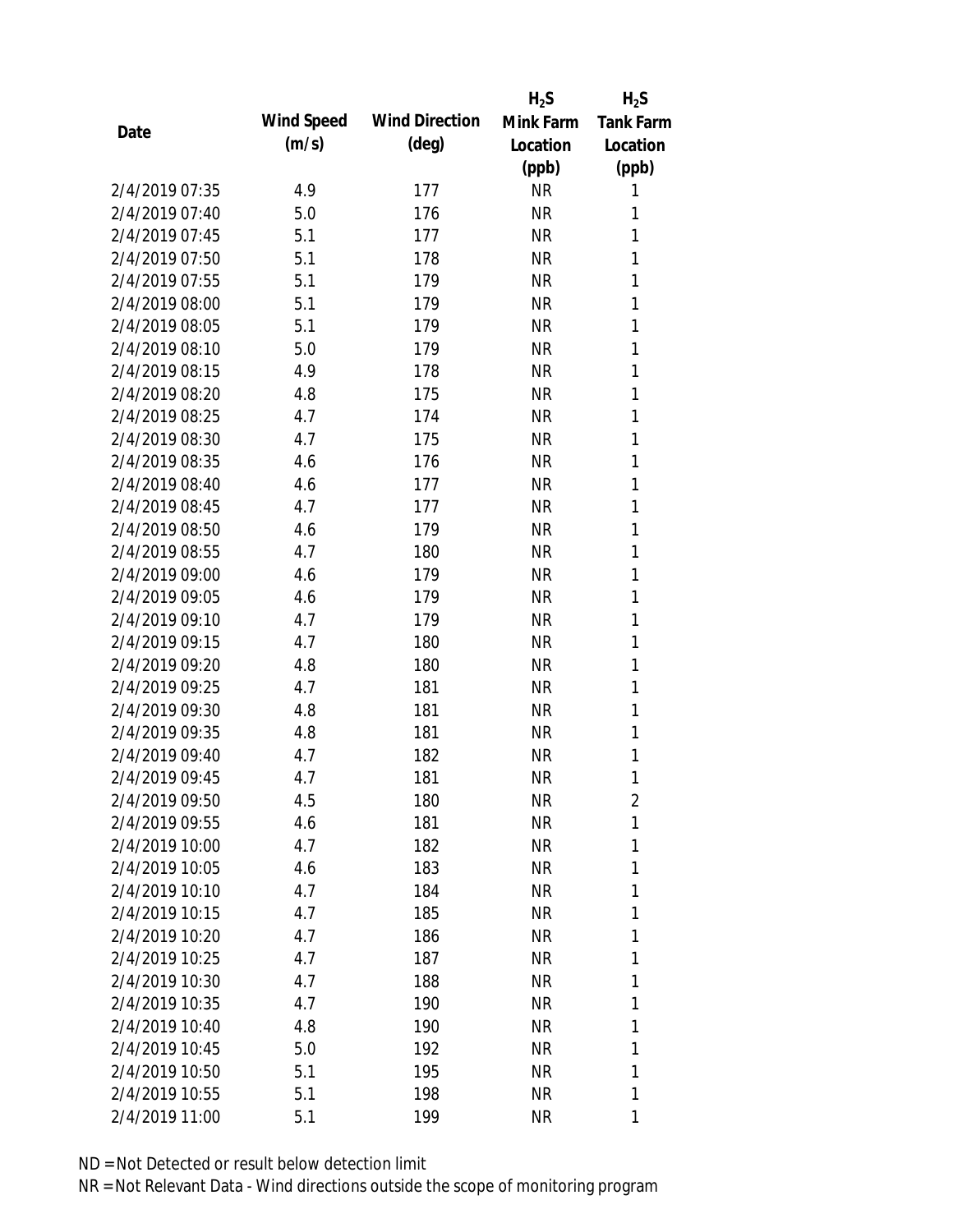|                |            |                       | $H_2S$    | $H_2S$           |
|----------------|------------|-----------------------|-----------|------------------|
| Date           | Wind Speed | <b>Wind Direction</b> | Mink Farm | <b>Tank Farm</b> |
|                | (m/s)      | $(\text{deg})$        | Location  | Location         |
|                |            |                       | (ppb)     | (ppb)            |
| 2/4/2019 11:05 | 5.2        | 199                   | <b>NR</b> | 1                |
| 2/4/2019 11:10 | 5.0        | 200                   | <b>NR</b> | 1                |
| 2/4/2019 11:15 | 4.9        | 199                   | <b>NR</b> | 1                |
| 2/4/2019 11:20 | 5.0        | 197                   | <b>NR</b> | 1                |
| 2/4/2019 11:25 | 4.9        | 196                   | <b>NR</b> | 1                |
| 2/4/2019 11:30 | 4.9        | 196                   | <b>NR</b> | 1                |
| 2/4/2019 11:35 | 4.9        | 197                   | <b>NR</b> | 1                |
| 2/4/2019 11:40 | 4.8        | 198                   | <b>NR</b> | 1                |
| 2/4/2019 11:45 | 4.6        | 198                   | <b>NR</b> | 1                |
| 2/4/2019 11:50 | 4.6        | 200                   | <b>NR</b> | 1                |
| 2/4/2019 11:55 | 4.7        | 200                   | <b>NR</b> | 1                |
| 2/4/2019 12:00 | 4.6        | 200                   | <b>NR</b> | 1                |
| 2/4/2019 12:05 | 4.7        | 201                   | <b>NR</b> | 1                |
| 2/4/2019 12:10 | 4.7        | 201                   | <b>NR</b> | 1                |
| 2/4/2019 12:15 | 4.8        | 202                   | <b>NR</b> | 1                |
| 2/4/2019 12:20 | 4.7        | 203                   | <b>NR</b> | 1                |
| 2/4/2019 12:25 | 4.7        | 204                   | <b>NR</b> | 1                |
| 2/4/2019 12:30 | 4.9        | 206                   | <b>NR</b> | 1                |
| 2/4/2019 12:35 | 5.0        | 207                   | <b>NR</b> | 1                |
| 2/4/2019 12:40 | 5.2        | 210                   | <b>NR</b> | $\overline{2}$   |
| 2/4/2019 12:45 | 5.3        | 213                   | <b>NR</b> | 1                |
| 2/4/2019 12:50 | 5.4        | 215                   | <b>NR</b> | 1                |
| 2/4/2019 12:55 | 5.7        | 218                   | <b>NR</b> | 1                |
| 2/4/2019 13:00 | 5.8        | 220                   | <b>NR</b> | 1                |
| 2/4/2019 13:05 | 5.9        | 221                   | <b>NR</b> | 1                |
| 2/4/2019 13:10 | 6.1        | 222                   | <b>NR</b> | 1                |
| 2/4/2019 13:15 | 6.2        | 221                   | <b>NR</b> | 1                |
| 2/4/2019 13:20 | 6.1        | 221                   | <b>NR</b> | 1                |
| 2/4/2019 13:25 | 5.9        | 219                   | <b>NR</b> | 1                |
| 2/4/2019 13:30 | 5.7        | 219                   | <b>NR</b> | 1                |
| 2/4/2019 13:35 | 5.4        | 217                   | <b>NR</b> | 1                |
| 2/4/2019 13:40 | 5.2        | 216                   | <b>NR</b> | 1                |
| 2/4/2019 13:45 | 5.2        | 215                   | <b>NR</b> | 1                |
| 2/4/2019 13:50 | 5.1        | 215                   | <b>NR</b> | 1                |
| 2/4/2019 13:55 | 5.1        | 215                   | <b>NR</b> | 1                |
| 2/4/2019 14:00 | 5.1        | 216                   | <b>NR</b> | 1                |
| 2/4/2019 14:05 | 5.3        | 216                   | <b>NR</b> | 1                |
| 2/4/2019 14:10 | 5.2        | 217                   | NR        | 1                |
| 2/4/2019 14:15 | 5.2        | 218                   | <b>NR</b> | 1                |
| 2/4/2019 14:20 | 5.3        | 220                   | <b>NR</b> | 1                |
| 2/4/2019 14:25 | 5.1        | 220                   | <b>NR</b> | 1                |
| 2/4/2019 14:30 | 4.8        | 223                   | <b>NR</b> | 1                |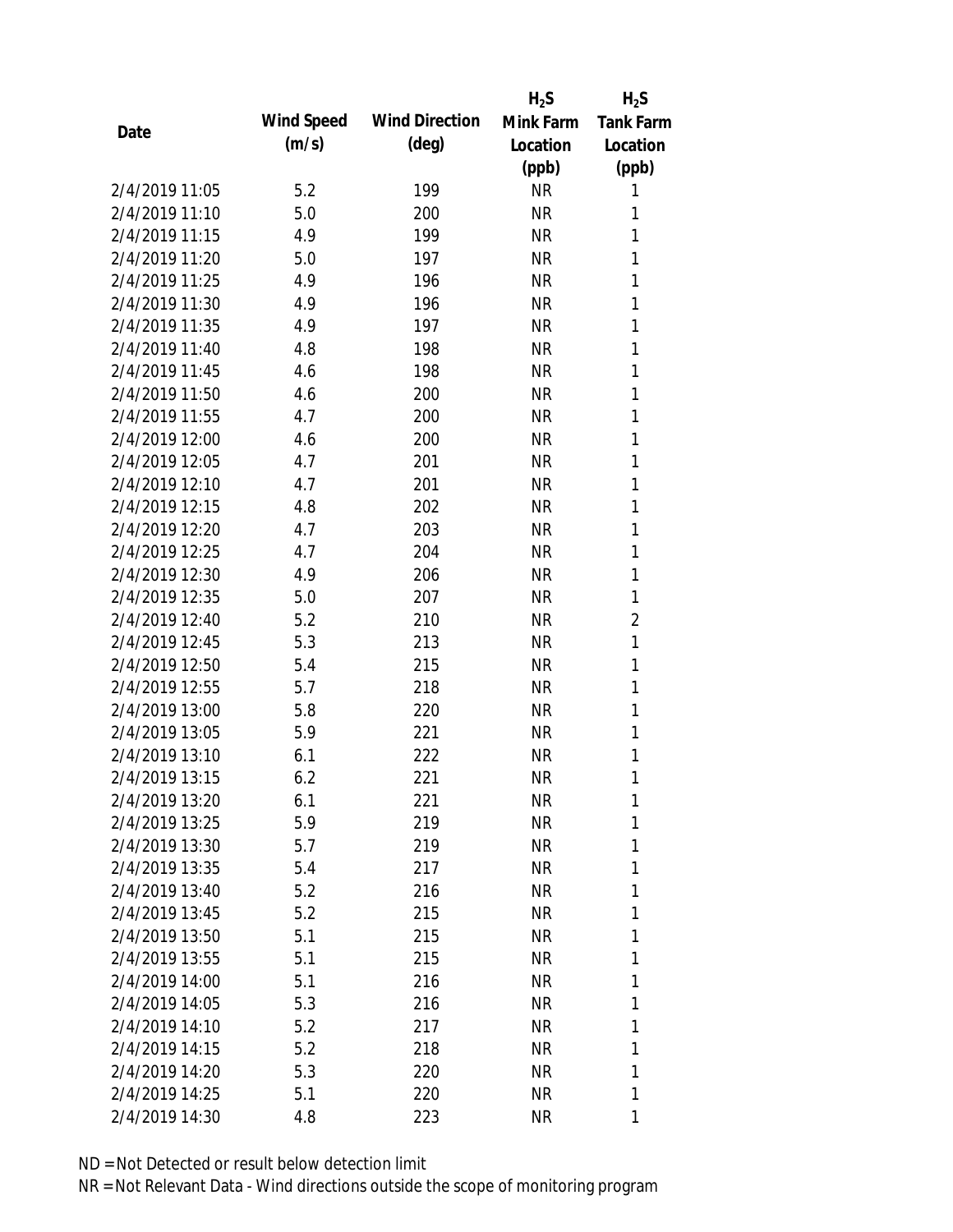|                |            |                       | $H_2S$         | $H_2S$           |
|----------------|------------|-----------------------|----------------|------------------|
| Date           | Wind Speed | <b>Wind Direction</b> | Mink Farm      | <b>Tank Farm</b> |
|                | (m/s)      | (deg)                 | Location       | Location         |
|                |            |                       | (ppb)          | (ppb)            |
| 2/4/2019 14:35 | 4.6        | 228                   | <b>NR</b>      | 1                |
| 2/4/2019 14:40 | 4.8        | 233                   | 1              | 1                |
| 2/4/2019 14:45 | 4.9        | 238                   | 1              | 1                |
| 2/4/2019 14:50 | 4.8        | 243                   | 1              | 1                |
| 2/4/2019 14:55 | 4.9        | 248                   | 1              | 1                |
| 2/4/2019 15:00 | 5.4        | 251                   | 1              | 1                |
| 2/4/2019 15:05 | 5.7        | 251                   | 1              | 1                |
| 2/4/2019 15:10 | 5.6        | 251                   | 1              | 1                |
| 2/4/2019 15:15 | 5.4        | 251                   | 1              | 1                |
| 2/4/2019 15:20 | 5.3        | 250                   | 1              | 1                |
| 2/4/2019 15:25 | 5.2        | 250                   | 1              | 1                |
| 2/4/2019 15:30 | 4.9        | 250                   | 1              | 1                |
| 2/4/2019 15:35 | 4.5        | 251                   | 1              | 1                |
| 2/4/2019 15:40 | 4.2        | 251                   | 1              | 1                |
| 2/4/2019 15:45 | 4.1        | 251                   | 1              | 1                |
| 2/4/2019 15:50 | 4.0        | 252                   | 1              | 1                |
| 2/4/2019 15:55 | 3.9        | 251                   | 1              | 1                |
| 2/4/2019 16:00 | 4.0        | 252                   | 1              | 1                |
| 2/4/2019 16:05 | 4.1        | 252                   | 1              | 1                |
| 2/4/2019 16:10 | 4.2        | 254                   | 1              | 1                |
| 2/4/2019 16:15 | 4.2        | 257                   | 1              | 1                |
| 2/4/2019 16:20 | 4.4        | 261                   | 1              | 1                |
| 2/4/2019 16:25 | 4.6        | 266                   | 1              | 1                |
| 2/4/2019 16:30 | 4.9        | 268                   | 1              | 1                |
| 2/4/2019 16:35 | 5.1        | 271                   | 1              | 1                |
| 2/4/2019 16:40 | 5.1        | 271                   | 1              | 1                |
| 2/4/2019 16:45 | 5.3        | 272                   | 1              | 1                |
| 2/4/2019 16:50 | 5.2        | 272                   | 1              | 1                |
| 2/4/2019 16:55 | 5.2        | 272                   | 2              | 1                |
| 2/4/2019 17:00 | 5.1        | 274                   | 1              | 1                |
| 2/4/2019 17:05 | 4.8        | 275                   | $\overline{2}$ | 1                |
| 2/4/2019 17:10 | 4.7        | 277                   | $\overline{2}$ | <b>NR</b>        |
| 2/4/2019 17:15 | 4.4        | 278                   | $\overline{2}$ | <b>NR</b>        |
| 2/4/2019 17:20 | 4.3        | 277                   | $\overline{2}$ | <b>NR</b>        |
| 2/4/2019 17:25 | 4.3        | 276                   | 1              | <b>NR</b>        |
| 2/4/2019 17:30 | 4.3        | 275                   | 1              | 1                |
| 2/4/2019 17:35 | 4.5        | 275                   | 1              | 1                |
| 2/4/2019 17:40 | 4.6        | 274                   | 1              | $\overline{2}$   |
| 2/4/2019 17:45 | 4.8        | 273                   | 1              | 1                |
| 2/4/2019 17:50 | 4.9        | 274                   | 1              | 1                |
| 2/4/2019 17:55 | 4.9        | 274                   | 1              | $\overline{2}$   |
| 2/4/2019 18:00 | 4.8        | 275                   | 1              | 1                |
|                |            |                       |                |                  |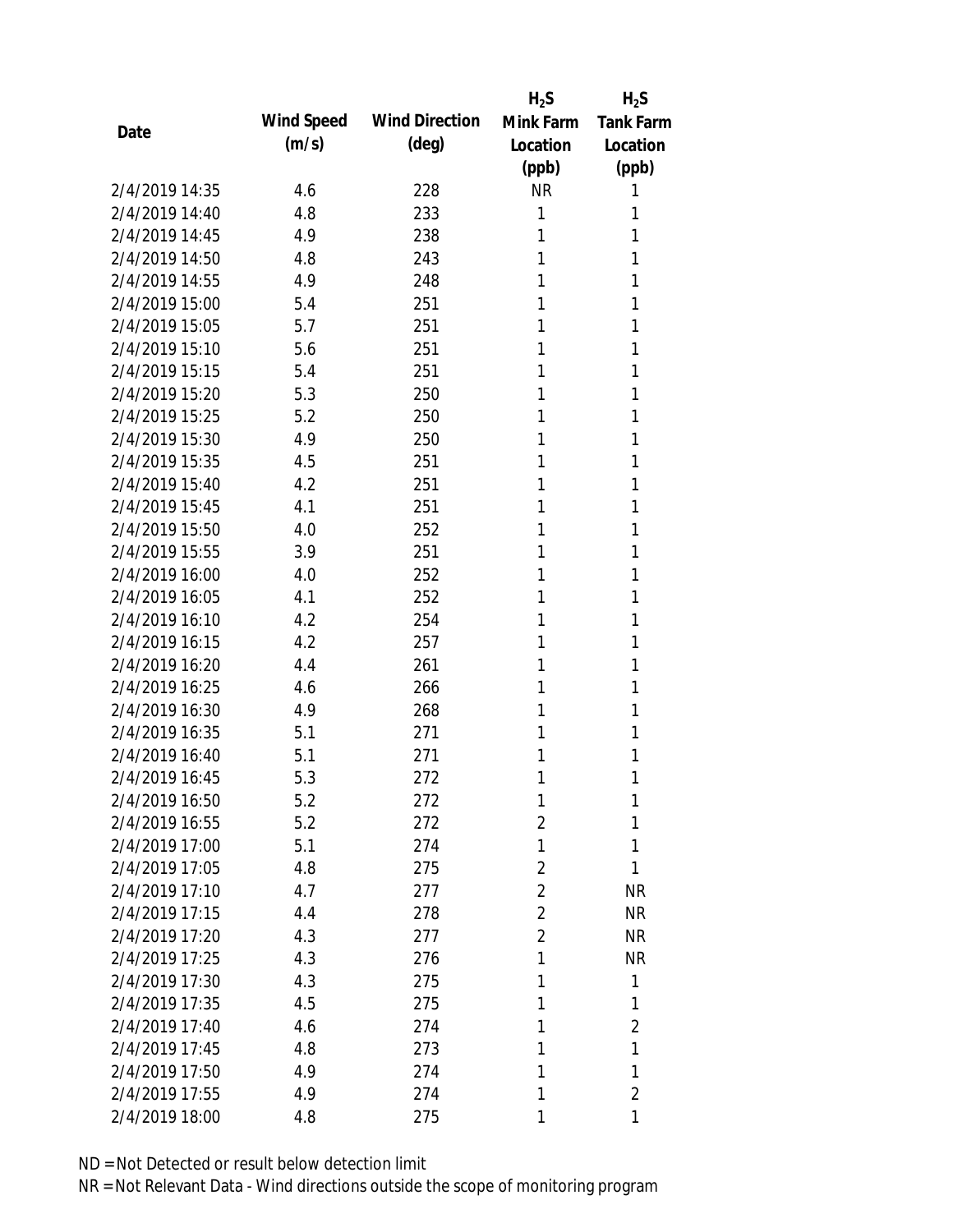|                |            |                       | $H_2S$    | $H_2S$           |
|----------------|------------|-----------------------|-----------|------------------|
| Date           | Wind Speed | <b>Wind Direction</b> | Mink Farm | <b>Tank Farm</b> |
|                | (m/s)      | $(\text{deg})$        | Location  | Location         |
|                |            |                       | (ppb)     | (ppb)            |
| 2/4/2019 18:05 | 4.7        | 274                   | 1         | 1                |
| 2/4/2019 18:10 | 4.5        | 275                   | 1         | 1                |
| 2/4/2019 18:15 | 4.6        | 274                   | 1         | 1                |
| 2/4/2019 18:20 | 4.5        | 273                   | 1         | 1                |
| 2/4/2019 18:25 | 4.6        | 273                   | 1         | 1                |
| 2/4/2019 18:30 | 4.4        | 272                   | 1         | 1                |
| 2/4/2019 18:35 | 4.3        | 273                   | 1         | 1                |
| 2/4/2019 18:40 | 4.3        | 273                   | 1         | 1                |
| 2/4/2019 18:45 | 4.4        | 273                   | 1         | 1                |
| 2/4/2019 18:50 | 4.4        | 274                   | 1         | 1                |
| 2/4/2019 18:55 | 4.3        | 275                   | 1         | 1                |
| 2/4/2019 19:00 | 4.4        | 275                   | 1         | 1                |
| 2/4/2019 19:05 | 4.6        | 276                   | 1         | <b>NR</b>        |
| 2/4/2019 19:10 | 4.7        | 276                   | 1         | <b>NR</b>        |
| 2/4/2019 19:15 | 4.8        | 276                   | 1         | <b>NR</b>        |
| 2/4/2019 19:20 | 4.8        | 276                   | 1         | <b>NR</b>        |
| 2/4/2019 19:25 | 4.9        | 276                   | 1         | <b>NR</b>        |
| 2/4/2019 19:30 | 4.8        | 277                   | 1         | <b>NR</b>        |
| 2/4/2019 19:35 | 4.6        | 276                   | 1         | <b>NR</b>        |
| 2/4/2019 19:40 | 4.6        | 275                   | 1         | $\overline{2}$   |
| 2/4/2019 19:45 | 4.4        | 275                   | 1         | $\overline{2}$   |
| 2/4/2019 19:50 | 4.4        | 275                   | 1         | $\overline{2}$   |
| 2/4/2019 19:55 | 4.4        | 273                   | 1         | 1                |
| 2/4/2019 20:00 | 4.4        | 273                   | 1         | 1                |
| 2/4/2019 20:05 | 4.4        | 274                   | 1         | 1                |
| 2/4/2019 20:10 | 4.3        | 274                   | 1         | 1                |
| 2/4/2019 20:15 | 4.3        | 273                   | 1         | 1                |
| 2/4/2019 20:20 | 4.2        | 273                   | 1         | 1                |
| 2/4/2019 20:25 | 4.1        | 273                   | 1         | 1                |
| 2/4/2019 20:30 | 4.1        | 272                   | 1         | 1                |
| 2/4/2019 20:35 | 4.1        | 272                   | 1         | 1                |
| 2/4/2019 20:40 | 4.2        | 273                   | 1         | 1                |
| 2/4/2019 20:45 | 4.3        | 275                   | 1         | 1                |
| 2/4/2019 20:50 | 4.4        | 277                   | 1         | <b>NR</b>        |
| 2/4/2019 20:55 | 4.5        | 280                   | 1         | <b>NR</b>        |
| 2/4/2019 21:00 | 4.4        | 282                   | 1         | <b>NR</b>        |
| 2/4/2019 21:05 | 4.5        | 284                   | 1         | <b>NR</b>        |
| 2/4/2019 21:10 | 4.5        | 284                   | 1         | <b>NR</b>        |
| 2/4/2019 21:15 | 4.3        | 284                   | 1         | <b>NR</b>        |
| 2/4/2019 21:20 | 4.3        | 284                   | 1         | <b>NR</b>        |
| 2/4/2019 21:25 | 4.3        | 282                   | 1         | <b>NR</b>        |
| 2/4/2019 21:30 | 4.3        | 282                   | 1         | <b>NR</b>        |
|                |            |                       |           |                  |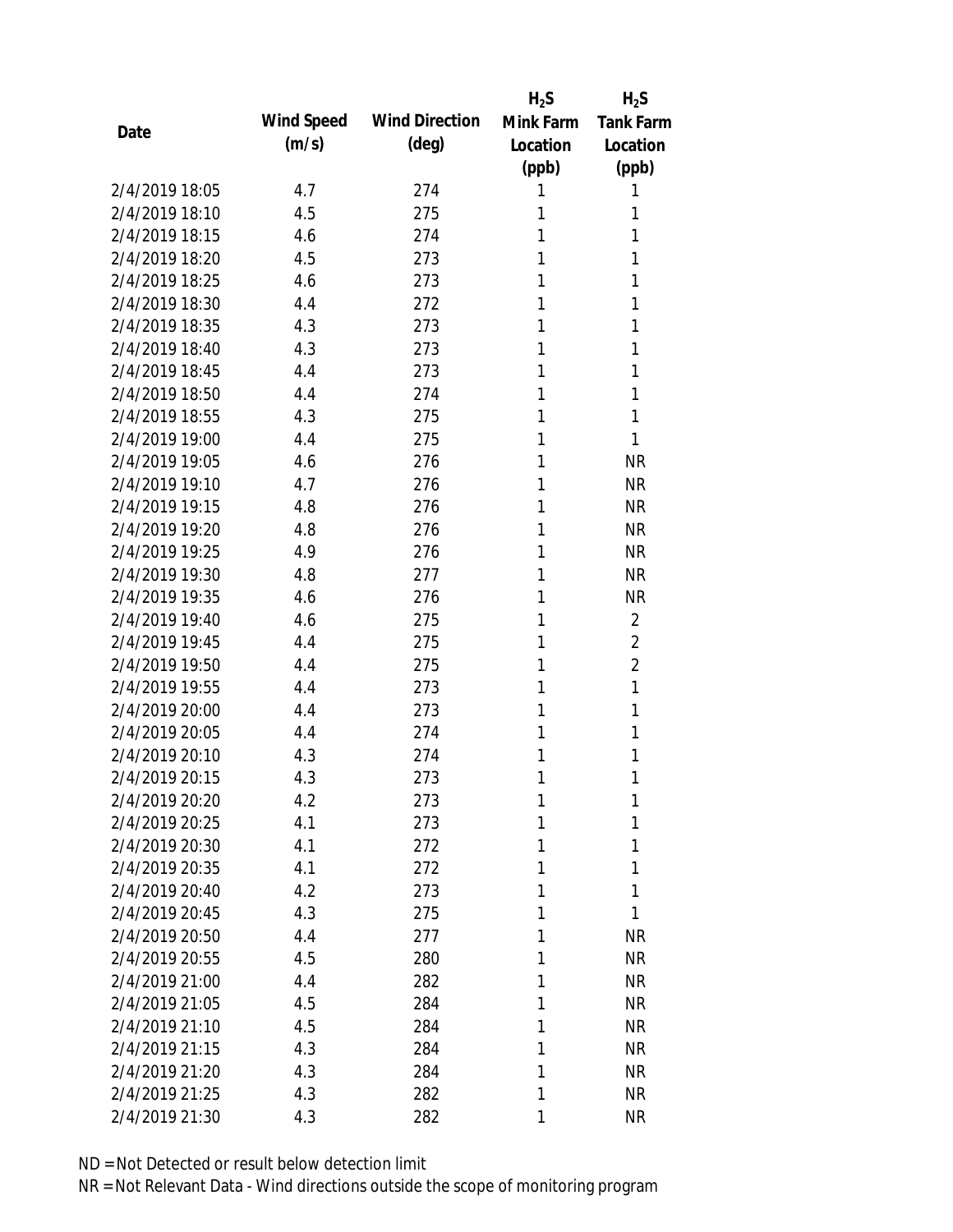|                |            |                       | $H_2S$       | $H_2S$           |
|----------------|------------|-----------------------|--------------|------------------|
| Date           | Wind Speed | <b>Wind Direction</b> | Mink Farm    | <b>Tank Farm</b> |
|                | (m/s)      | $(\text{deg})$        | Location     | Location         |
|                |            |                       | (ppb)        | (ppb)            |
| 2/4/2019 21:35 | 4.3        | 281                   | 1            | <b>NR</b>        |
| 2/4/2019 21:40 | 4.4        | 282                   | 1            | <b>NR</b>        |
| 2/4/2019 21:45 | 4.4        | 281                   | 1            | <b>NR</b>        |
| 2/4/2019 21:50 | 4.3        | 281                   | 1            | <b>NR</b>        |
| 2/4/2019 21:55 | 4.2        | 282                   | 1            | <b>NR</b>        |
| 2/4/2019 22:00 | 4.2        | 283                   | 1            | <b>NR</b>        |
| 2/4/2019 22:05 | 4.3        | 286                   | 1            | <b>NR</b>        |
| 2/4/2019 22:10 | 4.4        | 288                   | 1            | <b>NR</b>        |
| 2/4/2019 22:15 | 4.6        | 290                   | 1            | <b>NR</b>        |
| 2/4/2019 22:20 | 4.6        | 292                   | 1            | <b>NR</b>        |
| 2/4/2019 22:25 | 4.5        | 298                   | 1            | <b>NR</b>        |
| 2/4/2019 22:30 | 4.5        | 303                   | 1            | <b>NR</b>        |
| 2/4/2019 22:35 | 4.4        | 305                   | 1            | <b>NR</b>        |
| 2/4/2019 22:40 | 4.1        | 307                   | 1            | <b>NR</b>        |
| 2/4/2019 22:45 | 4.0        | 309                   | 1            | <b>NR</b>        |
| 2/4/2019 22:50 | 4.0        | 309                   | 1            | <b>NR</b>        |
| 2/4/2019 22:55 | 3.9        | 304                   | 1            | <b>NR</b>        |
| 2/4/2019 23:00 | 3.9        | 299                   | 1            | <b>NR</b>        |
| 2/4/2019 23:05 | 3.8        | 297                   | 1            | <b>NR</b>        |
| 2/4/2019 23:10 | 3.6        | 294                   | 1            | <b>NR</b>        |
| 2/4/2019 23:15 | 3.4        | 293                   | 1            | <b>NR</b>        |
| 2/4/2019 23:20 | 3.4        | 292                   | 1            | <b>NR</b>        |
| 2/4/2019 23:25 | 3.4        | 291                   | 1            | <b>NR</b>        |
| 2/4/2019 23:30 | 3.3        | 289                   | <b>ND</b>    | <b>NR</b>        |
| 2/4/2019 23:35 | 3.2        | 287                   | $\mathbf{1}$ | <b>NR</b>        |
| 2/4/2019 23:40 | 3.3        | 284                   | 1            | <b>NR</b>        |
| 2/4/2019 23:45 | 3.3        | 281                   | 1            | <b>NR</b>        |
| 2/4/2019 23:50 | 3.4        | 280                   | 1            | <b>NR</b>        |
| 2/4/2019 23:55 | 3.5        | 280                   | 1            | <b>NR</b>        |
| 2/4/2019 24:00 | 3.7        | 281                   | 1            | <b>NR</b>        |
| 2/5/2019 00:05 | 3.7        | 281                   | 1            | <b>NR</b>        |
| 2/5/2019 00:10 | 3.9        | 284                   | 1            | <b>NR</b>        |
| 2/5/2019 00:15 | 4.2        | 288                   | 1            | <b>NR</b>        |
| 2/5/2019 00:20 | 4.3        | 293                   | 1            | <b>NR</b>        |
| 2/5/2019 00:25 | 4.4        | 299                   | 1            | <b>NR</b>        |
| 2/5/2019 00:30 | 4.4        | 303                   | 1            | <b>NR</b>        |
| 2/5/2019 00:35 | 4.3        | 308                   | 1            | <b>NR</b>        |
| 2/5/2019 00:40 | 4.1        | 311                   | 1            | <b>NR</b>        |
| 2/5/2019 00:45 | 4.1        | 314                   | 1            | <b>NR</b>        |
| 2/5/2019 00:50 | 4.3        | 316                   | 1            | <b>NR</b>        |
| 2/5/2019 00:55 | 4.3        | 317                   | 1            | <b>NR</b>        |
| 2/5/2019 01:00 | 4.4        | 318                   | 1            | <b>NR</b>        |
|                |            |                       |              |                  |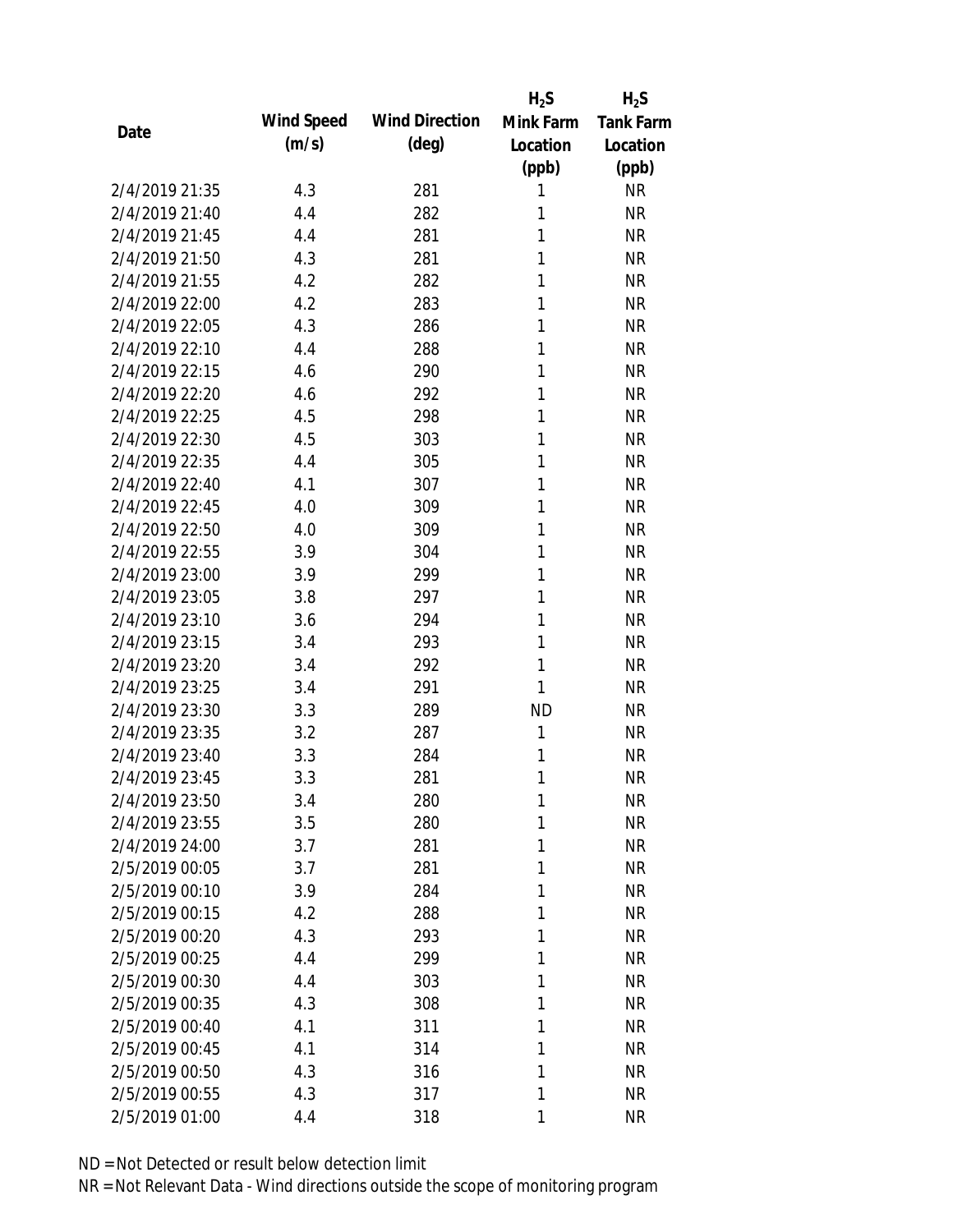|                |            |                       | $H_2S$    | $H_2S$           |
|----------------|------------|-----------------------|-----------|------------------|
| Date           | Wind Speed | <b>Wind Direction</b> | Mink Farm | <b>Tank Farm</b> |
|                | (m/s)      | $(\text{deg})$        | Location  | Location         |
|                |            |                       | (ppb)     | (ppb)            |
| 2/5/2019 01:05 | 4.4        | 319                   | 1         | <b>NR</b>        |
| 2/5/2019 01:10 | 4.5        | 320                   | 1         | <b>NR</b>        |
| 2/5/2019 01:15 | 4.3        | 316                   | 1         | <b>NR</b>        |
| 2/5/2019 01:20 | 4.1        | 308                   | 1         | <b>NR</b>        |
| 2/5/2019 01:25 | 4.0        | 301                   | 1         | <b>NR</b>        |
| 2/5/2019 01:30 | 3.8        | 298                   | 1         | <b>NR</b>        |
| 2/5/2019 01:35 | 4.0        | 294                   | 1         | <b>NR</b>        |
| 2/5/2019 01:40 | 3.9        | 290                   | 1         | <b>NR</b>        |
| 2/5/2019 01:45 | 3.9        | 288                   | 1         | <b>NR</b>        |
| 2/5/2019 01:50 | 3.8        | 289                   | 1         | <b>NR</b>        |
| 2/5/2019 01:55 | 3.9        | 293                   | 1         | <b>NR</b>        |
| 2/5/2019 02:00 | 4.1        | 295                   | 1         | <b>NR</b>        |
| 2/5/2019 02:05 | 4.1        | 298                   | 1         | <b>NR</b>        |
| 2/5/2019 02:10 | 4.1        | 301                   | 1         | <b>NR</b>        |
| 2/5/2019 02:15 | 4.1        | 304                   | 1         | <b>NR</b>        |
| 2/5/2019 02:20 | 4.2        | 304                   | 1         | <b>NR</b>        |
| 2/5/2019 02:25 | 4.0        | 301                   | 1         | <b>NR</b>        |
| 2/5/2019 02:30 | 3.9        | 300                   | 1         | <b>NR</b>        |
| 2/5/2019 02:35 | 3.8        | 301                   | 1         | <b>NR</b>        |
| 2/5/2019 02:40 | 4.0        | 301                   | 1         | <b>NR</b>        |
| 2/5/2019 02:45 | 4.1        | 305                   | 1         | <b>NR</b>        |
| 2/5/2019 02:50 | 4.2        | 309                   | 1         | <b>NR</b>        |
| 2/5/2019 02:55 | 4.3        | 312                   | 1         | <b>NR</b>        |
| 2/5/2019 03:00 | 4.3        | 311                   | 1         | <b>NR</b>        |
| 2/5/2019 03:05 | 4.2        | 310                   | 1         | <b>NR</b>        |
| 2/5/2019 03:10 | 4.1        | 311                   | 1         | <b>NR</b>        |
| 2/5/2019 03:15 | 4.1        | 308                   | 1         | <b>NR</b>        |
| 2/5/2019 03:20 | 4.0        | 308                   | 1         | <b>NR</b>        |
| 2/5/2019 03:25 | 3.9        | 308                   | 1         | <b>NR</b>        |
| 2/5/2019 03:30 | 3.7        | 310                   | 1         | <b>NR</b>        |
| 2/5/2019 03:35 | 3.7        | 313                   | 1         | <b>NR</b>        |
| 2/5/2019 03:40 | 3.6        | 317                   | 1         | <b>NR</b>        |
| 2/5/2019 03:45 | 3.4        | 321                   | 1         | <b>NR</b>        |
| 2/5/2019 03:50 | 3.2        | 325                   | 1         | <b>NR</b>        |
| 2/5/2019 03:55 | 3.3        | 328                   | 1         | <b>NR</b>        |
| 2/5/2019 04:00 | 3.2        | 329                   | <b>ND</b> | <b>NR</b>        |
| 2/5/2019 04:05 | 3.2        | 327                   | 1         | <b>NR</b>        |
| 2/5/2019 04:10 | 3.1        | 326                   | 1         | <b>NR</b>        |
| 2/5/2019 04:15 | 3.0        | 324                   | <b>ND</b> | <b>NR</b>        |
| 2/5/2019 04:20 | 3.1        | 324                   | <b>ND</b> | <b>NR</b>        |
| 2/5/2019 04:25 | 2.8        | 326                   | <b>ND</b> | <b>NR</b>        |
| 2/5/2019 04:30 | 2.9        | 327                   | <b>ND</b> | <b>NR</b>        |
|                |            |                       |           |                  |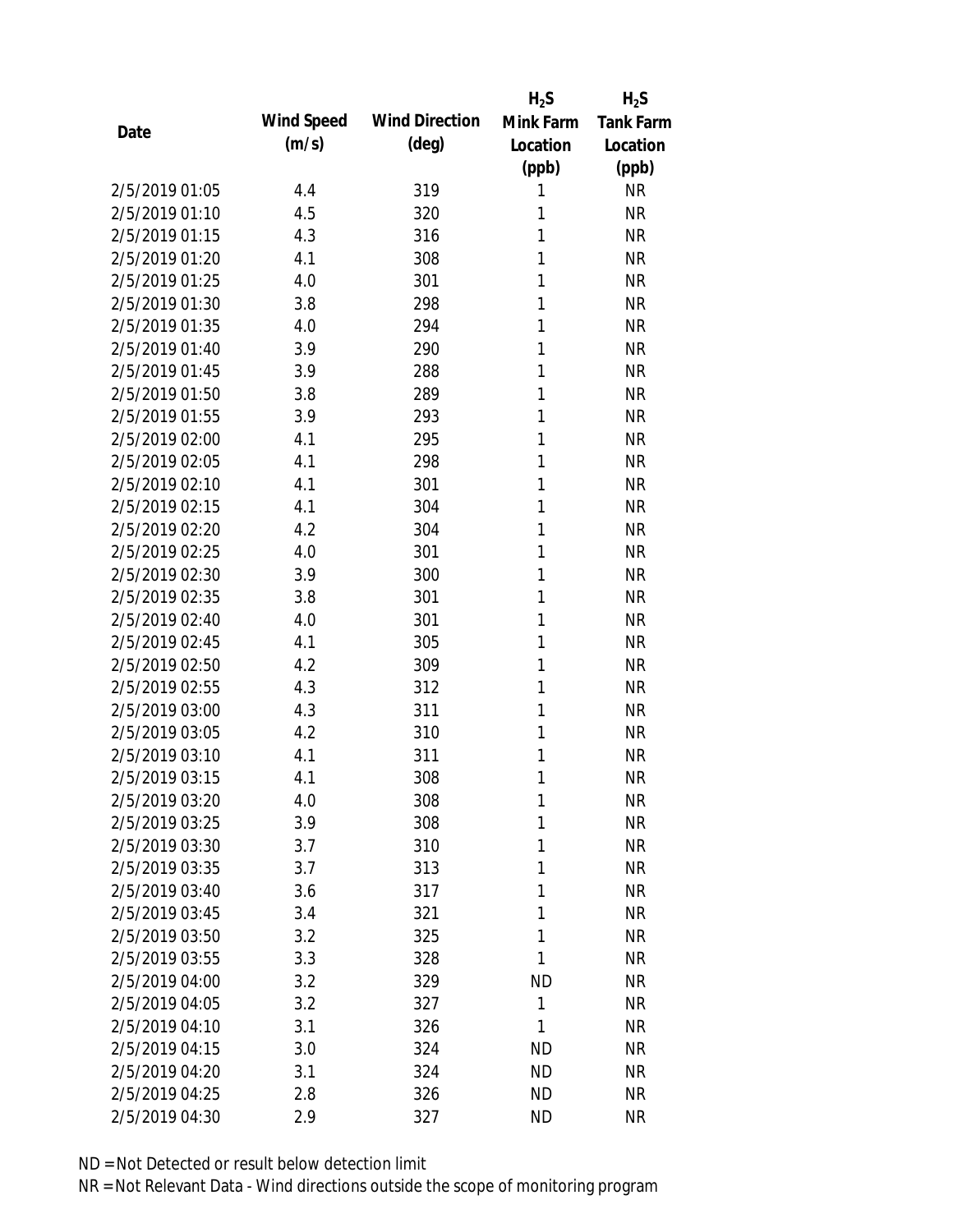|                |            |                       | $H_2S$    | $H_2S$           |
|----------------|------------|-----------------------|-----------|------------------|
| Date           | Wind Speed | <b>Wind Direction</b> | Mink Farm | <b>Tank Farm</b> |
|                | (m/s)      | $(\text{deg})$        | Location  | Location         |
|                |            |                       | (ppb)     | (ppb)            |
| 2/5/2019 04:35 | 2.9        | 329                   | <b>ND</b> | <b>NR</b>        |
| 2/5/2019 04:40 | 3.1        | 331                   | 1         | <b>NR</b>        |
| 2/5/2019 04:45 | 3.1        | 334                   | 1         | <b>NR</b>        |
| 2/5/2019 04:50 | 3.1        | 336                   | 1         | <b>NR</b>        |
| 2/5/2019 04:55 | 3.2        | 337                   | 1         | <b>NR</b>        |
| 2/5/2019 05:00 | 3.1        | 337                   | 1         | <b>NR</b>        |
| 2/5/2019 05:05 | 3.1        | 338                   | 1         | <b>NR</b>        |
| 2/5/2019 05:10 | 3.0        | 337                   | 1         | <b>NR</b>        |
| 2/5/2019 05:15 | 2.9        | 336                   | 1         | <b>NR</b>        |
| 2/5/2019 05:20 | 2.7        | 336                   | 1         | <b>NR</b>        |
| 2/5/2019 05:25 | 2.6        | 340                   | 1         | <b>NR</b>        |
| 2/5/2019 05:30 | 2.5        | 345                   | 1         | <b>NR</b>        |
| 2/5/2019 05:35 | 2.4        | 349                   | 1         | <b>NR</b>        |
| 2/5/2019 05:40 | 2.4        | 354                   | 1         | <b>NR</b>        |
| 2/5/2019 05:45 | 2.3        | 356                   | 1         | <b>NR</b>        |
| 2/5/2019 05:50 | 2.3        | 358                   | 1         | <b>NR</b>        |
| 2/5/2019 05:55 | 2.4        | 355                   | 1         | <b>NR</b>        |
| 2/5/2019 06:00 | 2.4        | 353                   | 1         | <b>NR</b>        |
| 2/5/2019 06:05 | 2.5        | 352                   | 1         | <b>NR</b>        |
| 2/5/2019 06:10 | 2.4        | 353                   | 1         | <b>NR</b>        |
| 2/5/2019 06:15 | 2.4        | 355                   | 1         | <b>NR</b>        |
| 2/5/2019 06:20 | 2.6        | 360                   | 1         | <b>NR</b>        |
| 2/5/2019 06:25 | 2.6        | 3                     | 1         | <b>NR</b>        |
| 2/5/2019 06:30 | 2.6        | 6                     | 1         | <b>NR</b>        |
| 2/5/2019 06:35 | 2.4        | 9                     | 1         | <b>NR</b>        |
| 2/5/2019 06:40 | 2.5        | 14                    | 1         | <b>NR</b>        |
| 2/5/2019 06:45 | 2.6        | 17                    | 1         | <b>NR</b>        |
| 2/5/2019 06:50 | 2.6        | 18                    | 1         | <b>NR</b>        |
| 2/5/2019 06:55 | 2.5        | 21                    | 1         | <b>NR</b>        |
| 2/5/2019 07:00 | 2.6        | 24                    | 1         | <b>NR</b>        |
| 2/5/2019 07:05 | 2.6        | 28                    | 1         | <b>NR</b>        |
| 2/5/2019 07:10 | 2.4        | 27                    | 1         | <b>NR</b>        |
| 2/5/2019 07:15 | 2.4        | 27                    | 1         | <b>NR</b>        |
| 2/5/2019 07:20 | 2.4        | 27                    | 1         | <b>NR</b>        |
| 2/5/2019 07:25 | 2.4        | 28                    | 1         | <b>NR</b>        |
| 2/5/2019 07:30 | 2.5        | 28                    | 1         | <b>NR</b>        |
| 2/5/2019 07:35 | 2.4        | 26                    | 1         | <b>NR</b>        |
| 2/5/2019 07:40 | 2.5        | 25                    | 1         | <b>NR</b>        |
| 2/5/2019 07:45 | 2.4        | 26                    | 1         | <b>NR</b>        |
| 2/5/2019 07:50 | 2.3        | 29                    | 1         | <b>NR</b>        |
| 2/5/2019 07:55 | 2.3        | 30                    | 1         | <b>NR</b>        |
| 2/5/2019 08:00 | 2.2        | 29                    | 1         | <b>NR</b>        |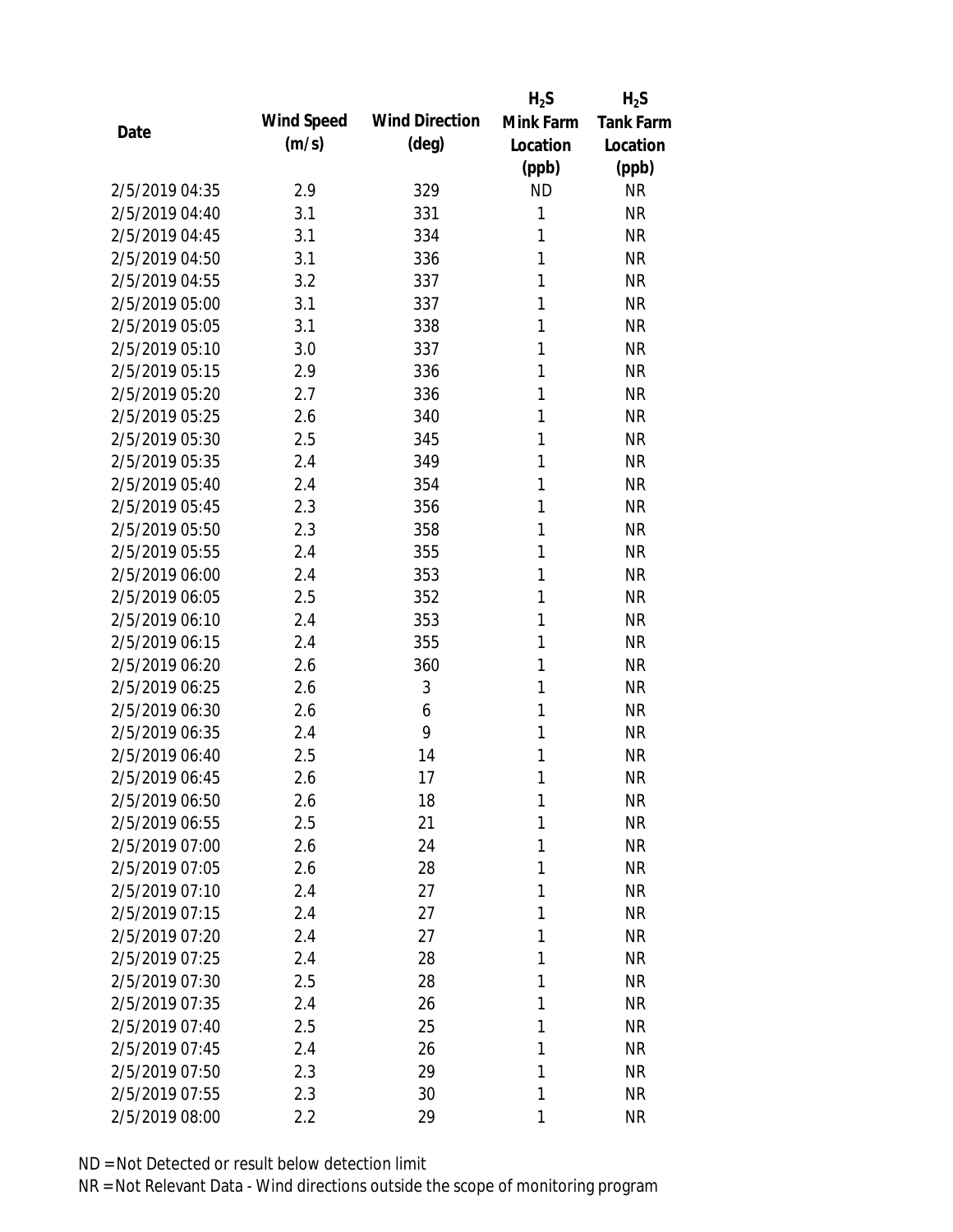|                |            |                       | $H_2S$    | $H_2S$           |
|----------------|------------|-----------------------|-----------|------------------|
| Date           | Wind Speed | <b>Wind Direction</b> | Mink Farm | <b>Tank Farm</b> |
|                | (m/s)      | $(\text{deg})$        | Location  | Location         |
|                |            |                       | (ppb)     | (ppb)            |
| 2/5/2019 08:05 | 2.3        | 30                    | 1         | <b>NR</b>        |
| 2/5/2019 08:10 | 2.4        | 30                    | 1         | <b>NR</b>        |
| 2/5/2019 08:15 | 2.5        | 29                    | 1         | <b>NR</b>        |
| 2/5/2019 08:20 | 2.5        | 27                    | 1         | <b>NR</b>        |
| 2/5/2019 08:25 | 2.6        | 25                    | 1         | <b>NR</b>        |
| 2/5/2019 08:30 | 2.7        | 26                    | 1         | <b>NR</b>        |
| 2/5/2019 08:35 | 2.6        | 25                    | 1         | <b>NR</b>        |
| 2/5/2019 08:40 | 2.5        | 26                    | 1         | <b>NR</b>        |
| 2/5/2019 08:45 | 2.5        | 24                    | 1         | <b>NR</b>        |
| 2/5/2019 08:50 | 2.5        | 24                    | 1         | <b>NR</b>        |
| 2/5/2019 08:55 | 2.4        | 25                    | 1         | <b>NR</b>        |
| 2/5/2019 09:00 | 2.2        | 25                    | 1         | <b>NR</b>        |
| 2/5/2019 09:05 | 2.3        | 27                    | 1         | <b>NR</b>        |
| 2/5/2019 09:10 | 2.3        | 27                    | 1         | <b>NR</b>        |
| 2/5/2019 09:15 | 2.3        | 29                    | 1         | <b>NR</b>        |
| 2/5/2019 09:20 | 2.4        | 30                    | 1         | <b>NR</b>        |
| 2/5/2019 09:25 | 2.4        | 32                    | 1         | <b>NR</b>        |
| 2/5/2019 09:30 | 2.7        | 32                    | 1         | <b>NR</b>        |
| 2/5/2019 09:35 | 2.8        | 34                    | 1         | <b>NR</b>        |
| 2/5/2019 09:40 | 3.0        | 36                    | 1         | <b>NR</b>        |
| 2/5/2019 09:45 | 3.2        | 39                    | 1         | <b>NR</b>        |
| 2/5/2019 09:50 | 3.1        | 42                    | <b>NR</b> | <b>NR</b>        |
| 2/5/2019 09:55 | 3.2        | 45                    | <b>NR</b> | <b>NR</b>        |
| 2/5/2019 10:00 | 3.1        | 48                    | <b>NR</b> | <b>NR</b>        |
| 2/5/2019 10:05 | 3.0        | 49                    | <b>NR</b> | <b>NR</b>        |
| 2/5/2019 10:10 | 3.0        | 54                    | <b>NR</b> | <b>NR</b>        |
| 2/5/2019 10:15 | 2.8        | 57                    | <b>NR</b> | <b>NR</b>        |
| 2/5/2019 10:20 | 2.7        | 61                    | <b>NR</b> | <b>NR</b>        |
| 2/5/2019 10:25 | 2.8        | 61                    | <b>NR</b> | <b>NR</b>        |
| 2/5/2019 10:30 | 2.9        | 62                    | <b>NR</b> | <b>NR</b>        |
| 2/5/2019 10:35 | 2.8        | 65                    | <b>NR</b> | <b>NR</b>        |
| 2/5/2019 10:40 | 2.8        | 65                    | <b>NR</b> | <b>NR</b>        |
| 2/5/2019 10:45 | 3.0        | 67                    | <b>NR</b> | <b>NR</b>        |
| 2/5/2019 10:50 | 3.1        | 69                    | <b>NR</b> | <b>NR</b>        |
| 2/5/2019 10:55 | 3.0        | 73                    | <b>NR</b> | <b>NR</b>        |
| 2/5/2019 11:00 | 3.0        | 77                    | <b>NR</b> | <b>NR</b>        |
| 2/5/2019 11:05 | 3.1        | 78                    | <b>NR</b> | <b>NR</b>        |
| 2/5/2019 11:10 | 3.1        | 81                    | <b>NR</b> | <b>NR</b>        |
| 2/5/2019 11:15 | 2.9        | 81                    | <b>NR</b> | <b>NR</b>        |
| 2/5/2019 11:20 | 2.8        | 80                    | <b>NR</b> | <b>NR</b>        |
| 2/5/2019 11:25 | 2.8        | 76                    | <b>NR</b> | <b>NR</b>        |
| 2/5/2019 11:30 | 2.6        | 73                    | <b>NR</b> | <b>NR</b>        |
|                |            |                       |           |                  |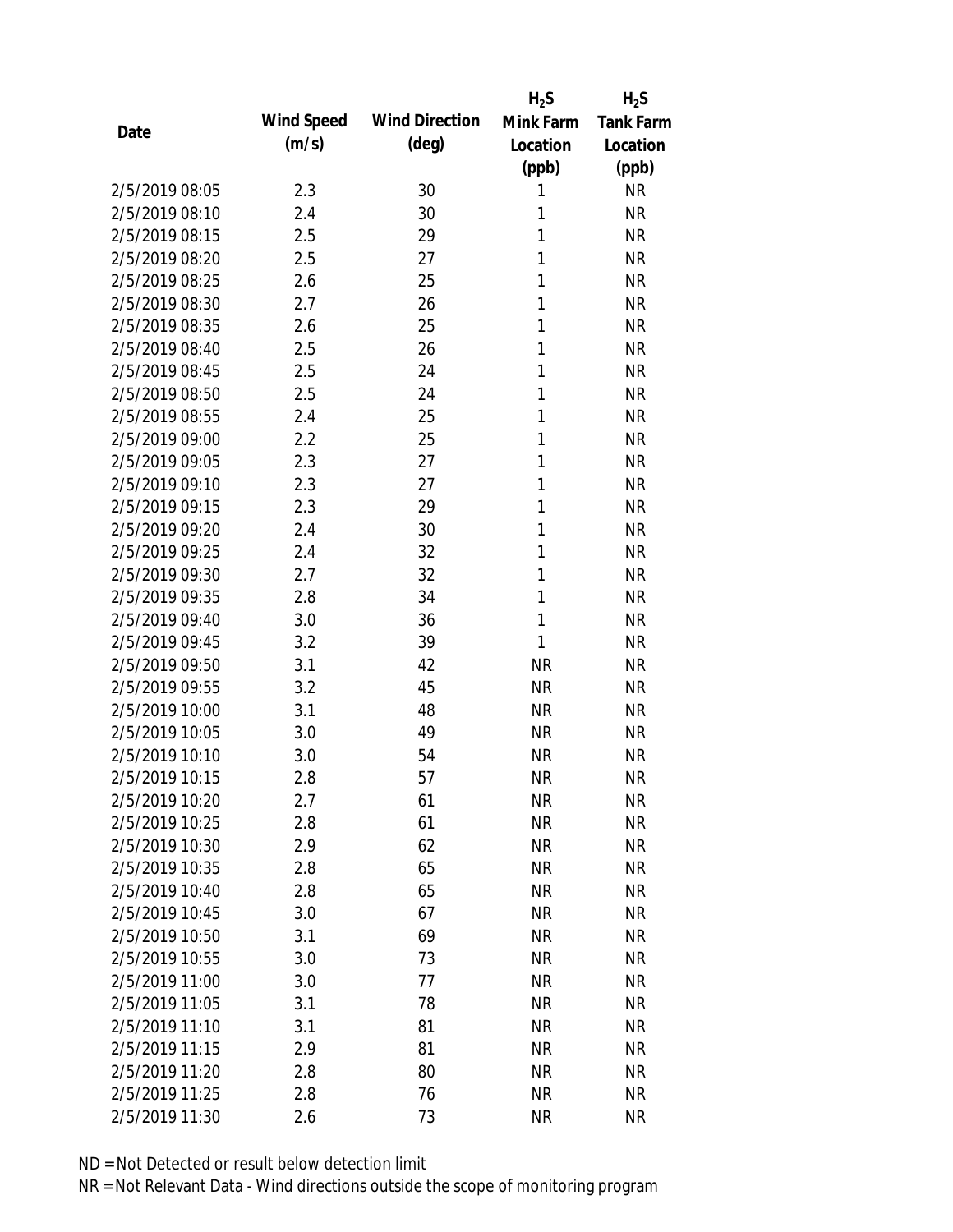|                |            |                       | $H_2S$    | $H_2S$           |
|----------------|------------|-----------------------|-----------|------------------|
| Date           | Wind Speed | <b>Wind Direction</b> | Mink Farm | <b>Tank Farm</b> |
|                | (m/s)      | $(\text{deg})$        | Location  | Location         |
|                |            |                       | (ppb)     | (ppb)            |
| 2/5/2019 11:35 | 2.5        | 76                    | <b>NR</b> | <b>NR</b>        |
| 2/5/2019 11:40 | 2.5        | 69                    | <b>NR</b> | <b>NR</b>        |
| 2/5/2019 11:45 | 2.4        | 71                    | <b>NR</b> | <b>NR</b>        |
| 2/5/2019 11:50 | 2.5        | 70                    | <b>NR</b> | <b>NR</b>        |
| 2/5/2019 11:55 | 2.5        | 71                    | <b>NR</b> | <b>NR</b>        |
| 2/5/2019 12:00 | 2.5        | 71                    | <b>NR</b> | <b>NR</b>        |
| 2/5/2019 12:05 | 2.8        | 70                    | <b>NR</b> | <b>NR</b>        |
| 2/5/2019 12:10 | 2.9        | 79                    | <b>NR</b> | <b>NR</b>        |
| 2/5/2019 12:15 | 3.1        | 78                    | <b>NR</b> | <b>NR</b>        |
| 2/5/2019 12:20 | 3.3        | 79                    | <b>NR</b> | <b>NR</b>        |
| 2/5/2019 12:25 | 3.5        | 82                    | <b>NR</b> | <b>NR</b>        |
| 2/5/2019 12:30 | 3.8        | 84                    | <b>NR</b> | <b>NR</b>        |
| 2/5/2019 12:35 | 3.8        | 83                    | <b>NR</b> | <b>NR</b>        |
| 2/5/2019 12:40 | 3.9        | 84                    | <b>NR</b> | <b>NR</b>        |
| 2/5/2019 12:45 | 3.9        | 86                    | <b>NR</b> | <b>NR</b>        |
| 2/5/2019 12:50 | 3.9        | 86                    | <b>NR</b> | <b>NR</b>        |
| 2/5/2019 12:55 | 4.0        | 88                    | <b>NR</b> | <b>NR</b>        |
| 2/5/2019 13:00 | 4.0        | 88                    | <b>NR</b> | <b>NR</b>        |
| 2/5/2019 13:05 | 4.0        | 87                    | <b>NR</b> | <b>NR</b>        |
| 2/5/2019 13:10 | 3.8        | 86                    | <b>NR</b> | <b>NR</b>        |
| 2/5/2019 13:15 | 3.9        | 86                    | <b>NR</b> | <b>NR</b>        |
| 2/5/2019 13:20 | 3.9        | 85                    | <b>NR</b> | <b>NR</b>        |
| 2/5/2019 13:25 | 3.8        | 82                    | <b>NR</b> | <b>NR</b>        |
| 2/5/2019 13:30 | 3.6        | 82                    | <b>NR</b> | <b>NR</b>        |
| 2/5/2019 13:35 | 3.6        | 81                    | <b>NR</b> | <b>NR</b>        |
| 2/5/2019 13:40 | 3.6        | 77                    | <b>NR</b> | <b>NR</b>        |
| 2/5/2019 13:45 | 3.4        | 77                    | <b>NR</b> | <b>NR</b>        |
| 2/5/2019 13:50 | 3.4        | 77                    | <b>NR</b> | <b>NR</b>        |
| 2/5/2019 13:55 | 3.2        | 78                    | <b>NR</b> | <b>NR</b>        |
| 2/5/2019 14:00 | 3.4        | 79                    | <b>NR</b> | <b>NR</b>        |
| 2/5/2019 14:05 | 3.6        | 78                    | <b>NR</b> | <b>NR</b>        |
| 2/5/2019 14:10 | 3.7        | 80                    | <b>NR</b> | <b>NR</b>        |
| 2/5/2019 14:15 | 3.9        | 81                    | <b>NR</b> | <b>NR</b>        |
| 2/5/2019 14:20 | 3.9        | 79                    | <b>NR</b> | <b>NR</b>        |
| 2/5/2019 14:25 | 4.1        | 79                    | <b>NR</b> | <b>NR</b>        |
| 2/5/2019 14:30 | 3.8        | 77                    | <b>NR</b> | <b>NR</b>        |
| 2/5/2019 14:35 | 3.7        | 78                    | <b>NR</b> | <b>NR</b>        |
| 2/5/2019 14:40 | 3.6        | 80                    | NR        | <b>NR</b>        |
| 2/5/2019 14:45 | 3.5        | 76                    | <b>NR</b> | <b>NR</b>        |
| 2/5/2019 14:50 | 3.5        | 77                    | <b>NR</b> | <b>NR</b>        |
|                |            |                       |           |                  |
| 2/5/2019 14:55 | 3.4        | 75                    | <b>NR</b> | <b>NR</b>        |
| 2/5/2019 15:00 | 3.4        | 75                    | <b>NR</b> | <b>NR</b>        |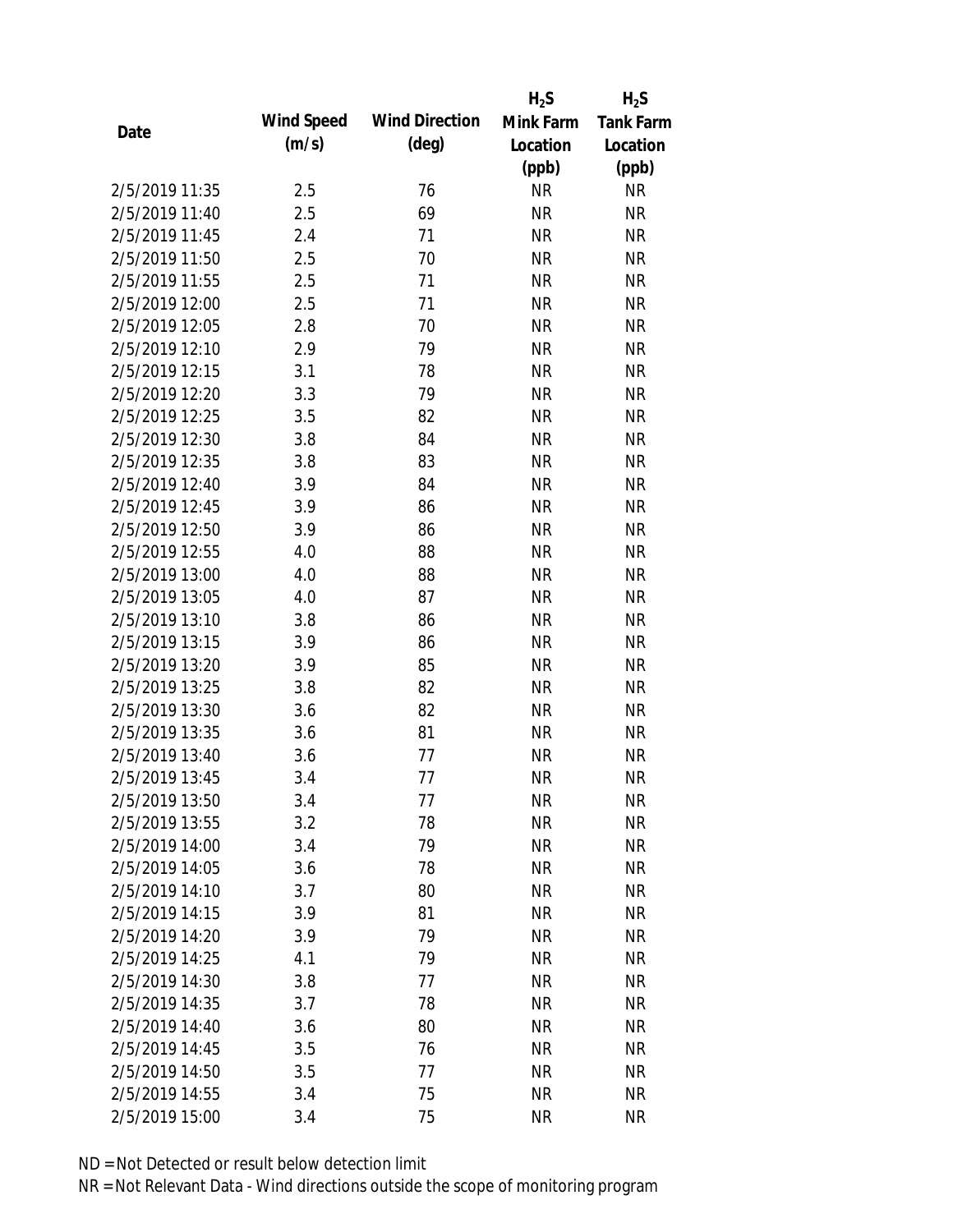|                |            |                       | $H_2S$    | $H_2S$           |
|----------------|------------|-----------------------|-----------|------------------|
|                | Wind Speed | <b>Wind Direction</b> | Mink Farm | <b>Tank Farm</b> |
| Date           | (m/s)      | $(\text{deg})$        | Location  | Location         |
|                |            |                       | (ppb)     | (ppb)            |
| 2/5/2019 15:05 | 3.4        | 72                    | <b>NR</b> | <b>NR</b>        |
| 2/5/2019 15:10 | 3.4        | 69                    | <b>NR</b> | <b>NR</b>        |
| 2/5/2019 15:15 | 3.5        | 71                    | <b>NR</b> | <b>NR</b>        |
| 2/5/2019 15:20 | 3.6        | 74                    | <b>NR</b> | <b>NR</b>        |
| 2/5/2019 15:25 | 3.6        | 78                    | <b>NR</b> | <b>NR</b>        |
| 2/5/2019 15:30 | 3.9        | 78                    | <b>NR</b> | <b>NR</b>        |
| 2/5/2019 15:35 | 4.0        | 78                    | <b>NR</b> | <b>NR</b>        |
| 2/5/2019 15:40 | 4.2        | 78                    | <b>NR</b> | <b>NR</b>        |
| 2/5/2019 15:45 | 4.2        | 76                    | <b>NR</b> | <b>NR</b>        |
| 2/5/2019 15:50 | 4.3        | 72                    | <b>NR</b> | <b>NR</b>        |
| 2/5/2019 15:55 | 4.4        | 69                    | <b>NR</b> | <b>NR</b>        |
| 2/5/2019 16:00 | 4.3        | 69                    | <b>NR</b> | <b>NR</b>        |
| 2/5/2019 16:05 | 4.1        | 72                    | <b>NR</b> | <b>NR</b>        |
| 2/5/2019 16:10 | 4.2        | 74                    | <b>NR</b> | <b>NR</b>        |
| 2/5/2019 16:15 | 4.3        | 73                    | <b>NR</b> | <b>NR</b>        |
| 2/5/2019 16:20 | 4.1        | 74                    | <b>NR</b> | <b>NR</b>        |
| 2/5/2019 16:25 | 4.1        | 78                    | <b>NR</b> | <b>NR</b>        |
| 2/5/2019 16:30 | 4.2        | 83                    | <b>NR</b> | <b>NR</b>        |
| 2/5/2019 16:35 | 4.4        | 84                    | <b>NR</b> | <b>NR</b>        |
| 2/5/2019 16:40 | 4.0        | 85                    | <b>NR</b> | <b>NR</b>        |
| 2/5/2019 16:45 | 3.7        | 86                    | <b>NR</b> | <b>NR</b>        |
| 2/5/2019 16:50 | 3.7        | 86                    | <b>NR</b> | <b>NR</b>        |
| 2/5/2019 16:55 | 3.6        | 85                    | <b>NR</b> | <b>NR</b>        |
| 2/5/2019 17:00 | 3.6        | 84                    | <b>NR</b> | <b>NR</b>        |
| 2/5/2019 17:05 | 3.4        | 81                    | <b>NR</b> | <b>NR</b>        |
| 2/5/2019 17:10 | 3.4        | 81                    | <b>NR</b> | <b>NR</b>        |
| 2/5/2019 17:15 | 3.7        | 83                    | <b>NR</b> | <b>NR</b>        |
| 2/5/2019 17:20 | 3.9        | 85                    | <b>NR</b> | <b>NR</b>        |
| 2/5/2019 17:25 | 3.9        | 85                    | <b>NR</b> | <b>NR</b>        |
| 2/5/2019 17:30 | 4.0        | 85                    | <b>NR</b> | <b>NR</b>        |
| 2/5/2019 17:35 | 4.1        | 87                    | <b>NR</b> | <b>NR</b>        |
| 2/5/2019 17:40 | 4.0        | 87                    | <b>NR</b> | <b>NR</b>        |
| 2/5/2019 17:45 | 3.8        | 87                    | <b>NR</b> | <b>NR</b>        |
| 2/5/2019 17:50 | 3.6        | 85                    | <b>NR</b> | <b>NR</b>        |
| 2/5/2019 17:55 | 3.4        | 81                    | <b>NR</b> | <b>NR</b>        |
| 2/5/2019 18:00 | 3.4        | 76                    | <b>NR</b> | <b>NR</b>        |
| 2/5/2019 18:05 | 3.4        | 69                    | <b>NR</b> | <b>NR</b>        |
| 2/5/2019 18:10 | 3.6        | 66                    | <b>NR</b> | <b>NR</b>        |
| 2/5/2019 18:15 | 3.6        | 64                    | <b>NR</b> | <b>NR</b>        |
| 2/5/2019 18:20 | 3.7        | 64                    | NR        | NR               |
| 2/5/2019 18:25 | 3.7        | 66                    | <b>NR</b> | <b>NR</b>        |
| 2/5/2019 18:30 | 3.6        | 69                    | <b>NR</b> | <b>NR</b>        |
|                |            |                       |           |                  |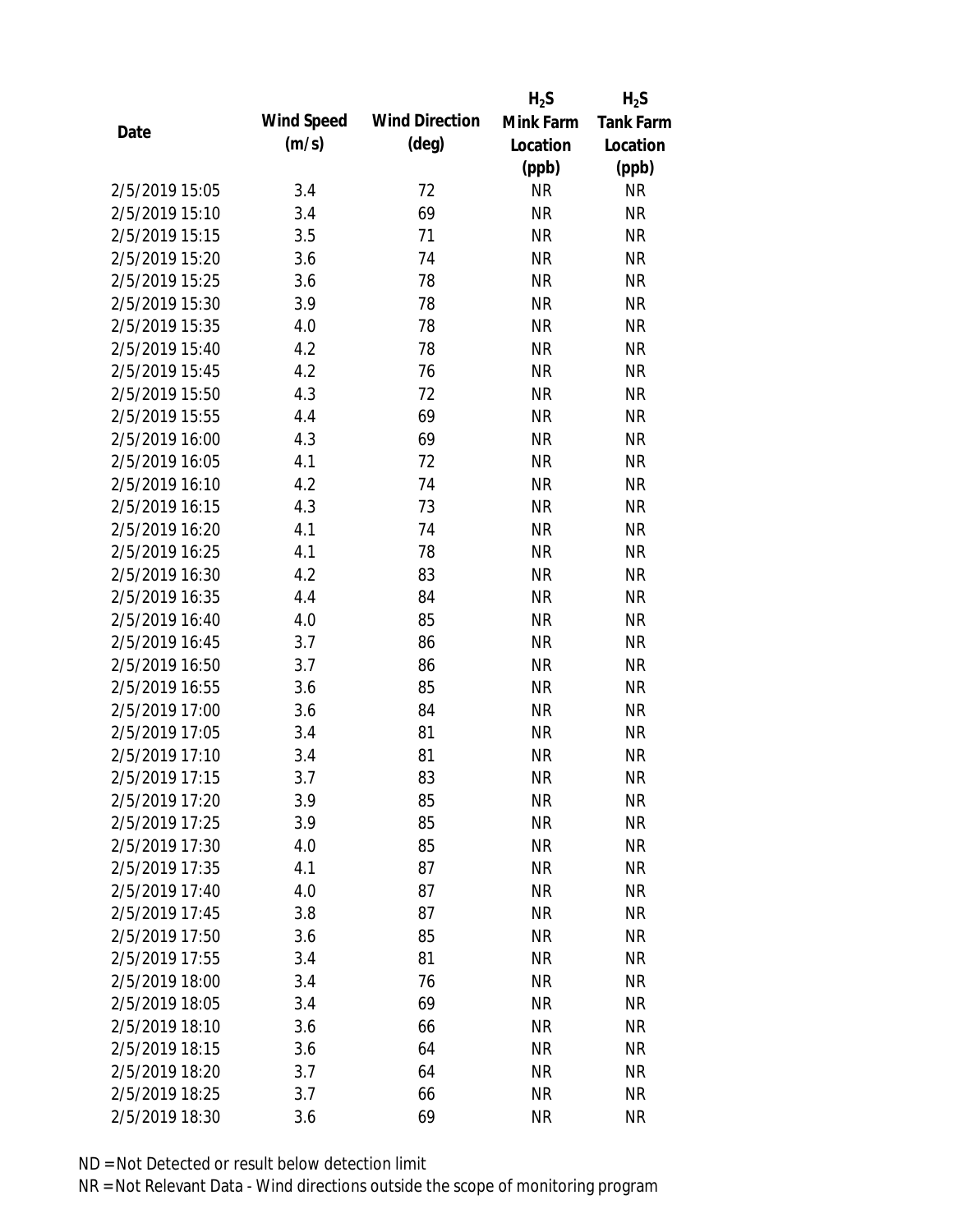|                |            |                       | $H_2S$                 | $H_2S$                 |
|----------------|------------|-----------------------|------------------------|------------------------|
|                | Wind Speed | <b>Wind Direction</b> | Mink Farm              | <b>Tank Farm</b>       |
| Date           | (m/s)      | $(\text{deg})$        | Location               | Location               |
|                |            |                       | (ppb)                  | (ppb)                  |
| 2/5/2019 18:35 | 3.6        | 73                    | <b>NR</b>              | <b>NR</b>              |
| 2/5/2019 18:40 | 3.5        | 76                    | <b>NR</b>              | <b>NR</b>              |
| 2/5/2019 18:45 | 3.6        | 77                    | <b>NR</b>              | <b>NR</b>              |
| 2/5/2019 18:50 | 3.7        | 78                    | <b>NR</b>              | <b>NR</b>              |
| 2/5/2019 18:55 | 3.8        | 81                    | <b>NR</b>              | <b>NR</b>              |
| 2/5/2019 19:00 | 3.6        | 80                    | <b>NR</b>              | <b>NR</b>              |
| 2/5/2019 19:05 | 3.5        | 81                    | <b>NR</b>              | <b>NR</b>              |
| 2/5/2019 19:10 | 3.6        | 81                    | <b>NR</b>              | <b>NR</b>              |
| 2/5/2019 19:15 | 3.7        | 81                    | <b>NR</b>              | <b>NR</b>              |
| 2/5/2019 19:20 | 3.8        | 82                    | <b>NR</b>              | <b>NR</b>              |
| 2/5/2019 19:25 | 3.9        | 82                    | <b>NR</b>              | <b>NR</b>              |
| 2/5/2019 19:30 | 4.0        | 84                    | <b>NR</b>              | <b>NR</b>              |
| 2/5/2019 19:35 | 4.2        | 84                    | <b>NR</b>              | <b>NR</b>              |
| 2/5/2019 19:40 | 4.2        | 86                    | <b>NR</b>              | <b>NR</b>              |
| 2/5/2019 19:45 | 4.1        | 88                    | <b>NR</b>              | <b>NR</b>              |
| 2/5/2019 19:50 | 3.8        | 89                    | <b>NR</b>              | <b>NR</b>              |
| 2/5/2019 19:55 | 3.7        | 90                    | <b>NR</b>              | <b>NR</b>              |
| 2/5/2019 20:00 | 3.6        | 92                    | <b>NR</b>              | <b>NR</b>              |
| 2/5/2019 20:05 | 3.5        | 94                    | <b>NR</b>              | <b>NR</b>              |
| 2/5/2019 20:10 | 3.3        | 93                    | <b>NR</b>              | <b>NR</b>              |
| 2/5/2019 20:15 | 3.0        | 88                    | <b>NR</b>              | <b>NR</b>              |
| 2/5/2019 20:20 | 3.0        | 82                    | <b>NR</b>              | <b>NR</b>              |
| 2/5/2019 20:25 | 2.6        | 77                    | <b>NR</b>              | <b>NR</b>              |
| 2/5/2019 20:30 | 2.6        | 74                    | <b>NR</b>              | <b>NR</b>              |
| 2/5/2019 20:35 | 2.4        | 74                    | <b>NR</b>              | <b>NR</b>              |
| 2/5/2019 20:40 | 2.4        | 76                    | <b>NR</b>              | <b>NR</b>              |
| 2/5/2019 20:45 | 2.4        | 80                    | <b>NR</b>              | <b>NR</b>              |
| 2/5/2019 20:50 | 2.5        | 85                    | <b>NR</b>              | <b>NR</b>              |
| 2/5/2019 20:55 | 2.6        | 89                    | <b>NR</b>              | <b>NR</b>              |
| 2/5/2019 21:00 | 2.8        | 90                    | <b>NR</b>              | <b>NR</b>              |
| 2/5/2019 21:05 | 2.8        | 86                    | <b>NR</b>              | <b>NR</b>              |
| 2/5/2019 21:10 | 2.8        | 87                    | <b>NR</b>              | <b>NR</b>              |
| 2/5/2019 21:15 | 3.1        | 88                    | <b>NR</b>              | <b>NR</b>              |
| 2/5/2019 21:20 | 3.1        | 88                    | <b>NR</b>              | <b>NR</b>              |
| 2/5/2019 21:25 |            |                       |                        |                        |
| 2/5/2019 21:30 | 3.3        | 88<br>85              | <b>NR</b><br><b>NR</b> | <b>NR</b><br><b>NR</b> |
|                | 3.2        |                       |                        |                        |
| 2/5/2019 21:35 | 3.0        | 80                    | <b>NR</b>              | <b>NR</b>              |
| 2/5/2019 21:40 | 3.0        | 76                    | <b>NR</b>              | <b>NR</b>              |
| 2/5/2019 21:45 | 2.7        | 75                    | <b>NR</b>              | <b>NR</b>              |
| 2/5/2019 21:50 | 2.6        | 66                    | <b>NR</b>              | NR                     |
| 2/5/2019 21:55 | 2.2        | 49                    | <b>NR</b>              | <b>NR</b>              |
| 2/5/2019 22:00 | 2.2        | 31                    | <b>NR</b>              | <b>NR</b>              |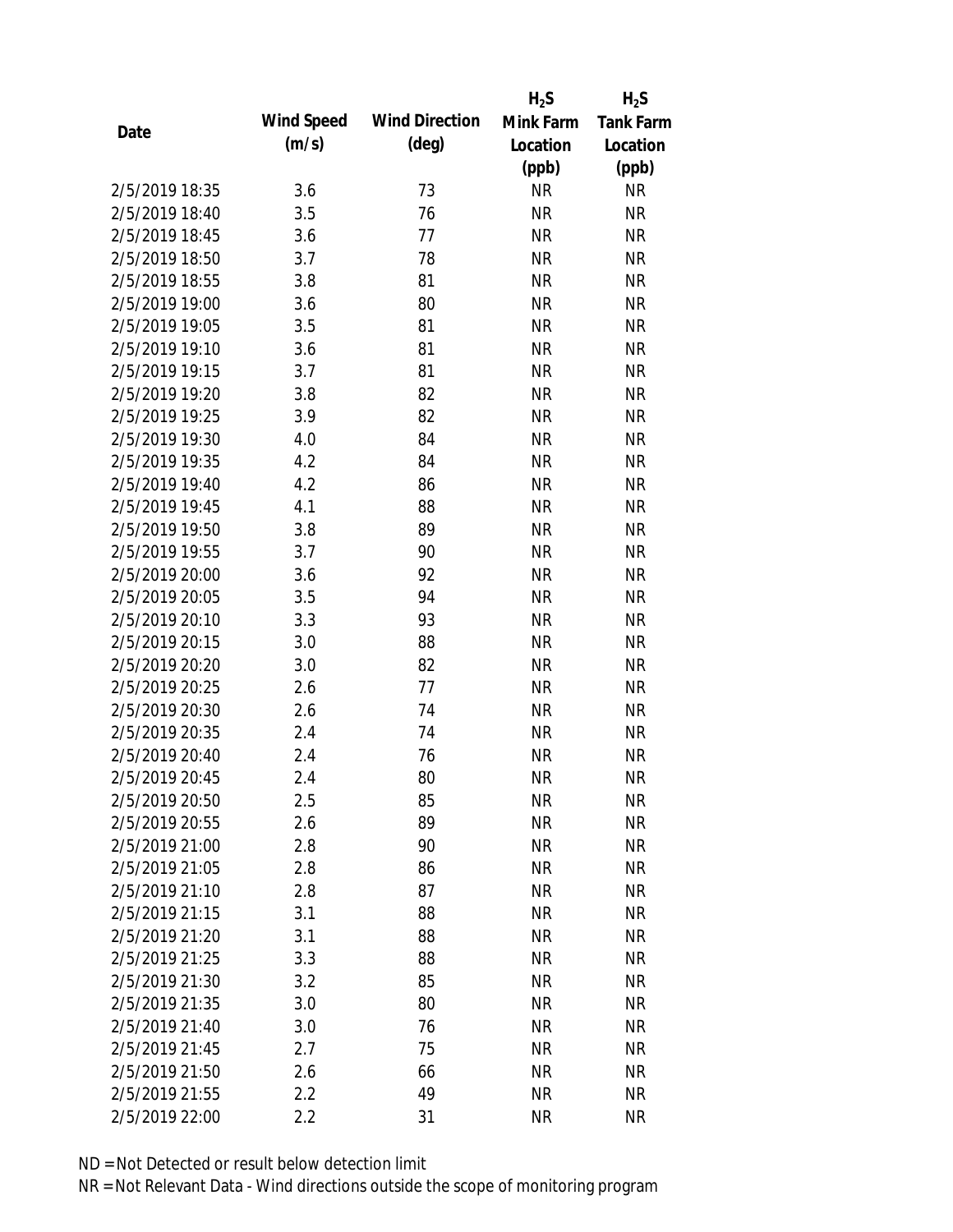|                |            |                       | $H_2S$         | $H_2S$           |
|----------------|------------|-----------------------|----------------|------------------|
| Date           | Wind Speed | <b>Wind Direction</b> | Mink Farm      | <b>Tank Farm</b> |
|                | (m/s)      | $(\text{deg})$        | Location       | Location         |
|                |            |                       | (ppb)          | (ppb)            |
| 2/5/2019 22:05 | 2.6        | 8                     | <b>NR</b>      | NR               |
| 2/5/2019 22:10 | 2.8        | 344                   | <b>NR</b>      | <b>NR</b>        |
| 2/5/2019 22:15 | 3.0        | 335                   | <b>NR</b>      | <b>NR</b>        |
| 2/5/2019 22:20 | 3.1        | 333                   | 1              | <b>NR</b>        |
| 2/5/2019 22:25 | 3.1        | 345                   | <b>NR</b>      | <b>NR</b>        |
| 2/5/2019 22:30 | 3.0        | 1                     | <b>NR</b>      | <b>NR</b>        |
| 2/5/2019 22:35 | 2.4        | 19                    | <b>NR</b>      | <b>NR</b>        |
| 2/5/2019 22:40 | 2.0        | 40                    | $\mathbf{1}$   | <b>NR</b>        |
| 2/5/2019 22:45 | 2.0        | 56                    | <b>NR</b>      | <b>NR</b>        |
| 2/5/2019 22:50 | 2.0        | 68                    | <b>NR</b>      | <b>NR</b>        |
| 2/5/2019 22:55 | 2.1        | 75                    | <b>NR</b>      | <b>NR</b>        |
| 2/5/2019 23:00 | 2.1        | 74                    | <b>NR</b>      | <b>NR</b>        |
| 2/5/2019 23:05 | 2.2        | 72                    | <b>NR</b>      | <b>NR</b>        |
| 2/5/2019 23:10 | 2.2        | 71                    | <b>NR</b>      | <b>NR</b>        |
| 2/5/2019 23:15 | 2.0        | 71                    | <b>NR</b>      | <b>NR</b>        |
| 2/5/2019 23:20 | 1.9        | 72                    | <b>NR</b>      | <b>NR</b>        |
| 2/5/2019 23:25 | 2.0        | 75                    | <b>NR</b>      | <b>NR</b>        |
| 2/5/2019 23:30 | 1.8        | 79                    | <b>NR</b>      | <b>NR</b>        |
| 2/5/2019 23:35 | 1.9        | 88                    | <b>NR</b>      | <b>NR</b>        |
| 2/5/2019 23:40 | 2.1        | 94                    | <b>NR</b>      | <b>NR</b>        |
| 2/5/2019 23:45 | 2.1        | 97                    | <b>NR</b>      | <b>NR</b>        |
| 2/5/2019 23:50 | 2.1        | 95                    | <b>NR</b>      | <b>NR</b>        |
| 2/5/2019 23:55 | 1.8        | 92                    | <b>NR</b>      | <b>NR</b>        |
| 2/5/2019 24:00 | 1.9        | 90                    | <b>NR</b>      | <b>NR</b>        |
| 2/6/2019 00:05 | 2.0        | 90                    | <b>NR</b>      | <b>NR</b>        |
| 2/6/2019 00:10 | 2.2        | 92                    | <b>NR</b>      | <b>NR</b>        |
| 2/6/2019 00:15 | 2.0        | 81                    | <b>NR</b>      | <b>NR</b>        |
| 2/6/2019 00:20 | 1.8        | 75                    | <b>NR</b>      | <b>NR</b>        |
| 2/6/2019 00:25 | 1.8        | 74                    | <b>NR</b>      | <b>NR</b>        |
| 2/6/2019 00:30 | 1.7        | 59                    | <b>NR</b>      | <b>NR</b>        |
| 2/6/2019 00:35 | 1.5        | 36                    | <b>NR</b>      | <b>NR</b>        |
| 2/6/2019 00:40 | 1.2        | 21                    | 1              | <b>NR</b>        |
| 2/6/2019 00:45 | 1.3        | 25                    | 1              | <b>NR</b>        |
| 2/6/2019 00:50 | 1.4        | 22                    | 1              | <b>NR</b>        |
| 2/6/2019 00:55 | 1.5        | 16                    | 2              | <b>NR</b>        |
| 2/6/2019 01:00 | 1.5        | 16                    | $\overline{2}$ | <b>NR</b>        |
| 2/6/2019 01:05 | 1.5        | 19                    | $\overline{2}$ | <b>NR</b>        |
| 2/6/2019 01:10 | 1.5        | 23                    | $\overline{2}$ | <b>NR</b>        |
| 2/6/2019 01:15 | 1.4        | 26                    | $\overline{2}$ | <b>NR</b>        |
| 2/6/2019 01:20 | 1.4        | 32                    | $\overline{2}$ | <b>NR</b>        |
| 2/6/2019 01:25 | 1.3        | 39                    | $\overline{2}$ | <b>NR</b>        |
| 2/6/2019 01:30 | 1.3        | 50                    | <b>NR</b>      | <b>NR</b>        |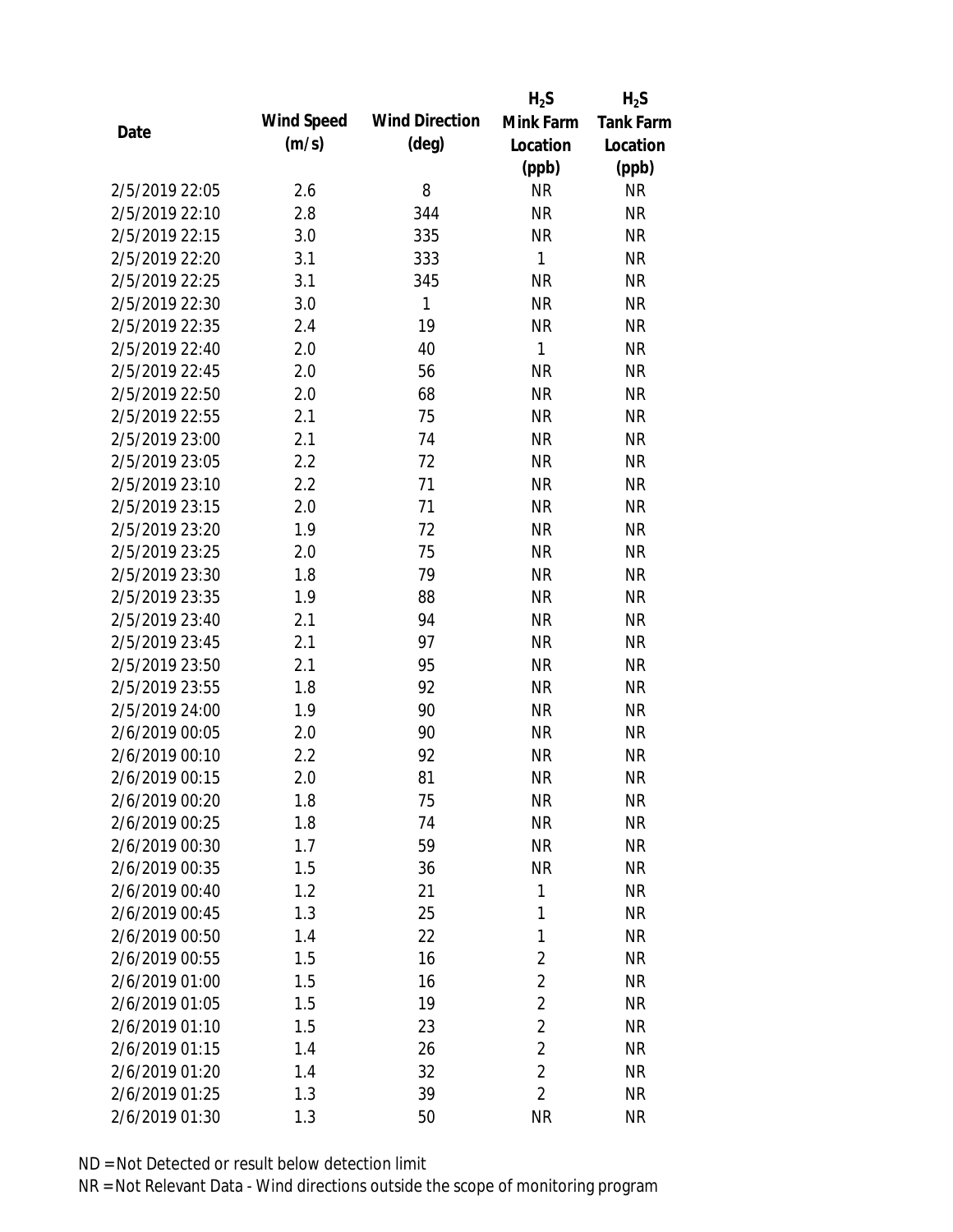|                |            |                       | $H_2S$         | $H_2S$           |
|----------------|------------|-----------------------|----------------|------------------|
| Date           | Wind Speed | <b>Wind Direction</b> | Mink Farm      | <b>Tank Farm</b> |
|                | (m/s)      | $(\text{deg})$        | Location       | Location         |
|                |            |                       | (ppb)          | (ppb)            |
| 2/6/2019 01:35 | 1.3        | 62                    | <b>NR</b>      | <b>NR</b>        |
| 2/6/2019 01:40 | 1.4        | 71                    | <b>NR</b>      | <b>NR</b>        |
| 2/6/2019 01:45 | 1.6        | 78                    | <b>NR</b>      | <b>NR</b>        |
| 2/6/2019 01:50 | 1.7        | 81                    | <b>NR</b>      | <b>NR</b>        |
| 2/6/2019 01:55 | 1.8        | 85                    | <b>NR</b>      | <b>NR</b>        |
| 2/6/2019 02:00 | 1.9        | 87                    | <b>NR</b>      | <b>NR</b>        |
| 2/6/2019 02:05 | 1.8        | 86                    | <b>NR</b>      | <b>NR</b>        |
| 2/6/2019 02:10 | 1.8        | 82                    | <b>NR</b>      | <b>NR</b>        |
| 2/6/2019 02:15 | 1.5        | 79                    | <b>NR</b>      | <b>NR</b>        |
| 2/6/2019 02:20 | 1.2        | 78                    | <b>NR</b>      | <b>NR</b>        |
| 2/6/2019 02:25 | 0.9        | 76                    | <b>NR</b>      | <b>NR</b>        |
| 2/6/2019 02:30 | 0.6        | 71                    | <b>NR</b>      | <b>NR</b>        |
| 2/6/2019 02:35 | 0.5        | 61                    | <b>NR</b>      | <b>NR</b>        |
| 2/6/2019 02:40 | 0.3        | 52                    | <b>NR</b>      | <b>NR</b>        |
| 2/6/2019 02:45 | 0.4        | 58                    | <b>NR</b>      | <b>NR</b>        |
| 2/6/2019 02:50 | 0.6        | 66                    | <b>NR</b>      | <b>NR</b>        |
| 2/6/2019 02:55 | 0.6        | 66                    | <b>NR</b>      | <b>NR</b>        |
| 2/6/2019 03:00 | 0.6        | 66                    | <b>NR</b>      | <b>NR</b>        |
| 2/6/2019 03:05 | 0.7        | 68                    | <b>NR</b>      | <b>NR</b>        |
| 2/6/2019 03:10 | 0.7        | 67                    | <b>NR</b>      | <b>NR</b>        |
| 2/6/2019 03:15 | 0.8        | 61                    | <b>NR</b>      | <b>NR</b>        |
| 2/6/2019 03:20 | 0.7        | 55                    | <b>NR</b>      | <b>NR</b>        |
| 2/6/2019 03:25 | 0.8        | 53                    | <b>NR</b>      | <b>NR</b>        |
| 2/6/2019 03:30 | 0.9        | 51                    | <b>NR</b>      | <b>NR</b>        |
| 2/6/2019 03:35 | 0.7        | 48                    | <b>NR</b>      | <b>NR</b>        |
| 2/6/2019 03:40 | 0.7        | 42                    | <b>NR</b>      | <b>NR</b>        |
| 2/6/2019 03:45 | 0.8        | 33                    | $\overline{2}$ | <b>NR</b>        |
| 2/6/2019 03:50 | 0.8        | 28                    | 1              | <b>NR</b>        |
| 2/6/2019 03:55 | 0.7        | 25                    | $\overline{2}$ | <b>NR</b>        |
| 2/6/2019 04:00 | 0.8        | 23                    | 1              | <b>NR</b>        |
| 2/6/2019 04:05 | 0.8        | 24                    | $\overline{2}$ | <b>NR</b>        |
| 2/6/2019 04:10 | 0.9        | 31                    | $\overline{2}$ | <b>NR</b>        |
| 2/6/2019 04:15 | 0.7        | 37                    | $\overline{2}$ | <b>NR</b>        |
| 2/6/2019 04:20 | 0.6        | 44                    | <b>NR</b>      | <b>NR</b>        |
| 2/6/2019 04:25 | 0.6        | 51                    | <b>NR</b>      | <b>NR</b>        |
| 2/6/2019 04:30 | 0.7        | 54                    | <b>NR</b>      | <b>NR</b>        |
| 2/6/2019 04:35 | 1.0        | 49                    | <b>NR</b>      | <b>NR</b>        |
| 2/6/2019 04:40 | 1.2        | 43                    | <b>NR</b>      | <b>NR</b>        |
| 2/6/2019 04:45 | 1.4        | 40                    | 1              | <b>NR</b>        |
| 2/6/2019 04:50 | 1.4        | 38                    | 1              | <b>NR</b>        |
| 2/6/2019 04:55 | 1.6        | 34                    | 1              | <b>NR</b>        |
| 2/6/2019 05:00 | 1.5        | 32                    | 1              | <b>NR</b>        |
|                |            |                       |                |                  |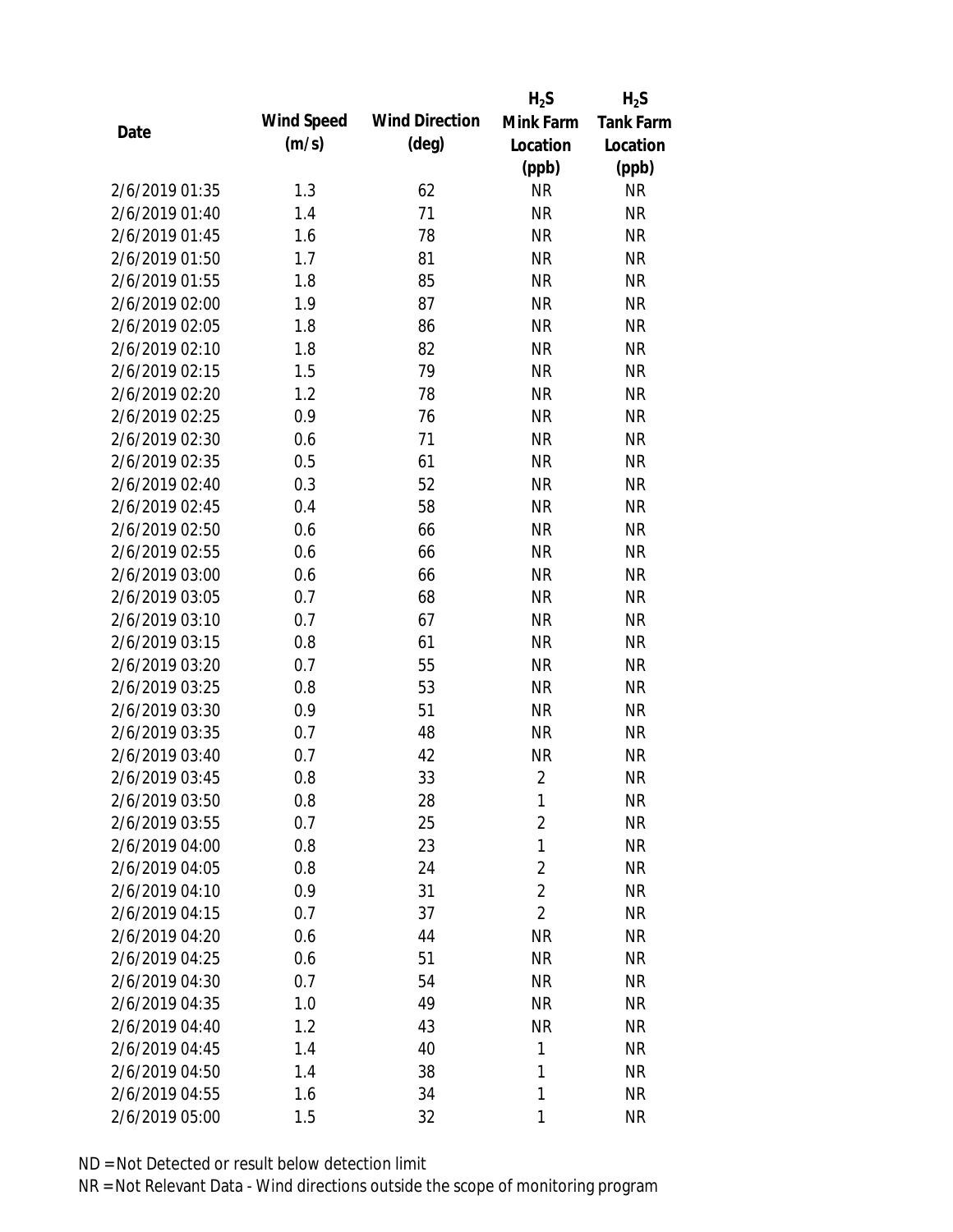|                |            |                       | $H_2S$         | $H_2S$           |
|----------------|------------|-----------------------|----------------|------------------|
|                | Wind Speed | <b>Wind Direction</b> | Mink Farm      | <b>Tank Farm</b> |
| Date           | (m/s)      | $(\text{deg})$        | Location       | Location         |
|                |            |                       | (ppb)          | (ppb)            |
| 2/6/2019 05:05 | 1.5        | 34                    | $\overline{2}$ | <b>NR</b>        |
| 2/6/2019 05:10 | 1.4        | 35                    | $\overline{2}$ | <b>NR</b>        |
| 2/6/2019 05:15 | 1.4        | 36                    | $\overline{2}$ | <b>NR</b>        |
| 2/6/2019 05:20 | 1.4        | 31                    | $\overline{2}$ | <b>NR</b>        |
| 2/6/2019 05:25 | 1.4        | 24                    | $\mathbf{1}$   | <b>NR</b>        |
| 2/6/2019 05:30 | 1.4        | 19                    | $\mathbf{1}$   | <b>NR</b>        |
| 2/6/2019 05:35 | 1.4        | 11                    | 1              | <b>NR</b>        |
| 2/6/2019 05:40 | 1.4        | 5                     | $\mathbf{1}$   | <b>NR</b>        |
| 2/6/2019 05:45 | 1.5        | 359                   | $\mathbf{1}$   | <b>NR</b>        |
| 2/6/2019 05:50 | 1.4        | 356                   | 1              | <b>NR</b>        |
| 2/6/2019 05:55 | 1.4        | 357                   | 1              | <b>NR</b>        |
| 2/6/2019 06:00 | 1.4        | 357                   | 1              | <b>NR</b>        |
| 2/6/2019 06:05 | 1.4        | 357                   | $\overline{2}$ | <b>NR</b>        |
| 2/6/2019 06:10 | 1.4        | 354                   | $\overline{2}$ | <b>NR</b>        |
| 2/6/2019 06:15 | 1.4        | 350                   | $\overline{2}$ | <b>NR</b>        |
| 2/6/2019 06:20 | 1.4        | 349                   | $\overline{2}$ | <b>NR</b>        |
| 2/6/2019 06:25 | 1.4        | 348                   | $\overline{2}$ | <b>NR</b>        |
| 2/6/2019 06:30 | 1.4        | 345                   | $\overline{2}$ | <b>NR</b>        |
| 2/6/2019 06:35 | 1.4        | 345                   | $\overline{2}$ | <b>NR</b>        |
| 2/6/2019 06:40 | 1.4        | 348                   | $\overline{2}$ | <b>NR</b>        |
| 2/6/2019 06:45 | 1.2        | 351                   | $\overline{2}$ | <b>NR</b>        |
| 2/6/2019 06:50 | 1.2        | 351                   | $\overline{2}$ | <b>NR</b>        |
| 2/6/2019 06:55 | 1.3        | 351                   | $\overline{2}$ | <b>NR</b>        |
| 2/6/2019 07:00 | 1.2        | 350                   | $\overline{2}$ | <b>NR</b>        |
| 2/6/2019 07:05 | 1.3        | 348                   | $\overline{2}$ | <b>NR</b>        |
| 2/6/2019 07:10 | 1.4        | 347                   | $\overline{2}$ | <b>NR</b>        |
| 2/6/2019 07:15 | 1.5        | 346                   | $\overline{2}$ | <b>NR</b>        |
| 2/6/2019 07:20 | 1.4        | 344                   | $\overline{2}$ | <b>NR</b>        |
| 2/6/2019 07:25 | 1.5        | 342                   | $\overline{2}$ | <b>NR</b>        |
| 2/6/2019 07:30 | 1.5        | 340                   | $\overline{2}$ | <b>NR</b>        |
| 2/6/2019 07:35 | 1.7        | 340                   | 1              | <b>NR</b>        |
| 2/6/2019 07:40 | 1.8        | 338                   | 1              | <b>NR</b>        |
| 2/6/2019 07:45 | 1.9        | 336                   | 1              | <b>NR</b>        |
| 2/6/2019 07:50 | 2.0        | 337                   | 1              | <b>NR</b>        |
| 2/6/2019 07:55 | 2.1        | 338                   | 1              | <b>NR</b>        |
| 2/6/2019 08:00 | 2.0        | 339                   | 1              | <b>NR</b>        |
| 2/6/2019 08:05 | 1.9        | 340                   | 1              | <b>NR</b>        |
| 2/6/2019 08:10 | 1.8        | 341                   | 1              | <b>NR</b>        |
| 2/6/2019 08:15 | 1.7        | 342                   | 1              | <b>NR</b>        |
| 2/6/2019 08:20 | 1.6        | 341                   | 2              | <b>NR</b>        |
| 2/6/2019 08:25 | 1.6        | 339                   | $\overline{2}$ | <b>NR</b>        |
| 2/6/2019 08:30 | 1.7        | 337                   | $\overline{2}$ | <b>NR</b>        |
|                |            |                       |                |                  |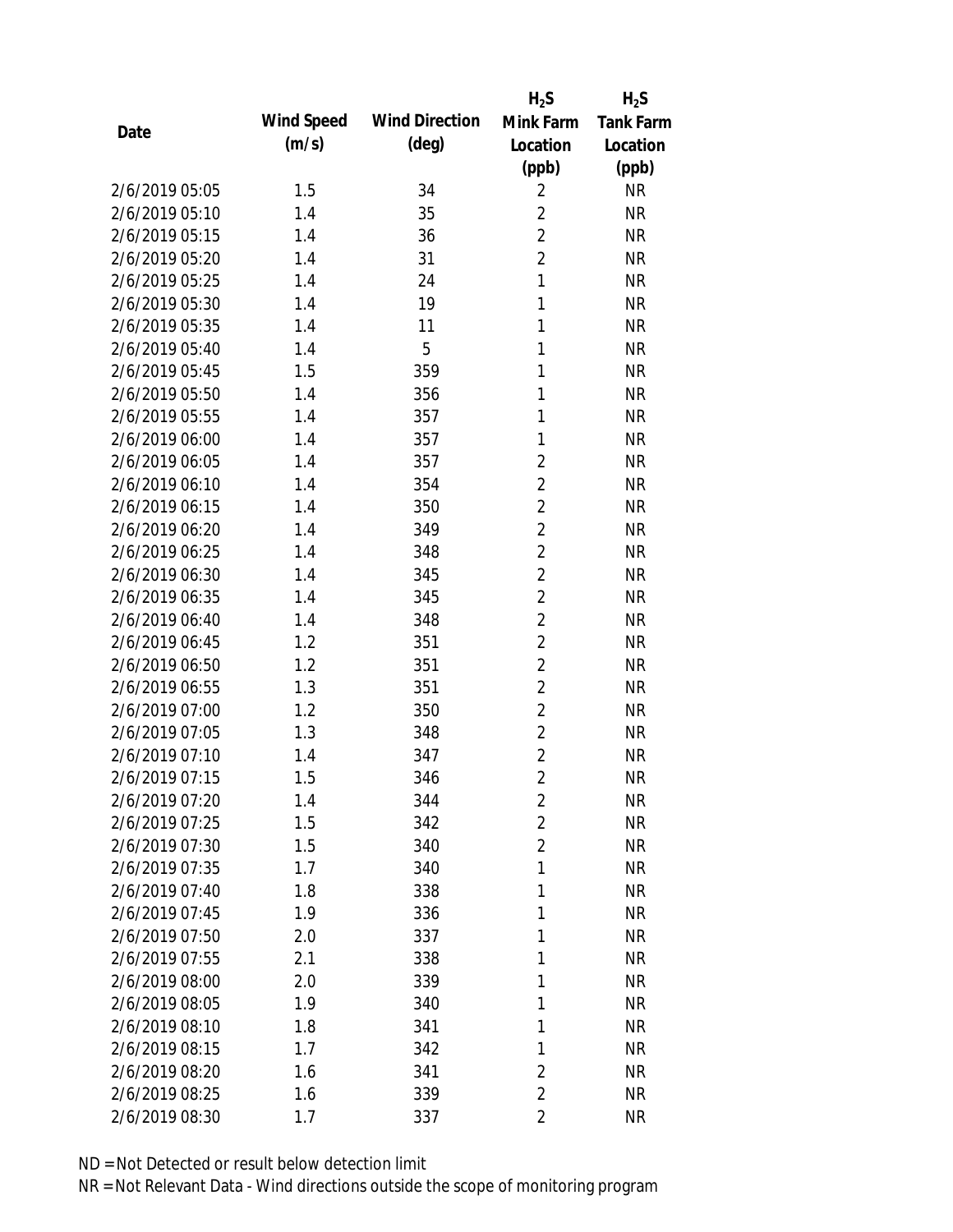|                |            |                       | $H_2S$         | $H_2S$           |
|----------------|------------|-----------------------|----------------|------------------|
|                | Wind Speed | <b>Wind Direction</b> | Mink Farm      | <b>Tank Farm</b> |
| Date           | (m/s)      | $(\text{deg})$        | Location       | Location         |
|                |            |                       | (ppb)          | (ppb)            |
| 2/6/2019 08:35 | 1.8        | 336                   | 1              | <b>NR</b>        |
| 2/6/2019 08:40 | 1.9        | 335                   | 1              | <b>NR</b>        |
| 2/6/2019 08:45 | 2.0        | 335                   | 1              | <b>NR</b>        |
| 2/6/2019 08:50 | 2.1        | 336                   | 1              | <b>NR</b>        |
| 2/6/2019 08:55 | 2.1        | 335                   | 1              | <b>NR</b>        |
| 2/6/2019 09:00 | 2.1        | 336                   | 1              | <b>NR</b>        |
| 2/6/2019 09:05 | 2.0        | 335                   | 1              | <b>NR</b>        |
| 2/6/2019 09:10 | 1.9        | 335                   | 1              | <b>NR</b>        |
| 2/6/2019 09:15 | 2.0        | 334                   | 1              | <b>NR</b>        |
| 2/6/2019 09:20 | 2.1        | 334                   | 1              | <b>NR</b>        |
| 2/6/2019 09:25 | 2.2        | 335                   | 1              | <b>NR</b>        |
| 2/6/2019 09:30 | 2.3        | 334                   | 1              | <b>NR</b>        |
| 2/6/2019 09:35 | 2.4        | 335                   | 1              | <b>NR</b>        |
| 2/6/2019 09:40 | 2.5        | 335                   | 1              | <b>NR</b>        |
| 2/6/2019 09:45 | 2.5        | 335                   | 1              | <b>NR</b>        |
| 2/6/2019 09:50 | 2.5        | 335                   | 1              | <b>NR</b>        |
| 2/6/2019 09:55 | 2.4        | 335                   | 1              | <b>NR</b>        |
| 2/6/2019 10:00 | 2.3        | 334                   | $\overline{2}$ | <b>NR</b>        |
| 2/6/2019 10:05 | 2.2        | 333                   | $\overline{2}$ | <b>NR</b>        |
| 2/6/2019 10:10 | 2.2        | 332                   | $\mathbf{1}$   | <b>NR</b>        |
| 2/6/2019 10:15 | 2.2        | 332                   | 1              | <b>NR</b>        |
| 2/6/2019 10:20 | 2.2        | 333                   | 1              | <b>NR</b>        |
| 2/6/2019 10:25 | 2.2        | 334                   | 1              | <b>NR</b>        |
| 2/6/2019 10:30 | 2.3        | 336                   | 1              | <b>NR</b>        |
| 2/6/2019 10:35 | 2.4        | 339                   | 1              | <b>NR</b>        |
| 2/6/2019 10:40 | 2.4        | 341                   | $\overline{2}$ | <b>NR</b>        |
| 2/6/2019 10:45 | 2.3        | 340                   | 1              | <b>NR</b>        |
| 2/6/2019 10:50 | 2.3        | 341                   | $\sqrt{2}$     | <b>NR</b>        |
| 2/6/2019 10:55 | 2.3        | 343                   | $\overline{2}$ | <b>NR</b>        |
| 2/6/2019 11:00 | 2.1        | 344                   | $\overline{2}$ | <b>NR</b>        |
| 2/6/2019 11:05 | 2.0        | 343                   | $\overline{2}$ | <b>NR</b>        |
| 2/6/2019 11:10 | 2.0        | 344                   | 1              | <b>NR</b>        |
| 2/6/2019 11:15 | 2.0        | 347                   | 1              | <b>NR</b>        |
| 2/6/2019 11:20 | 2.0        | 347                   | 1              | <b>NR</b>        |
| 2/6/2019 11:25 | 1.9        | 345                   | 1              | <b>NR</b>        |
| 2/6/2019 11:30 | 2.0        | 346                   | 1              | <b>NR</b>        |
| 2/6/2019 11:35 | 2.0        | 347                   | 1              | <b>NR</b>        |
| 2/6/2019 11:40 | 1.9        | 346                   | 1              | <b>NR</b>        |
| 2/6/2019 11:45 | 1.9        | 344                   | 1              | <b>NR</b>        |
| 2/6/2019 11:50 | 1.9        | 343                   | 1              | <b>NR</b>        |
| 2/6/2019 11:55 | 2.0        | 347                   | 1              | <b>NR</b>        |
| 2/6/2019 12:00 | 1.9        | 345                   | 1              | <b>NR</b>        |
|                |            |                       |                |                  |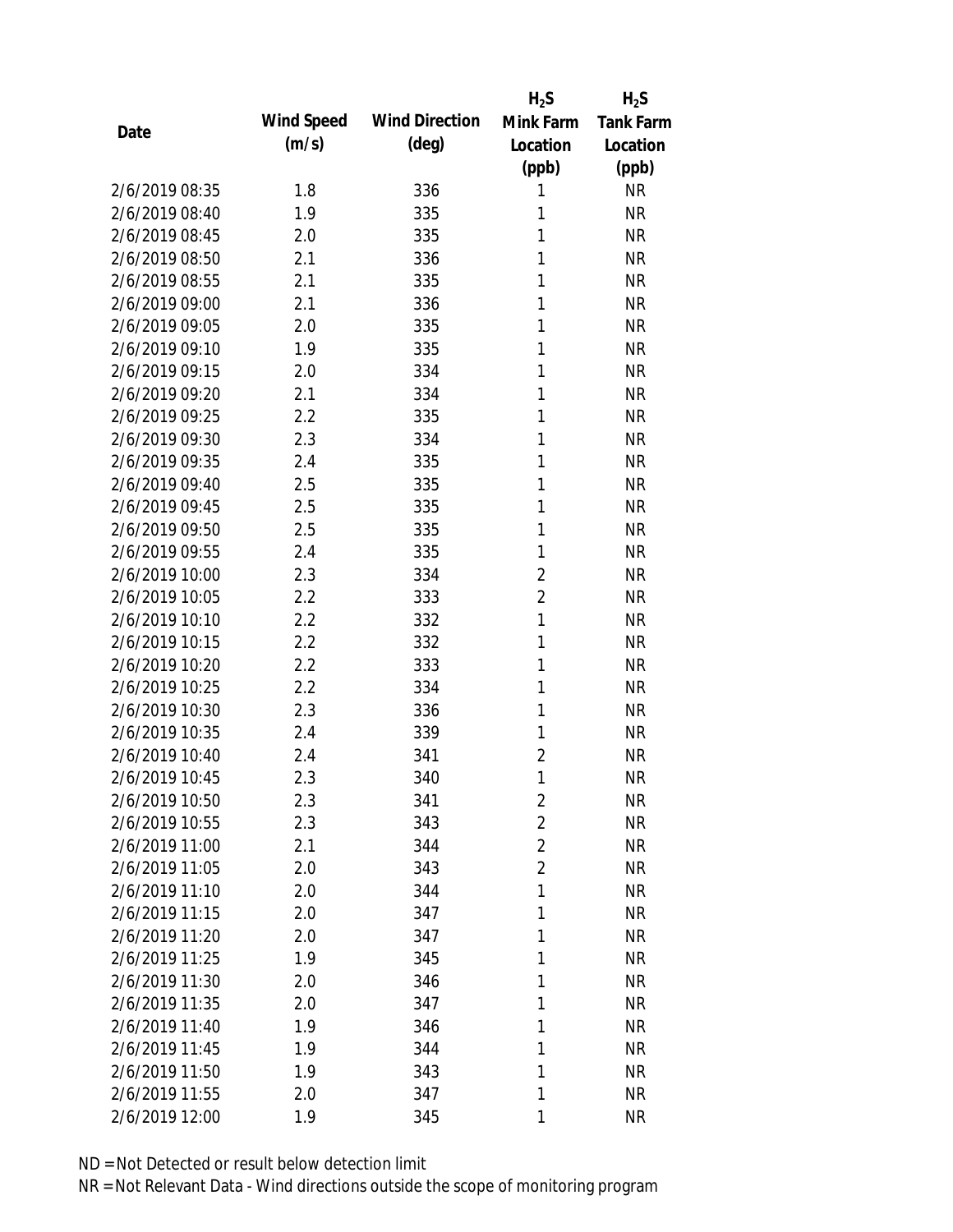|                |            |                       | $H_2S$    | $H_2S$    |
|----------------|------------|-----------------------|-----------|-----------|
| Date           | Wind Speed | <b>Wind Direction</b> | Mink Farm | Tank Farm |
|                | (m/s)      | $(\text{deg})$        | Location  | Location  |
|                |            |                       | (ppb)     | (ppb)     |
| 2/6/2019 12:05 | 1.9        | 342                   | 1         | <b>NR</b> |
| 2/6/2019 12:10 | 1.9        | 340                   | 1         | <b>NR</b> |
| 2/6/2019 12:15 | 1.9        | 342                   | 1         | <b>NR</b> |
| 2/6/2019 12:20 | 1.8        | 343                   | 1         | <b>NR</b> |
| 2/6/2019 12:25 | 1.8        | 341                   | 1         | <b>NR</b> |
| 2/6/2019 12:30 | 1.9        | 345                   | 1         | <b>NR</b> |
| 2/6/2019 12:35 | 1.9        | 350                   | 1         | <b>NR</b> |
| 2/6/2019 12:40 | 1.9        | 353                   | 1         | <b>NR</b> |
| 2/6/2019 12:45 | 2.0        | 353                   | 1         | <b>NR</b> |
| 2/6/2019 12:50 | 2.1        | 356                   | 1         | <b>NR</b> |
| 2/6/2019 12:55 | 2.0        | 355                   | 1         | <b>NR</b> |
| 2/6/2019 13:00 | 1.9        | 356                   | 1         | <b>NR</b> |
| 2/6/2019 13:05 | 1.9        | 358                   | 1         | <b>NR</b> |
| 2/6/2019 13:10 | 2.0        | 3                     | 1         | <b>NR</b> |
| 2/6/2019 13:15 | 2.0        | 3                     | 1         | <b>NR</b> |
| 2/6/2019 13:20 | 2.0        | 3                     | 1         | <b>NR</b> |
| 2/6/2019 13:25 | 2.2        | $\overline{7}$        | 1         | <b>NR</b> |
| 2/6/2019 13:30 | 2.3        | 5                     | 1         | <b>NR</b> |
| 2/6/2019 13:35 | 2.2        | 4                     | 1         | <b>NR</b> |
| 2/6/2019 13:40 | 2.1        | 359                   | 1         | <b>NR</b> |
| 2/6/2019 13:45 | 2.1        | 358                   | 1         | <b>NR</b> |
| 2/6/2019 13:50 | 2.1        | 356                   | 1         | <b>NR</b> |
| 2/6/2019 13:55 | 2.0        | 356                   | 1         | <b>NR</b> |
| 2/6/2019 14:00 | 2.0        | 1                     | 1         | <b>NR</b> |
| 2/6/2019 14:05 | 2.2        | 6                     | 1         | <b>NR</b> |
| 2/6/2019 14:10 | 2.4        | 12                    | 1         | <b>NR</b> |
| 2/6/2019 14:15 | 2.6        | 19                    | 1         | <b>NR</b> |
| 2/6/2019 14:20 | 2.7        | 25                    | 1         | <b>NR</b> |
| 2/6/2019 14:25 | 2.8        | 30                    | 1         | <b>NR</b> |
| 2/6/2019 14:30 | 2.9        | 31                    | 1         | <b>NR</b> |
| 2/6/2019 14:35 | 3.0        | 33                    | 1         | <b>NR</b> |
| 2/6/2019 14:40 | 2.9        | 33                    | 1         | <b>NR</b> |
| 2/6/2019 14:45 | 2.8        | 34                    | 1         | <b>NR</b> |
| 2/6/2019 14:50 | 2.6        | 36                    | 1         | <b>NR</b> |
| 2/6/2019 14:55 | 2.6        | 38                    | 1         | <b>NR</b> |
| 2/6/2019 15:00 | 2.5        | 40                    | 1         | <b>NR</b> |
| 2/6/2019 15:05 | 2.3        | 39                    | 1         | <b>NR</b> |
| 2/6/2019 15:10 | 2.3        | 41                    | <b>NR</b> | <b>NR</b> |
| 2/6/2019 15:15 | 2.3        | 41                    | <b>NR</b> | <b>NR</b> |
| 2/6/2019 15:20 | 2.3        | 40                    | 1         | <b>NR</b> |
| 2/6/2019 15:25 | 2.2        | 38                    | 1         | <b>NR</b> |
| 2/6/2019 15:30 | 2.1        | 37                    | 1         | <b>NR</b> |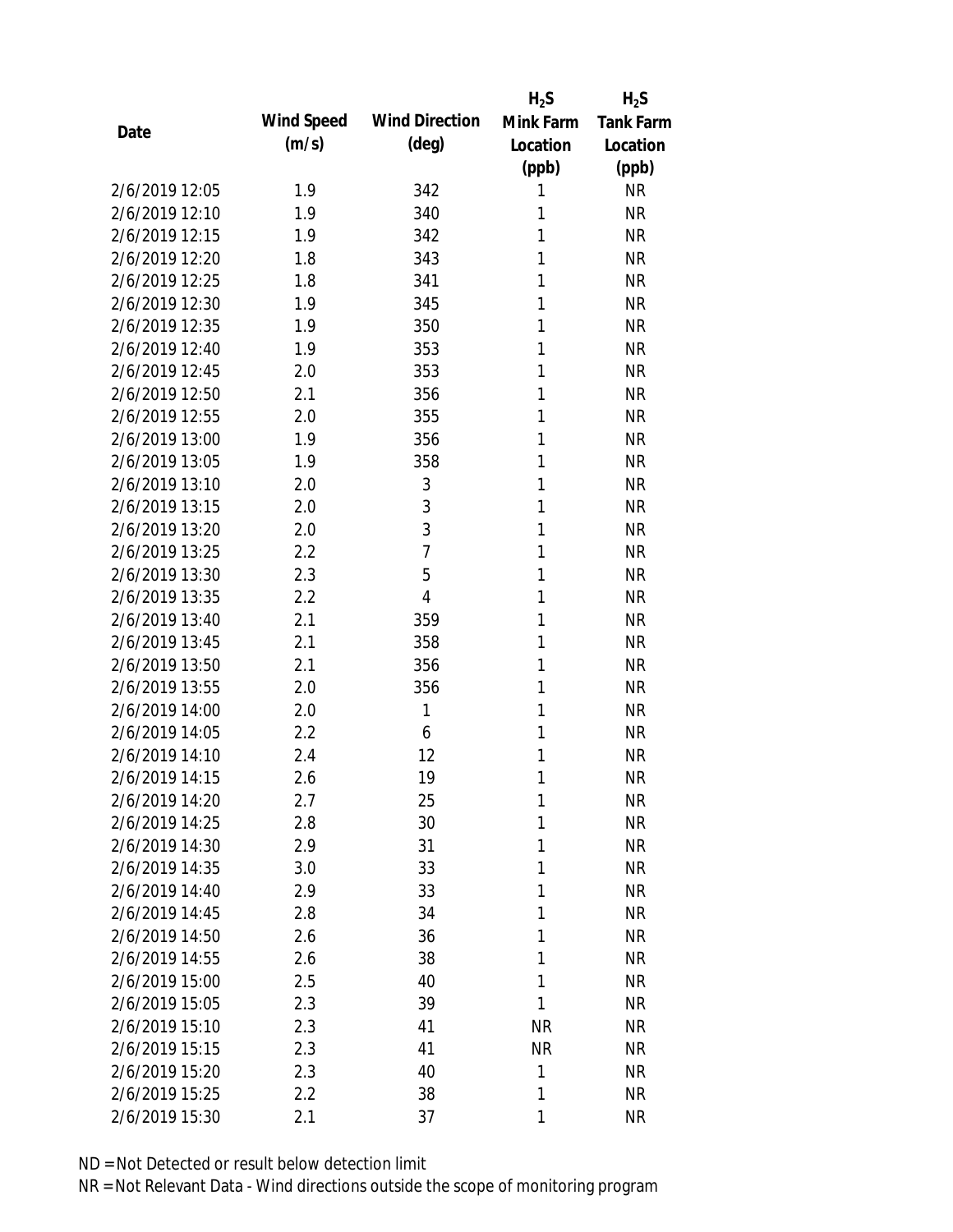|                |            |                       | $H_2S$         | $H_2S$    |
|----------------|------------|-----------------------|----------------|-----------|
| Date           | Wind Speed | <b>Wind Direction</b> | Mink Farm      | Tank Farm |
|                | (m/s)      | $(\text{deg})$        | Location       | Location  |
|                |            |                       | (ppb)          | (ppb)     |
| 2/6/2019 15:35 | 2.0        | 37                    | 1              | <b>NR</b> |
| 2/6/2019 15:40 | 1.9        | 37                    | 1              | <b>NR</b> |
| 2/6/2019 15:45 | 2.0        | 37                    | $\mathbf{1}$   | <b>NR</b> |
| 2/6/2019 15:50 | 2.0        | 36                    | 1              | <b>NR</b> |
| 2/6/2019 15:55 | 2.2        | 36                    | $\mathbf{1}$   | <b>NR</b> |
| 2/6/2019 16:00 | 2.4        | 38                    | 1              | <b>NR</b> |
| 2/6/2019 16:05 | 2.5        | 39                    | 1              | <b>NR</b> |
| 2/6/2019 16:10 | 2.6        | 41                    | <b>NR</b>      | <b>NR</b> |
| 2/6/2019 16:15 | 2.5        | 41                    | <b>NR</b>      | <b>NR</b> |
| 2/6/2019 16:20 | 2.4        | 41                    | <b>NR</b>      | <b>NR</b> |
| 2/6/2019 16:25 | 2.3        | 42                    | <b>NR</b>      | <b>NR</b> |
| 2/6/2019 16:30 | 2.3        | 43                    | <b>NR</b>      | <b>NR</b> |
| 2/6/2019 16:35 | 2.3        | 43                    | <b>NR</b>      | <b>NR</b> |
| 2/6/2019 16:40 | 2.5        | 41                    | <b>NR</b>      | <b>NR</b> |
| 2/6/2019 16:45 | 2.8        | 42                    | <b>NR</b>      | <b>NR</b> |
| 2/6/2019 16:50 | 3.1        | 44                    | <b>NR</b>      | <b>NR</b> |
| 2/6/2019 16:55 | 3.2        | 46                    | <b>NR</b>      | <b>NR</b> |
| 2/6/2019 17:00 | 3.3        | 47                    | <b>NR</b>      | <b>NR</b> |
| 2/6/2019 17:05 | 3.3        | 48                    | <b>NR</b>      | <b>NR</b> |
| 2/6/2019 17:10 | 3.3        | 49                    | <b>NR</b>      | <b>NR</b> |
| 2/6/2019 17:15 | 3.2        | 50                    | <b>NR</b>      | <b>NR</b> |
| 2/6/2019 17:20 | 3.2        | 49                    | <b>NR</b>      | <b>NR</b> |
| 2/6/2019 17:25 | 3.2        | 47                    | <b>NR</b>      | <b>NR</b> |
| 2/6/2019 17:30 | 3.2        | 47                    | <b>NR</b>      | <b>NR</b> |
| 2/6/2019 17:35 | 3.1        | 46                    | <b>NR</b>      | <b>NR</b> |
| 2/6/2019 17:40 | 2.9        | 45                    | <b>NR</b>      | <b>NR</b> |
| 2/6/2019 17:45 | 2.8        | 41                    | <b>NR</b>      | <b>NR</b> |
| 2/6/2019 17:50 | 2.8        | 40                    | 1              | <b>NR</b> |
| 2/6/2019 17:55 | 2.7        | 38                    | 1              | <b>NR</b> |
| 2/6/2019 18:00 | 2.6        | 35                    | 1              | <b>NR</b> |
| 2/6/2019 18:05 | 2.6        | 33                    | 1              | <b>NR</b> |
| 2/6/2019 18:10 | 2.7        | 30                    | $\overline{2}$ | <b>NR</b> |
| 2/6/2019 18:15 | 2.7        | 29                    | 1              | <b>NR</b> |
| 2/6/2019 18:20 | 2.8        | 27                    | 1              | <b>NR</b> |
| 2/6/2019 18:25 | 2.9        | 28                    | 1              | <b>NR</b> |
| 2/6/2019 18:30 | 3.0        | 29                    | 1              | <b>NR</b> |
| 2/6/2019 18:35 | 3.1        | 29                    | 1              | <b>NR</b> |
| 2/6/2019 18:40 | 3.1        | 32                    | 1              | <b>NR</b> |
| 2/6/2019 18:45 | 3.1        | 33                    | 1              | <b>NR</b> |
| 2/6/2019 18:50 | 3.2        | 35                    | 1              | <b>NR</b> |
| 2/6/2019 18:55 | 3.2        | 37                    | 1              | <b>NR</b> |
| 2/6/2019 19:00 | 3.3        | 38                    | 1              | <b>NR</b> |
|                |            |                       |                |           |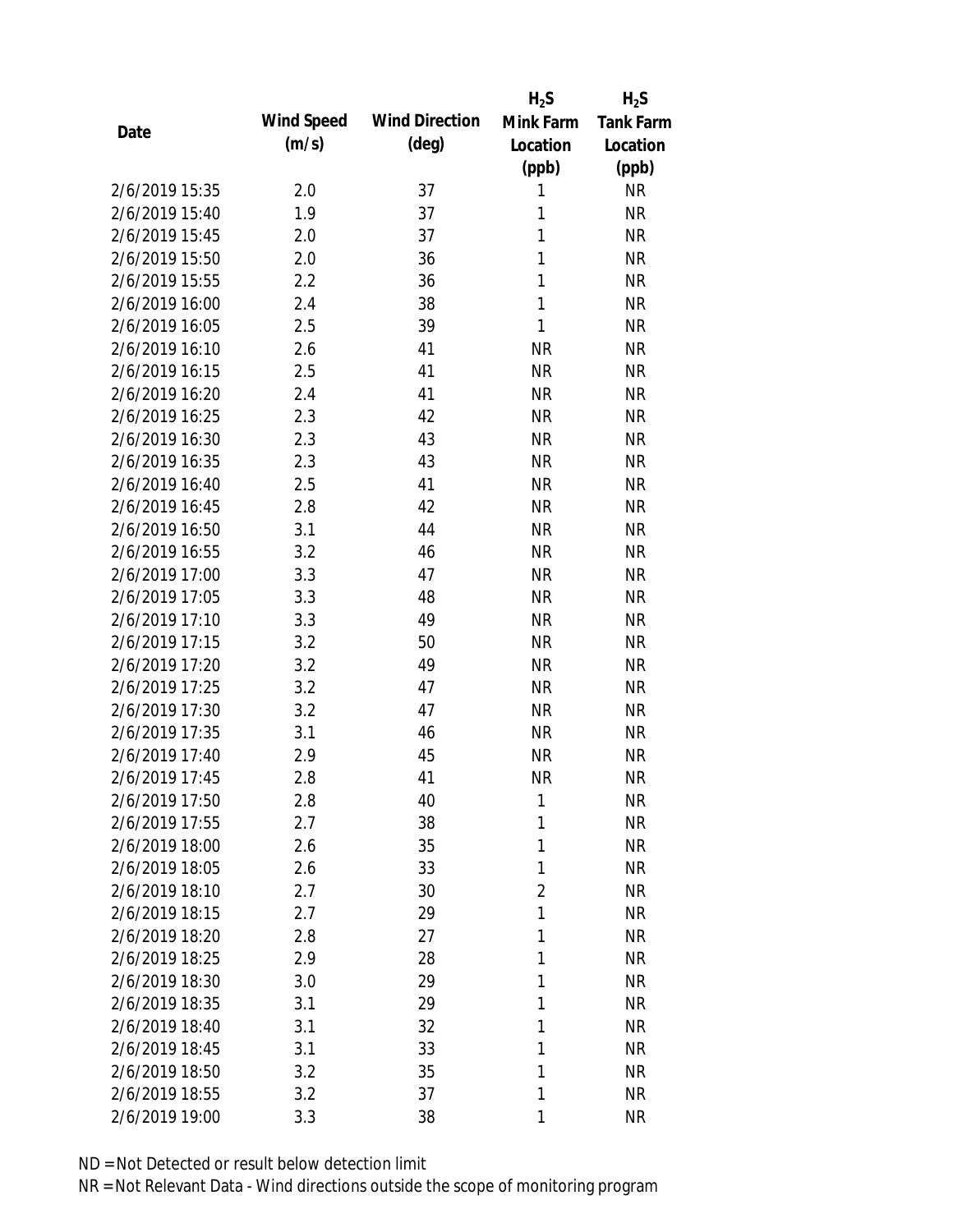|                |            |                       | $H_2S$    | $H_2S$           |
|----------------|------------|-----------------------|-----------|------------------|
| Date           | Wind Speed | <b>Wind Direction</b> | Mink Farm | <b>Tank Farm</b> |
|                | (m/s)      | $(\text{deg})$        | Location  | Location         |
|                |            |                       | (ppb)     | (ppb)            |
| 2/6/2019 19:05 | 3.7        | 40                    | 1         | <b>NR</b>        |
| 2/6/2019 19:10 | 3.8        | 40                    | 1         | <b>NR</b>        |
| 2/6/2019 19:15 | 4.0        | 42                    | <b>NR</b> | <b>NR</b>        |
| 2/6/2019 19:20 | 3.8        | 43                    | <b>NR</b> | <b>NR</b>        |
| 2/6/2019 19:25 | 3.8        | 43                    | <b>NR</b> | <b>NR</b>        |
| 2/6/2019 19:30 | 3.8        | 42                    | <b>NR</b> | <b>NR</b>        |
| 2/6/2019 19:35 | 3.7        | 42                    | <b>NR</b> | <b>NR</b>        |
| 2/6/2019 19:40 | 3.6        | 44                    | <b>NR</b> | <b>NR</b>        |
| 2/6/2019 19:45 | 3.5        | 44                    | <b>NR</b> | <b>NR</b>        |
| 2/6/2019 19:50 | 3.5        | 45                    | <b>NR</b> | <b>NR</b>        |
| 2/6/2019 19:55 | 3.4        | 50                    | <b>NR</b> | <b>NR</b>        |
| 2/6/2019 20:00 | 3.2        | 56                    | <b>NR</b> | <b>NR</b>        |
| 2/6/2019 20:05 | 2.9        | 57                    | <b>NR</b> | <b>NR</b>        |
| 2/6/2019 20:10 | 2.7        | 57                    | <b>NR</b> | <b>NR</b>        |
| 2/6/2019 20:15 | 2.7        | 58                    | <b>NR</b> | <b>NR</b>        |
| 2/6/2019 20:20 | 2.7        | 57                    | <b>NR</b> | <b>NR</b>        |
| 2/6/2019 20:25 | 2.7        | 54                    | <b>NR</b> | <b>NR</b>        |
| 2/6/2019 20:30 | 2.7        | 50                    | <b>NR</b> | <b>NR</b>        |
| 2/6/2019 20:35 | 2.8        | 51                    | <b>NR</b> | <b>NR</b>        |
| 2/6/2019 20:40 | 2.9        | 55                    | <b>NR</b> | <b>NR</b>        |
| 2/6/2019 20:45 | 2.8        | 56                    | <b>NR</b> | <b>NR</b>        |
| 2/6/2019 20:50 | 2.9        | 53                    | <b>NR</b> | <b>NR</b>        |
| 2/6/2019 20:55 | 3.0        | 52                    | <b>NR</b> | <b>NR</b>        |
| 2/6/2019 21:00 | 2.9        | 52                    | <b>NR</b> | <b>NR</b>        |
| 2/6/2019 21:05 | 2.8        | 51                    | <b>NR</b> | <b>NR</b>        |
| 2/6/2019 21:10 | 2.7        | 49                    | <b>NR</b> | <b>NR</b>        |
| 2/6/2019 21:15 | 2.6        | 48                    | <b>NR</b> | <b>NR</b>        |
| 2/6/2019 21:20 | 2.5        | 51                    | <b>NR</b> | <b>NR</b>        |
| 2/6/2019 21:25 | 2.5        | 55                    | <b>NR</b> | <b>NR</b>        |
| 2/6/2019 21:30 | 2.5        | 58                    | <b>NR</b> | <b>NR</b>        |
| 2/6/2019 21:35 | 2.6        | 63                    | <b>NR</b> | <b>NR</b>        |
| 2/6/2019 21:40 | 2.7        | 64                    | <b>NR</b> | <b>NR</b>        |
| 2/6/2019 21:45 | 2.8        | 68                    | <b>NR</b> | <b>NR</b>        |
| 2/6/2019 21:50 | 3.0        | 68                    | <b>NR</b> | <b>NR</b>        |
| 2/6/2019 21:55 | 3.0        | 67                    | <b>NR</b> | <b>NR</b>        |
| 2/6/2019 22:00 | 3.1        | 67                    | <b>NR</b> | <b>NR</b>        |
| 2/6/2019 22:05 | 3.2        | 64                    | <b>NR</b> | <b>NR</b>        |
| 2/6/2019 22:10 | 3.3        | 63                    | <b>NR</b> | <b>NR</b>        |
| 2/6/2019 22:15 | 3.3        | 63                    | <b>NR</b> | <b>NR</b>        |
| 2/6/2019 22:20 | 3.1        | 63                    | <b>NR</b> | <b>NR</b>        |
| 2/6/2019 22:25 | 3.2        | 63                    | <b>NR</b> | <b>NR</b>        |
| 2/6/2019 22:30 | 3.1        | 64                    | <b>NR</b> | <b>NR</b>        |
|                |            |                       |           |                  |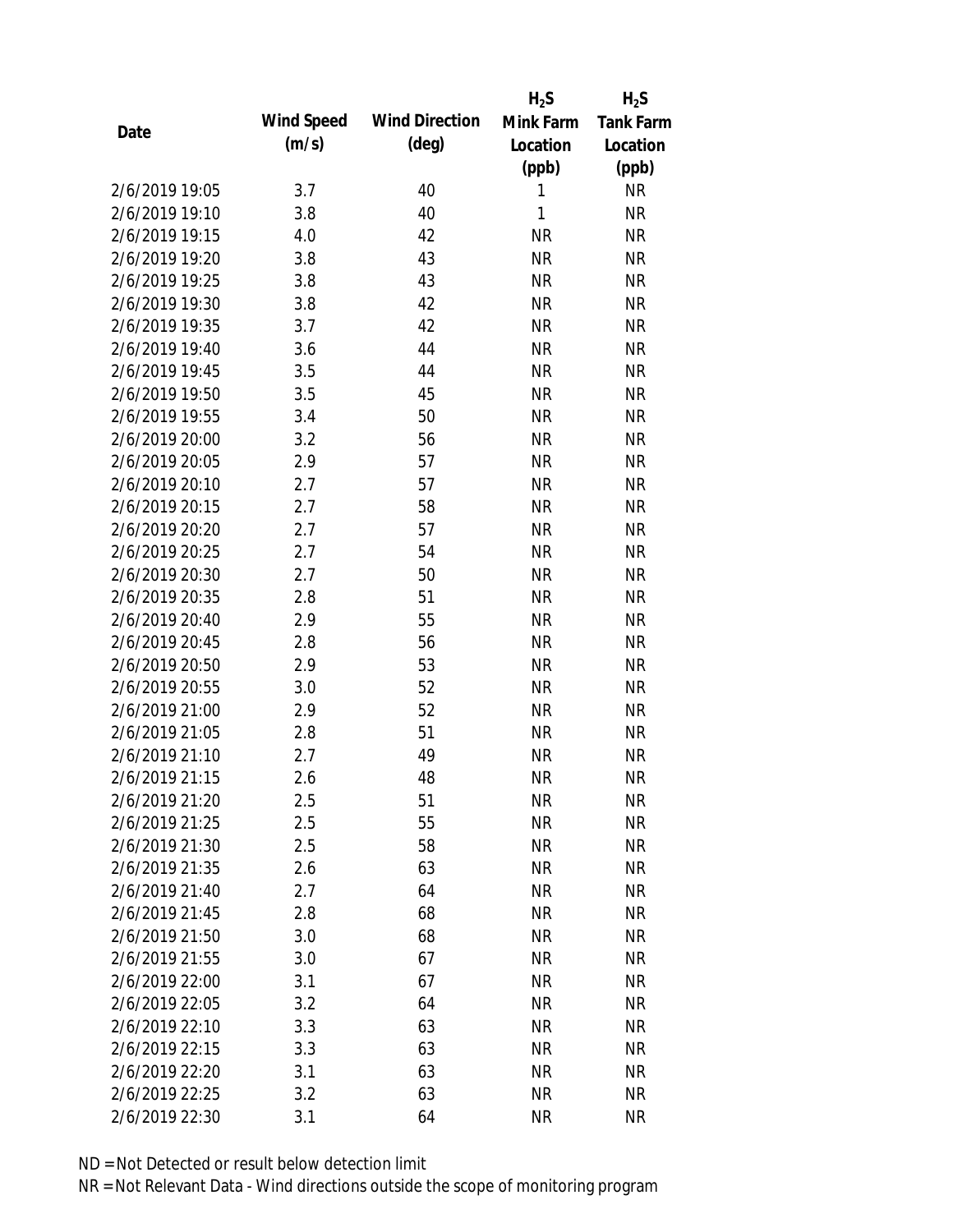|                |            |                       | $H_2S$    | $H_2S$           |
|----------------|------------|-----------------------|-----------|------------------|
| Date           | Wind Speed | <b>Wind Direction</b> | Mink Farm | <b>Tank Farm</b> |
|                | (m/s)      | $(\text{deg})$        | Location  | Location         |
|                |            |                       | (ppb)     | (ppb)            |
| 2/6/2019 22:35 | 3.1        | 66                    | <b>NR</b> | <b>NR</b>        |
| 2/6/2019 22:40 | 3.0        | 68                    | <b>NR</b> | <b>NR</b>        |
| 2/6/2019 22:45 | 2.9        | 70                    | <b>NR</b> | <b>NR</b>        |
| 2/6/2019 22:50 | 2.8        | 71                    | <b>NR</b> | <b>NR</b>        |
| 2/6/2019 22:55 | 2.8        | 72                    | <b>NR</b> | <b>NR</b>        |
| 2/6/2019 23:00 | 2.7        | 69                    | <b>NR</b> | <b>NR</b>        |
| 2/6/2019 23:05 | 2.5        | 67                    | <b>NR</b> | <b>NR</b>        |
| 2/6/2019 23:10 | 2.4        | 64                    | <b>NR</b> | <b>NR</b>        |
| 2/6/2019 23:15 | 2.4        | 61                    | <b>NR</b> | <b>NR</b>        |
| 2/6/2019 23:20 | 2.4        | 57                    | <b>NR</b> | <b>NR</b>        |
| 2/6/2019 23:25 | 2.2        | 57                    | <b>NR</b> | <b>NR</b>        |
| 2/6/2019 23:30 | 2.2        | 57                    | <b>NR</b> | <b>NR</b>        |
| 2/6/2019 23:35 | 2.3        | 59                    | <b>NR</b> | <b>NR</b>        |
| 2/6/2019 23:40 | 2.4        | 64                    | <b>NR</b> | <b>NR</b>        |
| 2/6/2019 23:45 | 2.5        | 69                    | <b>NR</b> | <b>NR</b>        |
| 2/6/2019 23:50 | 2.7        | 74                    | <b>NR</b> | <b>NR</b>        |
| 2/6/2019 23:55 | 2.8        | 77                    | <b>NR</b> | <b>NR</b>        |
| 2/6/2019 24:00 | 2.8        | 76                    | <b>NR</b> | <b>NR</b>        |
| 2/7/2019 00:05 | 2.8        | 70                    | <b>NR</b> | <b>NR</b>        |
| 2/7/2019 00:10 | 2.5        | 65                    | <b>NR</b> | <b>NR</b>        |
| 2/7/2019 00:15 | 2.3        | 62                    | <b>NR</b> | <b>NR</b>        |
| 2/7/2019 00:20 | 2.0        | 60                    | <b>NR</b> | <b>NR</b>        |
| 2/7/2019 00:25 | 1.9        | 56                    | <b>NR</b> | <b>NR</b>        |
| 2/7/2019 00:30 | 1.7        | 60                    | <b>NR</b> | <b>NR</b>        |
| 2/7/2019 00:35 | 1.7        | 61                    | <b>NR</b> | <b>NR</b>        |
| 2/7/2019 00:40 | 1.8        | 61                    | <b>NR</b> | <b>NR</b>        |
| 2/7/2019 00:45 | 1.9        | 58                    | <b>NR</b> | <b>NR</b>        |
| 2/7/2019 00:50 | 2.0        | 54                    | <b>NR</b> | <b>NR</b>        |
| 2/7/2019 00:55 | 2.1        | 51                    | <b>NR</b> | <b>NR</b>        |
| 2/7/2019 01:00 | 2.2        | 48                    | <b>NR</b> | <b>NR</b>        |
| 2/7/2019 01:05 | 2.3        | 48                    | <b>NR</b> | <b>NR</b>        |
| 2/7/2019 01:10 | 2.3        | 50                    | <b>NR</b> | <b>NR</b>        |
| 2/7/2019 01:15 | 2.3        | 55                    | <b>NR</b> | <b>NR</b>        |
| 2/7/2019 01:20 | 2.3        | 60                    | <b>NR</b> | <b>NR</b>        |
| 2/7/2019 01:25 | 2.2        | 64                    | <b>NR</b> | <b>NR</b>        |
| 2/7/2019 01:30 | 2.2        | 68                    | <b>NR</b> | <b>NR</b>        |
| 2/7/2019 01:35 | 2.2        | 73                    | <b>NR</b> | <b>NR</b>        |
| 2/7/2019 01:40 | 2.2        | 73                    | NR        | <b>NR</b>        |
| 2/7/2019 01:45 | 2.2        | 74                    | <b>NR</b> | <b>NR</b>        |
| 2/7/2019 01:50 | 2.2        | 76                    | <b>NR</b> | <b>NR</b>        |
| 2/7/2019 01:55 | 2.2        | 76                    | <b>NR</b> | <b>NR</b>        |
| 2/7/2019 02:00 | 2.1        | 73                    | <b>NR</b> | <b>NR</b>        |
|                |            |                       |           |                  |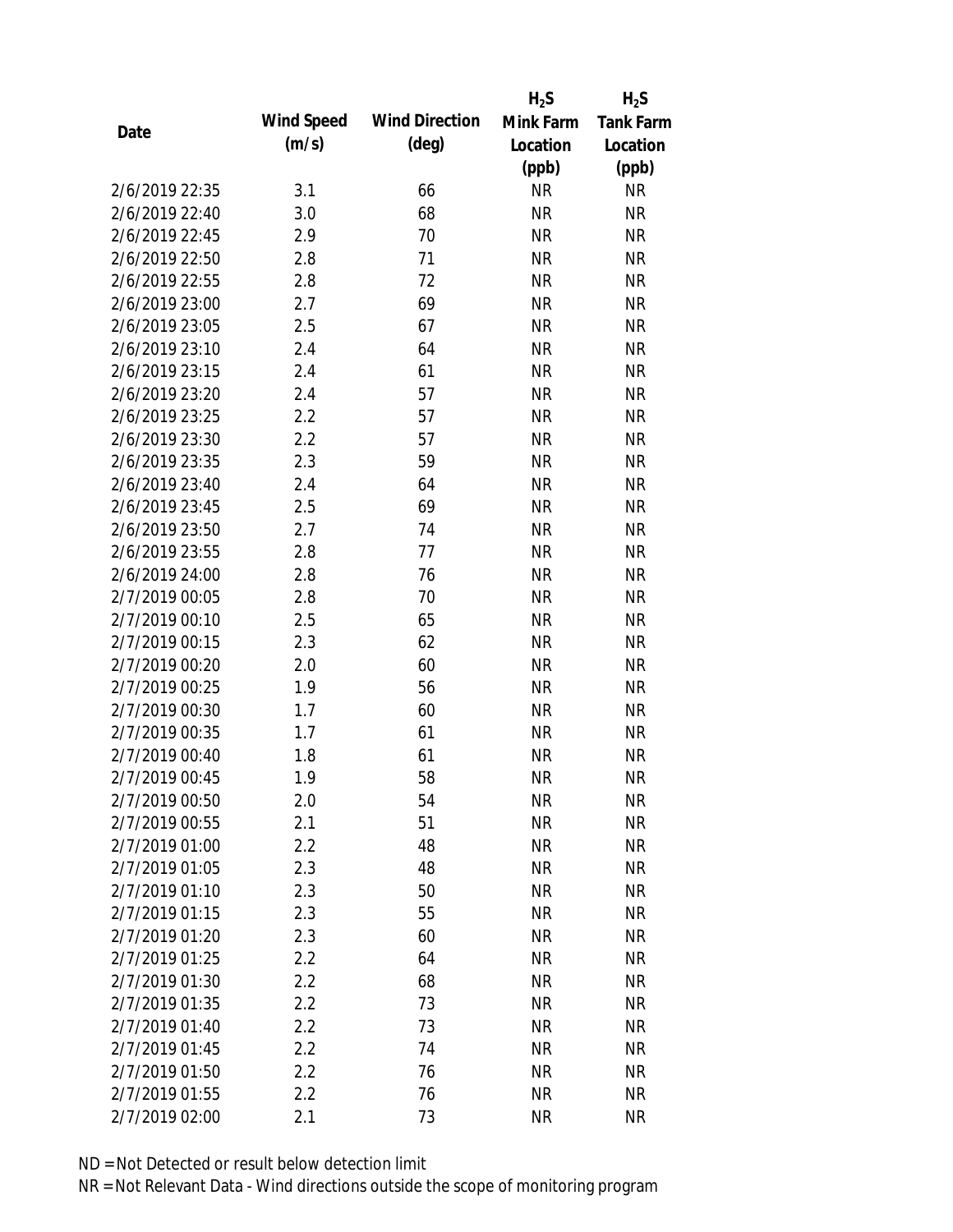|                |            |                       | $H_2S$         | $H_2S$           |
|----------------|------------|-----------------------|----------------|------------------|
| Date           | Wind Speed | <b>Wind Direction</b> | Mink Farm      | <b>Tank Farm</b> |
|                | (m/s)      | $(\text{deg})$        | Location       | Location         |
|                |            |                       | (ppb)          | (ppb)            |
| 2/7/2019 02:05 | 2.1        | 68                    | <b>NR</b>      | <b>NR</b>        |
| 2/7/2019 02:10 | 2.2        | 66                    | <b>NR</b>      | <b>NR</b>        |
| 2/7/2019 02:15 | 2.2        | 64                    | <b>NR</b>      | <b>NR</b>        |
| 2/7/2019 02:20 | 2.2        | 64                    | <b>NR</b>      | <b>NR</b>        |
| 2/7/2019 02:25 | 2.3        | 66                    | <b>NR</b>      | <b>NR</b>        |
| 2/7/2019 02:30 | 2.5        | 70                    | <b>NR</b>      | <b>NR</b>        |
| 2/7/2019 02:35 | 2.6        | 75                    | <b>NR</b>      | <b>NR</b>        |
| 2/7/2019 02:40 | 2.7        | 80                    | <b>NR</b>      | <b>NR</b>        |
| 2/7/2019 02:45 | 2.7        | 81                    | <b>NR</b>      | <b>NR</b>        |
| 2/7/2019 02:50 | 2.6        | 79                    | <b>NR</b>      | <b>NR</b>        |
| 2/7/2019 02:55 | 2.7        | 77                    | <b>NR</b>      | <b>NR</b>        |
| 2/7/2019 03:00 | 2.6        | 74                    | <b>NR</b>      | <b>NR</b>        |
| 2/7/2019 03:05 | 2.5        | 74                    | <b>NR</b>      | <b>NR</b>        |
| 2/7/2019 03:10 | 2.4        | 74                    | <b>NR</b>      | <b>NR</b>        |
| 2/7/2019 03:15 | 2.3        | 72                    | <b>NR</b>      | <b>NR</b>        |
| 2/7/2019 03:20 | 2.2        | 68                    | <b>NR</b>      | <b>NR</b>        |
| 2/7/2019 03:25 | 2.1        | 63                    | <b>NR</b>      | <b>NR</b>        |
| 2/7/2019 03:30 | 2.0        | 59                    | <b>NR</b>      | <b>NR</b>        |
| 2/7/2019 03:35 | 1.9        | 47                    | <b>NR</b>      | <b>NR</b>        |
| 2/7/2019 03:40 | 2.0        | 35                    | 1              | <b>NR</b>        |
| 2/7/2019 03:45 | 2.0        | 29                    | $\overline{2}$ | <b>NR</b>        |
| 2/7/2019 03:50 | 2.1        | 28                    | $\overline{2}$ | <b>NR</b>        |
| 2/7/2019 03:55 | 2.1        | 28                    | $\mathbf{1}$   | <b>NR</b>        |
| 2/7/2019 04:00 | 2.2        | 30                    | 1              | <b>NR</b>        |
| 2/7/2019 04:05 | 2.2        | 38                    | 1              | <b>NR</b>        |
| 2/7/2019 04:10 | 2.2        | 43                    | <b>NR</b>      | <b>NR</b>        |
| 2/7/2019 04:15 | 2.3        | 46                    | <b>NR</b>      | <b>NR</b>        |
| 2/7/2019 04:20 | 2.2        | 46                    | <b>NR</b>      | <b>NR</b>        |
| 2/7/2019 04:25 | 2.4        | 36                    | $\mathbf{1}$   | <b>NR</b>        |
| 2/7/2019 04:30 | 2.5        | 23                    | <b>NR</b>      | <b>NR</b>        |
| 2/7/2019 04:35 | 2.7        | $\overline{7}$        | 1              | <b>NR</b>        |
| 2/7/2019 04:40 | 3.0        | 353                   | 1              | <b>NR</b>        |
| 2/7/2019 04:45 | 2.8        | 345                   | 1              | <b>NR</b>        |
| 2/7/2019 04:50 | 2.9        | 342                   | 1              | <b>NR</b>        |
| 2/7/2019 04:55 | 2.8        | 349                   | 1              | <b>NR</b>        |
| 2/7/2019 05:00 | 2.7        | $\overline{2}$        | 1              | <b>NR</b>        |
| 2/7/2019 05:05 | 2.6        | 17                    | 1              | <b>NR</b>        |
| 2/7/2019 05:10 | 2.4        | 35                    | 1              | <b>NR</b>        |
| 2/7/2019 05:15 | 2.6        | 52                    | <b>NR</b>      | <b>NR</b>        |
| 2/7/2019 05:20 | 2.7        | 68                    | <b>NR</b>      | <b>NR</b>        |
| 2/7/2019 05:25 | 2.8        | 81                    | <b>NR</b>      | <b>NR</b>        |
| 2/7/2019 05:30 | 2.9        | 90                    | <b>NR</b>      | <b>NR</b>        |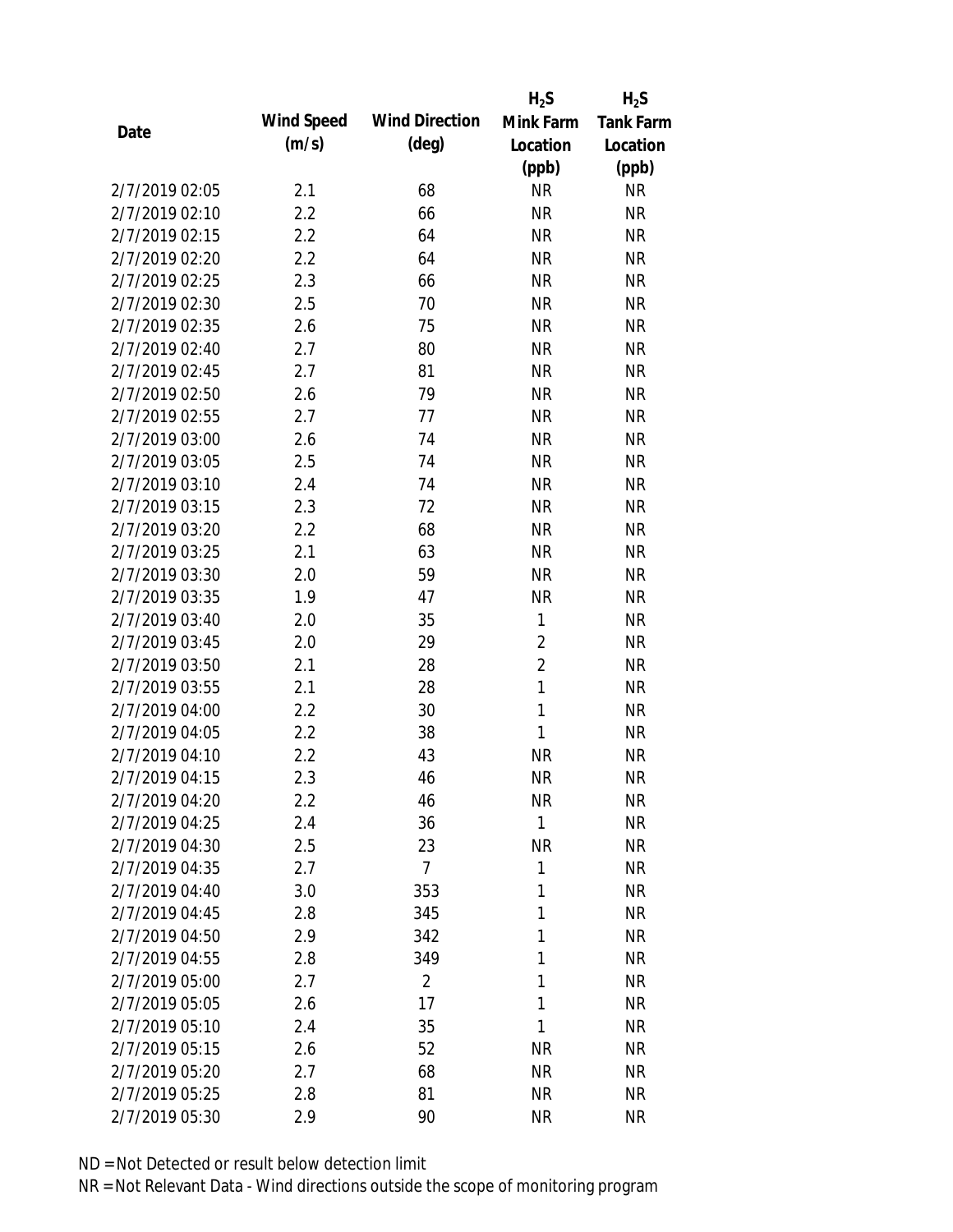|                |            |                       | $H_2S$         | $H_2S$           |
|----------------|------------|-----------------------|----------------|------------------|
| Date           | Wind Speed | <b>Wind Direction</b> | Mink Farm      | <b>Tank Farm</b> |
|                | (m/s)      | $(\text{deg})$        | Location       | Location         |
|                |            |                       | (ppb)          | (ppb)            |
| 2/7/2019 05:35 | 3.1        | 95                    | <b>NR</b>      | <b>NR</b>        |
| 2/7/2019 05:40 | 3.3        | 97                    | <b>NR</b>      | <b>NR</b>        |
| 2/7/2019 05:45 | 3.4        | 98                    | <b>NR</b>      | <b>NR</b>        |
| 2/7/2019 05:50 | 3.7        | 98                    | <b>NR</b>      | <b>NR</b>        |
| 2/7/2019 05:55 | 3.9        | 99                    | <b>NR</b>      | <b>NR</b>        |
| 2/7/2019 06:00 | 4.2        | 100                   | <b>NR</b>      | <b>NR</b>        |
| 2/7/2019 06:05 | 4.5        | 102                   | <b>NR</b>      | <b>NR</b>        |
| 2/7/2019 06:10 | 4.6        | 105                   | <b>NR</b>      | <b>NR</b>        |
| 2/7/2019 06:15 | 5.0        | 108                   | <b>NR</b>      | <b>NR</b>        |
| 2/7/2019 06:20 | 5.4        | 111                   | <b>NR</b>      | <b>NR</b>        |
| 2/7/2019 06:25 | 5.7        | 113                   | <b>NR</b>      | <b>NR</b>        |
| 2/7/2019 06:30 | 6.0        | 115                   | <b>NR</b>      | <b>NR</b>        |
| 2/7/2019 06:35 | 6.2        | 116                   | <b>NR</b>      | <b>NR</b>        |
| 2/7/2019 06:40 | 6.1        | 115                   | <b>NR</b>      | <b>NR</b>        |
| 2/7/2019 06:45 | 5.6        | 111                   | <b>NR</b>      | <b>NR</b>        |
| 2/7/2019 06:50 | 5.1        | 107                   | <b>NR</b>      | <b>NR</b>        |
| 2/7/2019 06:55 | 4.8        | 105                   | <b>NR</b>      | <b>NR</b>        |
| 2/7/2019 07:00 | 4.2        | 103                   | <b>NR</b>      | <b>NR</b>        |
| 2/7/2019 07:05 | 3.7        | 102                   | <b>NR</b>      | <b>NR</b>        |
| 2/7/2019 07:10 | 3.2        | 98                    | <b>NR</b>      | <b>NR</b>        |
| 2/7/2019 07:15 | 3.0        | 95                    | <b>NR</b>      | <b>NR</b>        |
| 2/7/2019 07:20 | 2.6        | 93                    | <b>NR</b>      | <b>NR</b>        |
| 2/7/2019 07:25 | 2.0        | 85                    | <b>NR</b>      | <b>NR</b>        |
| 2/7/2019 07:30 | 1.6        | 72                    | <b>NR</b>      | <b>NR</b>        |
| 2/7/2019 07:35 | 1.4        | 52                    | <b>NR</b>      | <b>NR</b>        |
| 2/7/2019 07:40 | 1.4        | 51                    | <b>NR</b>      | <b>NR</b>        |
| 2/7/2019 07:45 | 1.3        | 46                    | <b>NR</b>      | <b>NR</b>        |
| 2/7/2019 07:50 | 1.4        | 37                    | $\overline{2}$ | <b>NR</b>        |
| 2/7/2019 07:55 | 1.6        | 35                    | $\overline{2}$ | <b>NR</b>        |
| 2/7/2019 08:00 | 1.8        | 35                    | $\overline{2}$ | <b>NR</b>        |
| 2/7/2019 08:05 | 1.8        | 37                    | 1              | <b>NR</b>        |
| 2/7/2019 08:10 | 2.0        | 31                    | 1              | <b>NR</b>        |
| 2/7/2019 08:15 | 2.2        | 29                    | 1              | <b>NR</b>        |
| 2/7/2019 08:20 | 2.2        | 32                    | 1              | <b>NR</b>        |
| 2/7/2019 08:25 | 2.3        | 35                    | 1              | <b>NR</b>        |
| 2/7/2019 08:30 | 2.3        | 40                    | 1              | <b>NR</b>        |
| 2/7/2019 08:35 | 2.3        | 47                    | <b>NR</b>      | <b>NR</b>        |
| 2/7/2019 08:40 | 2.2        | 52                    | <b>NR</b>      | <b>NR</b>        |
| 2/7/2019 08:45 | 2.1        | 59                    | <b>NR</b>      | <b>NR</b>        |
| 2/7/2019 08:50 | 2.2        | 62                    | <b>NR</b>      | <b>NR</b>        |
| 2/7/2019 08:55 | 2.2        | 68                    | <b>NR</b>      | <b>NR</b>        |
| 2/7/2019 09:00 | 2.5        | 72                    | <b>NR</b>      | <b>NR</b>        |
|                |            |                       |                |                  |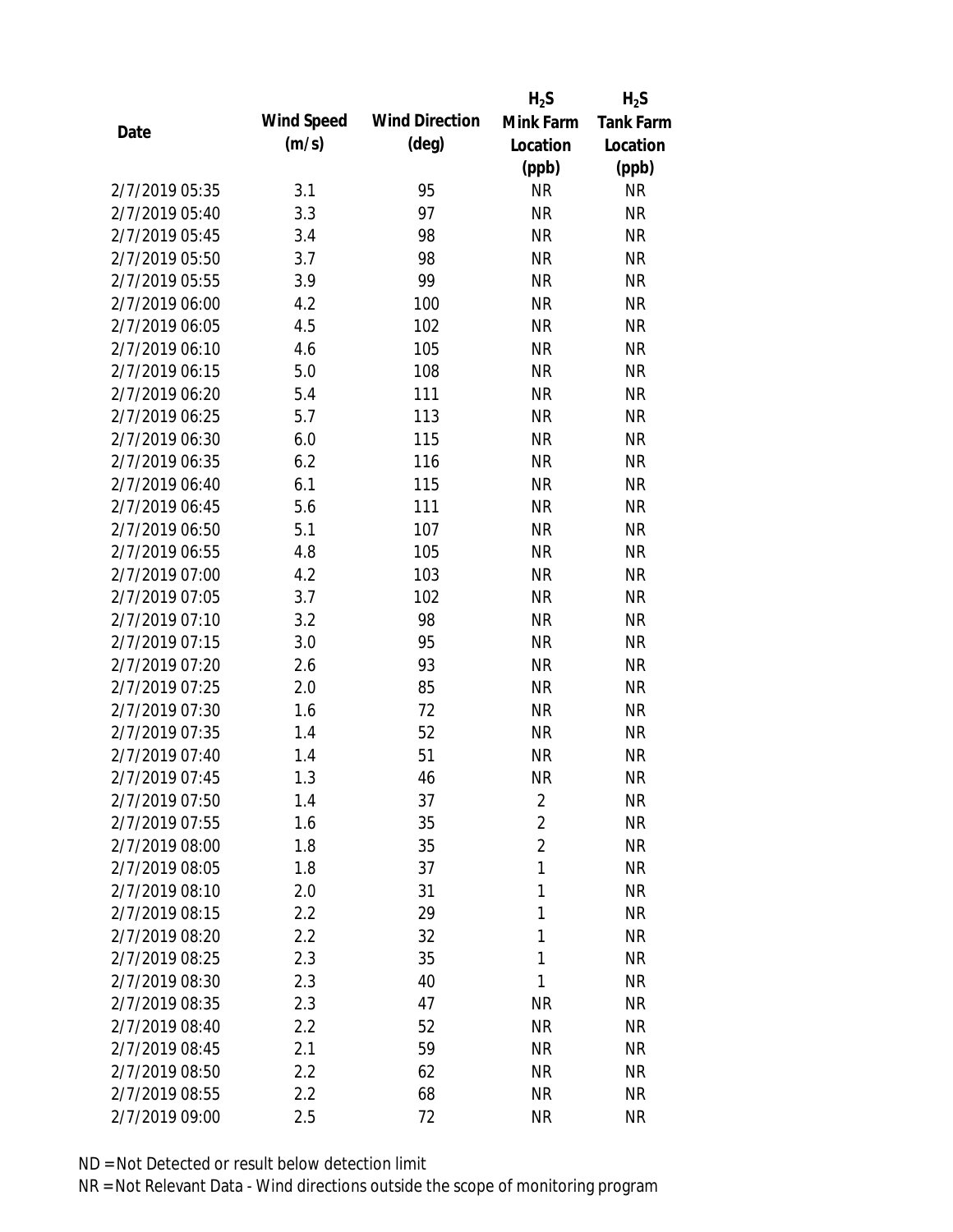|                |            |                       | $H_2S$         | $H_2S$           |
|----------------|------------|-----------------------|----------------|------------------|
| Date           | Wind Speed | <b>Wind Direction</b> | Mink Farm      | <b>Tank Farm</b> |
|                | (m/s)      | $(\text{deg})$        | Location       | Location         |
|                |            |                       | (ppb)          | (ppb)            |
| 2/7/2019 09:05 | 2.8        | 77                    | <b>NR</b>      | <b>NR</b>        |
| 2/7/2019 09:10 | 3.0        | 82                    | <b>NR</b>      | <b>NR</b>        |
| 2/7/2019 09:15 | 3.2        | 83                    | <b>NR</b>      | <b>NR</b>        |
| 2/7/2019 09:20 | 3.2        | 85                    | <b>NR</b>      | <b>NR</b>        |
| 2/7/2019 09:25 | 3.1        | 83                    | <b>NR</b>      | <b>NR</b>        |
| 2/7/2019 09:30 | 3.0        | 84                    | <b>NR</b>      | <b>NR</b>        |
| 2/7/2019 09:35 | 2.7        | 86                    | <b>NR</b>      | <b>NR</b>        |
| 2/7/2019 09:40 | 2.8        | 92                    | <b>NR</b>      | <b>NR</b>        |
| 2/7/2019 09:45 | 3.0        | 97                    | <b>NR</b>      | <b>NR</b>        |
| 2/7/2019 09:50 | 3.2        | 101                   | <b>NR</b>      | <b>NR</b>        |
| 2/7/2019 09:55 | 3.4        | 108                   | <b>NR</b>      | <b>NR</b>        |
| 2/7/2019 10:00 | 3.5        | 113                   | <b>NR</b>      | <b>NR</b>        |
| 2/7/2019 10:05 | 3.5        | 112                   | <b>NR</b>      | <b>NR</b>        |
| 2/7/2019 10:10 | 3.2        | 110                   | <b>NR</b>      | <b>NR</b>        |
| 2/7/2019 10:15 | 2.9        | 105                   | <b>NR</b>      | <b>NR</b>        |
| 2/7/2019 10:20 | 2.4        | 100                   | <b>NR</b>      | <b>NR</b>        |
| 2/7/2019 10:25 | 2.2        | 96                    | <b>NR</b>      | <b>NR</b>        |
| 2/7/2019 10:30 | 2.0        | 87                    | <b>NR</b>      | <b>NR</b>        |
| 2/7/2019 10:35 | 1.9        | 81                    | <b>NR</b>      | <b>NR</b>        |
| 2/7/2019 10:40 | 1.7        | 72                    | <b>NR</b>      | <b>NR</b>        |
| 2/7/2019 10:45 | 1.6        | 57                    | <b>NR</b>      | <b>NR</b>        |
| 2/7/2019 10:50 | 1.5        | 40                    | <b>NR</b>      | <b>NR</b>        |
| 2/7/2019 10:55 | 1.4        | 22                    | <b>NR</b>      | <b>NR</b>        |
| 2/7/2019 11:00 | 1.2        | 18                    | <b>NR</b>      | <b>NR</b>        |
| 2/7/2019 11:05 | 1.2        | 15                    | <b>NR</b>      | <b>NR</b>        |
| 2/7/2019 11:10 | 1.3        | 17                    | $\overline{2}$ | <b>NR</b>        |
| 2/7/2019 11:15 | 1.5        | 30                    | $\overline{2}$ | <b>NR</b>        |
| 2/7/2019 11:20 | 1.6        | 34                    | $\overline{c}$ | <b>NR</b>        |
| 2/7/2019 11:25 | 1.8        | 33                    | $\overline{2}$ | <b>NR</b>        |
| 2/7/2019 11:30 | 1.9        | 29                    | $\overline{2}$ | <b>NR</b>        |
| 2/7/2019 11:35 | 1.9        | 31                    | $\overline{2}$ | <b>NR</b>        |
| 2/7/2019 11:40 | 2.1        | 40                    | $\overline{2}$ | <b>NR</b>        |
| 2/7/2019 11:45 | 2.1        | 45                    | <b>NR</b>      | <b>NR</b>        |
| 2/7/2019 11:50 | 1.8        | 51                    | <b>NR</b>      | <b>NR</b>        |
| 2/7/2019 11:55 | 1.5        | 55                    | <b>NR</b>      | <b>NR</b>        |
| 2/7/2019 12:00 | 1.5        | 64                    | <b>NR</b>      | <b>NR</b>        |
| 2/7/2019 12:05 | 1.7        | 70                    | <b>NR</b>      | <b>NR</b>        |
| 2/7/2019 12:10 | 1.7        | 69                    | <b>NR</b>      | <b>NR</b>        |
| 2/7/2019 12:15 | 1.7        | 70                    | <b>NR</b>      | <b>NR</b>        |
| 2/7/2019 12:20 | 1.9        | 67                    | <b>NR</b>      | <b>NR</b>        |
| 2/7/2019 12:25 | 1.9        | 66                    | <b>NR</b>      | <b>NR</b>        |
| 2/7/2019 12:30 | 1.9        | 66                    | <b>NR</b>      | <b>NR</b>        |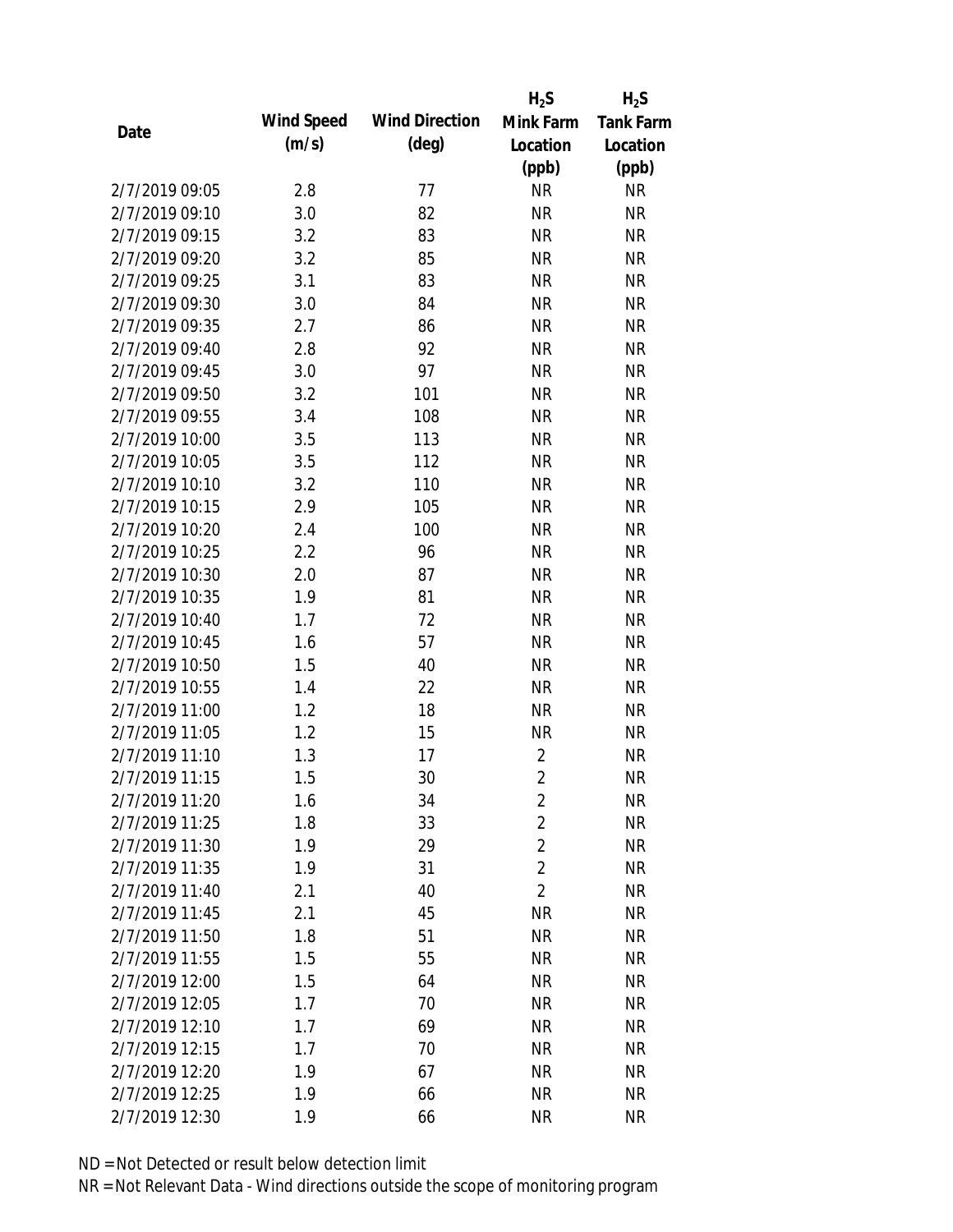|                |            |                       | $H_2S$    | $H_2S$           |
|----------------|------------|-----------------------|-----------|------------------|
| Date           | Wind Speed | <b>Wind Direction</b> | Mink Farm | <b>Tank Farm</b> |
|                | (m/s)      | $(\text{deg})$        | Location  | Location         |
|                |            |                       | (ppb)     | (ppb)            |
| 2/7/2019 12:35 | 1.6        | 64                    | <b>NR</b> | <b>NR</b>        |
| 2/7/2019 12:40 | 1.3        | 67                    | <b>NR</b> | <b>NR</b>        |
| 2/7/2019 12:45 | 1.1        | 76                    | <b>NR</b> | <b>NR</b>        |
| 2/7/2019 12:50 | 1.2        | 85                    | <b>NR</b> | <b>NR</b>        |
| 2/7/2019 12:55 | 1.4        | 97                    | <b>NR</b> | <b>NR</b>        |
| 2/7/2019 13:00 | 1.4        | 111                   | <b>NR</b> | <b>NR</b>        |
| 2/7/2019 13:05 | 1.5        | 118                   | <b>NR</b> | <b>NR</b>        |
| 2/7/2019 13:10 | 1.5        | 113                   | <b>NR</b> | <b>NR</b>        |
| 2/7/2019 13:15 | 1.5        | 107                   | <b>NR</b> | <b>NR</b>        |
| 2/7/2019 13:20 | 1.5        | 107                   | <b>NR</b> | <b>NR</b>        |
| 2/7/2019 13:25 | 1.4        | 111                   | <b>NR</b> | <b>NR</b>        |
| 2/7/2019 13:30 | 1.4        | 114                   | <b>NR</b> | <b>NR</b>        |
| 2/7/2019 13:35 | 1.5        | 118                   | <b>NR</b> | <b>NR</b>        |
| 2/7/2019 13:40 | 1.7        | 130                   | <b>NR</b> | <b>NR</b>        |
| 2/7/2019 13:45 | 2.0        | 145                   | <b>NR</b> | <b>NR</b>        |
| 2/7/2019 13:50 | 2.2        | 157                   | <b>NR</b> | <b>NR</b>        |
| 2/7/2019 13:55 | 2.3        | 168                   | <b>NR</b> | <b>NR</b>        |
| 2/7/2019 14:00 | 2.4        | 176                   | <b>NR</b> | 1                |
| 2/7/2019 14:05 | 2.6        | 185                   | <b>NR</b> | 1                |
| 2/7/2019 14:10 | 2.9        | 194                   | <b>NR</b> | 1                |
| 2/7/2019 14:15 | 3.0        | 201                   | <b>NR</b> | 1                |
| 2/7/2019 14:20 | 3.2        | 205                   | <b>NR</b> | 1                |
| 2/7/2019 14:25 | 3.5        | 210                   | <b>NR</b> | 1                |
| 2/7/2019 14:30 | 3.7        | 215                   | <b>NR</b> | 1                |
| 2/7/2019 14:35 | 4.2        | 218                   | <b>NR</b> | 1                |
| 2/7/2019 14:40 | 4.6        | 220                   | <b>NR</b> | 1                |
| 2/7/2019 14:45 | 5.3        | 226                   | <b>NR</b> | 1                |
| 2/7/2019 14:50 | 5.9        | 233                   | 1         | 1                |
| 2/7/2019 14:55 | 6.3        | 240                   | 1         | 2                |
| 2/7/2019 15:00 | 6.7        | 245                   | 1         | $\overline{2}$   |
| 2/7/2019 15:05 | 6.9        | 252                   | 1         | $\overline{2}$   |
| 2/7/2019 15:10 | 6.7        | 258                   | 1         | $\overline{2}$   |
| 2/7/2019 15:15 | 6.3        | 261                   | 1         | $\overline{2}$   |
| 2/7/2019 15:20 | 6.1        | 264                   | 1         | 1                |
| 2/7/2019 15:25 | 6.0        | 267                   | 1         | 1                |
| 2/7/2019 15:30 | 6.0        | 272                   | 1         | 1                |
| 2/7/2019 15:35 | 5.8        | 275                   | 1         | 1                |
| 2/7/2019 15:40 | 6.2        | 277                   | 1         | <b>NR</b>        |
| 2/7/2019 15:45 | 6.3        | 279                   | 1         | <b>NR</b>        |
| 2/7/2019 15:50 | 6.5        | 280                   | 1         | <b>NR</b>        |
| 2/7/2019 15:55 | 6.8        | 281                   | 1         | <b>NR</b>        |
| 2/7/2019 16:00 | 7.2        | 279                   | 1         | <b>NR</b>        |
|                |            |                       |           |                  |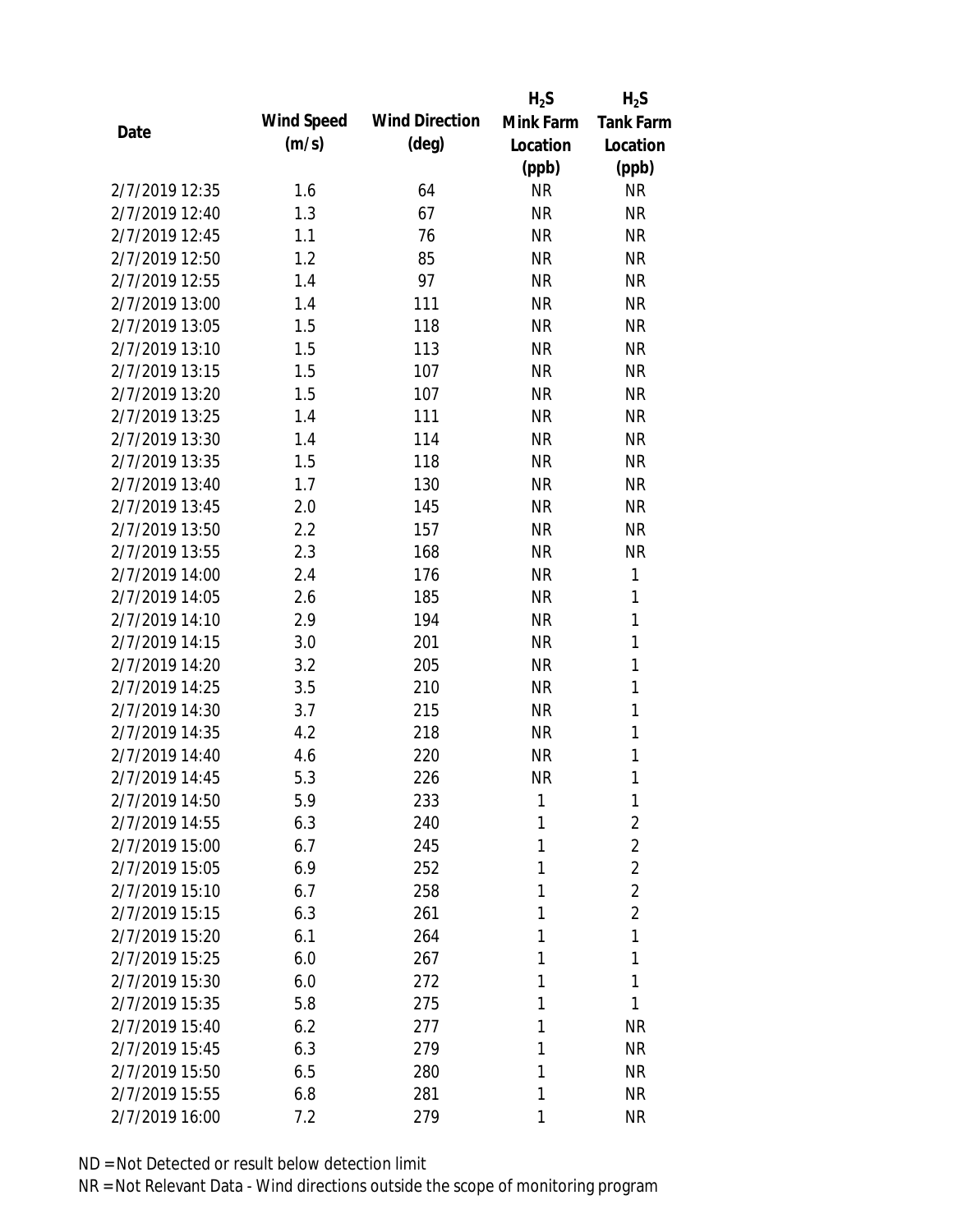|                |            |                       | $H_2S$         | $H_2S$           |
|----------------|------------|-----------------------|----------------|------------------|
| Date           | Wind Speed | <b>Wind Direction</b> | Mink Farm      | <b>Tank Farm</b> |
|                | (m/s)      | $(\text{deg})$        | Location       | Location         |
|                |            |                       | (ppb)          | (ppb)            |
| 2/7/2019 16:05 | 7.4        | 278                   | 1              | <b>NR</b>        |
| 2/7/2019 16:10 | 7.4        | 278                   | 1              | <b>NR</b>        |
| 2/7/2019 16:15 | 7.7        | 277                   | 1              | <b>NR</b>        |
| 2/7/2019 16:20 | 7.6        | 279                   | 1              | <b>NR</b>        |
| 2/7/2019 16:25 | 7.4        | 279                   | 1              | <b>NR</b>        |
| 2/7/2019 16:30 | 7.0        | 280                   | 1              | <b>NR</b>        |
| 2/7/2019 16:35 | 6.8        | 280                   | 1              | <b>NR</b>        |
| 2/7/2019 16:40 | 6.5        | 279                   | $\overline{2}$ | <b>NR</b>        |
| 2/7/2019 16:45 | 6.2        | 278                   | 1              | <b>NR</b>        |
| 2/7/2019 16:50 | 6.0        | 276                   | 1              | <b>NR</b>        |
| 2/7/2019 16:55 | 6.0        | 275                   | 1              | 1                |
| 2/7/2019 17:00 | 6.0        | 274                   | 1              | 1                |
| 2/7/2019 17:05 | 5.8        | 273                   | 1              | 1                |
| 2/7/2019 17:10 | 5.9        | 272                   | 1              | 1                |
| 2/7/2019 17:15 | 5.8        | 271                   | 1              | 1                |
| 2/7/2019 17:20 | 6.0        | 269                   | 1              | 1                |
| 2/7/2019 17:25 | 6.1        | 266                   | 1              | 1                |
| 2/7/2019 17:30 | 6.3        | 265                   | 1              | 1                |
| 2/7/2019 17:35 | 6.7        | 263                   | 1              | 1                |
| 2/7/2019 17:40 | 7.1        | 262                   | 1              | 1                |
| 2/7/2019 17:45 | 7.4        | 260                   | 1              | 1                |
| 2/7/2019 17:50 | 7.4        | 259                   | 1              | 1                |
| 2/7/2019 17:55 | 7.6        | 258                   | 1              | 1                |
| 2/7/2019 18:00 | 7.7        | 258                   | 1              | 1                |
| 2/7/2019 18:05 | 7.7        | 259                   | 1              | 1                |
| 2/7/2019 18:10 | 7.6        | 260                   | 1              | 1                |
| 2/7/2019 18:15 | 7.8        | 261                   | 1              | 1                |
| 2/7/2019 18:20 | 8.0        | 262                   | 1              | 1                |
| 2/7/2019 18:25 | 8.3        | 264                   | 1              | 1                |
| 2/7/2019 18:30 | 8.2        | 264                   | 1              | 1                |
| 2/7/2019 18:35 | 8.5        | 263                   | 1              | 1                |
| 2/7/2019 18:40 | 8.5        | 264                   | 1              | $\overline{2}$   |
| 2/7/2019 18:45 | 8.6        | 266                   | 1              | $\overline{2}$   |
| 2/7/2019 18:50 | 8.8        | 265                   | 1              | $\overline{2}$   |
| 2/7/2019 18:55 | 8.8        | 265                   | 1              | 1                |
| 2/7/2019 19:00 | 9.2        | 265                   | 1              | 1                |
| 2/7/2019 19:05 | 9.5        | 265                   | 1              | 1                |
| 2/7/2019 19:10 | 9.8        | 266                   | 1              | 1                |
| 2/7/2019 19:15 | 9.6        | 266                   | 1              | 1                |
| 2/7/2019 19:20 | 9.7        | 268                   | 1              | 1                |
| 2/7/2019 19:25 | 9.8        | 268                   | 1              | 1                |
| 2/7/2019 19:30 | 9.4        | 270                   | 1              | 1                |
|                |            |                       |                |                  |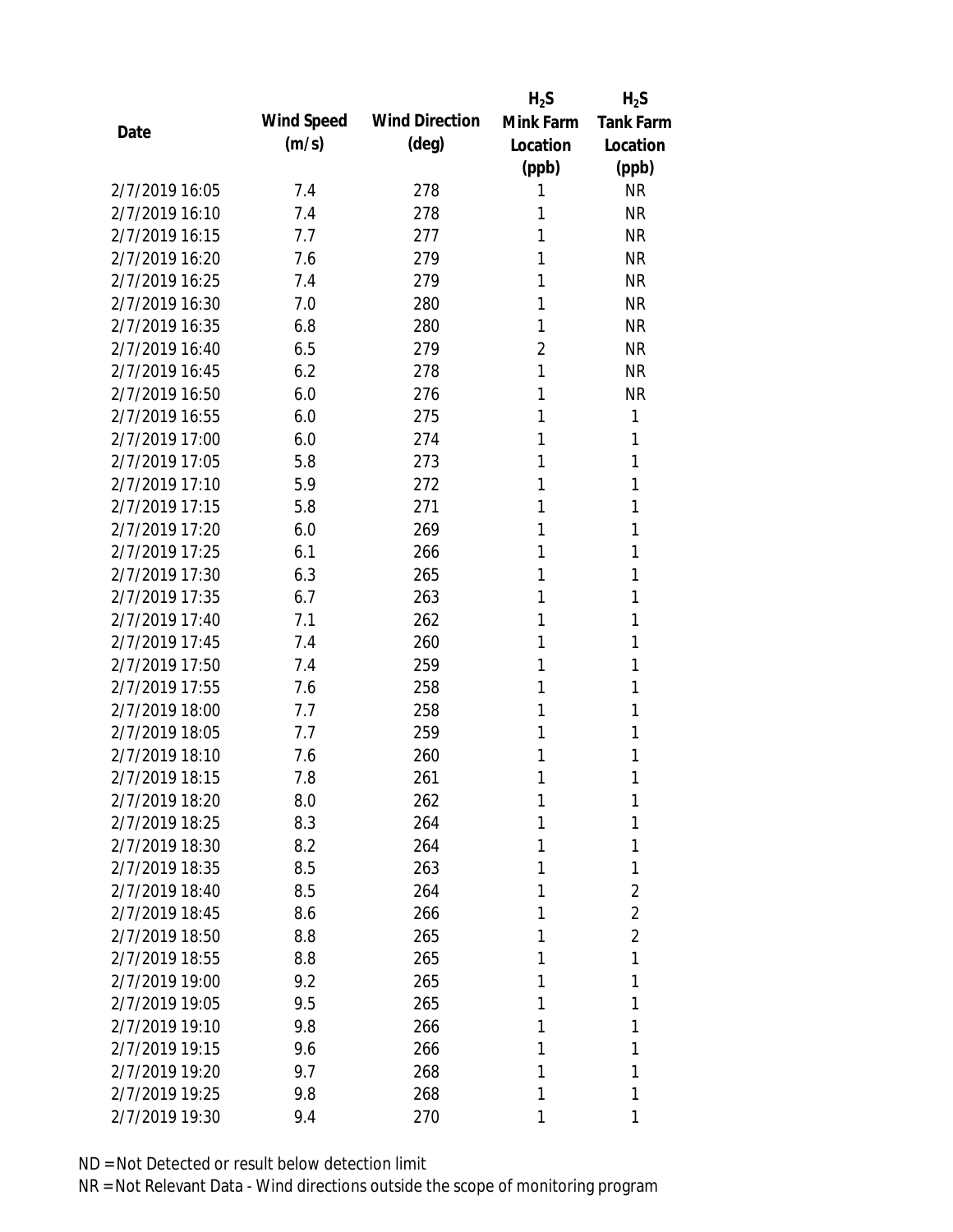|                |            |                       | $H_2S$         | $H_2S$           |
|----------------|------------|-----------------------|----------------|------------------|
| Date           | Wind Speed | <b>Wind Direction</b> | Mink Farm      | <b>Tank Farm</b> |
|                | (m/s)      | $(\text{deg})$        | Location       | Location         |
|                |            |                       | (ppb)          | (ppb)            |
| 2/7/2019 19:35 | 9.2        | 271                   | 1              | 1                |
| 2/7/2019 19:40 | 8.9        | 270                   | 1              | 1                |
| 2/7/2019 19:45 | 8.7        | 269                   | 1              | 1                |
| 2/7/2019 19:50 | 8.4        | 270                   | 1              | 1                |
| 2/7/2019 19:55 | 8.3        | 269                   | 1              | 1                |
| 2/7/2019 20:00 | 8.4        | 267                   | 1              | 1                |
| 2/7/2019 20:05 | 8.5        | 268                   | $\overline{2}$ | 1                |
| 2/7/2019 20:10 | 8.9        | 269                   | $\overline{2}$ | 1                |
| 2/7/2019 20:15 | 9.2        | 270                   | 1              | 1                |
| 2/7/2019 20:20 | 9.6        | 270                   | $\overline{2}$ | 1                |
| 2/7/2019 20:25 | 9.7        | 274                   | $\overline{2}$ | 1                |
| 2/7/2019 20:30 | 9.8        | 274                   | 1              | 1                |
| 2/7/2019 20:35 | 10.0       | 272                   | 1              | 1                |
| 2/7/2019 20:40 | 9.9        | 271                   | $\overline{2}$ | 1                |
| 2/7/2019 20:45 | 9.7        | 272                   | $\overline{2}$ | 1                |
| 2/7/2019 20:50 | 9.4        | 271                   | $\overline{2}$ | 1                |
| 2/7/2019 20:55 | 9.3        | 270                   | 2              | 1                |
| 2/7/2019 21:00 | 9.4        | 268                   | $\overline{2}$ | 1                |
| 2/7/2019 21:05 | 9.1        | 269                   | $\overline{2}$ | 1                |
| 2/7/2019 21:10 | 8.8        | 268                   | 1              | 1                |
| 2/7/2019 21:15 | 8.8        | 266                   | 1              | 1                |
| 2/7/2019 21:20 | 8.8        | 265                   | 1              | 1                |
| 2/7/2019 21:25 | 8.7        | 264                   | $\overline{2}$ | 1                |
| 2/7/2019 21:30 | 8.8        | 267                   | $\overline{2}$ | 1                |
| 2/7/2019 21:35 | 8.8        | 268                   | 1              | 1                |
| 2/7/2019 21:40 | 8.9        | 270                   | 1              | $\overline{2}$   |
| 2/7/2019 21:45 | 8.7        | 272                   | 1              | 1                |
| 2/7/2019 21:50 | 8.4        | 272                   | 1              | 1                |
| 2/7/2019 21:55 | 8.4        | 272                   | 1              | 1                |
| 2/7/2019 22:00 | 8.0        | 272                   | 1              | 1                |
| 2/7/2019 22:05 | 7.7        | 271                   | 1              | 1                |
| 2/7/2019 22:10 | 7.6        | 271                   | 1              | 1                |
| 2/7/2019 22:15 | 7.7        | 269                   | 1              | 1                |
| 2/7/2019 22:20 | 8.1        | 268                   | 1              | 1                |
| 2/7/2019 22:25 | 7.9        | 266                   | 1              | 1                |
| 2/7/2019 22:30 | 7.9        | 264                   | 1              | 1                |
| 2/7/2019 22:35 | 8.1        | 263                   | 1              | 1                |
| 2/7/2019 22:40 | 8.2        | 260                   | 1              | 1                |
| 2/7/2019 22:45 | 8.7        | 258                   | 1              | 1                |
| 2/7/2019 22:50 | 8.9        | 258                   | 1              | 1                |
| 2/7/2019 22:55 | 9.4        | 258                   | 1              | 1                |
| 2/7/2019 23:00 | 9.6        | 257                   | 1              | 1                |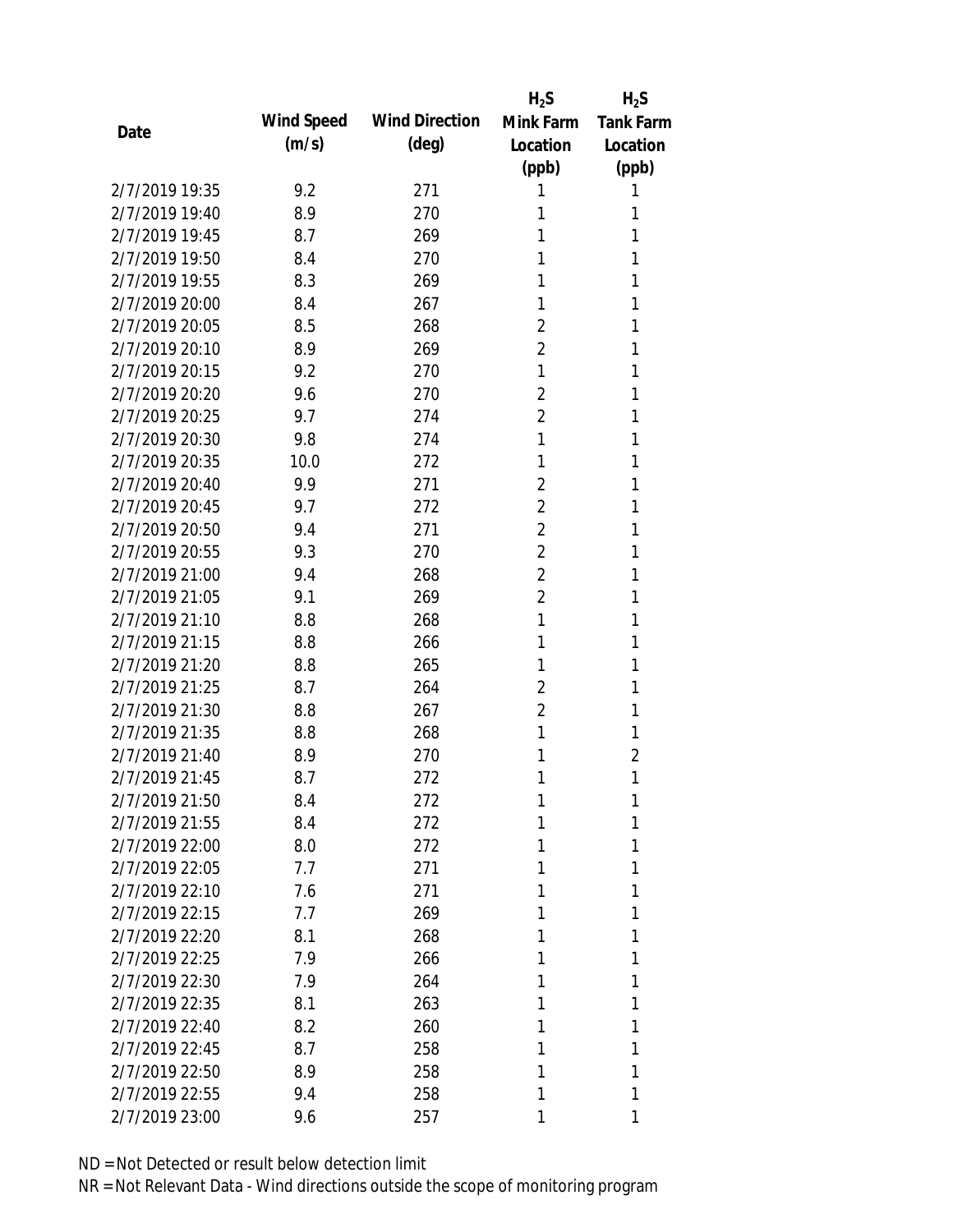|                |            |                       | $H_2S$    | $H_2S$           |
|----------------|------------|-----------------------|-----------|------------------|
| Date           | Wind Speed | <b>Wind Direction</b> | Mink Farm | <b>Tank Farm</b> |
|                | (m/s)      | $(\text{deg})$        | Location  | Location         |
|                |            |                       | (ppb)     | (ppb)            |
| 2/7/2019 23:05 | 9.9        | 256                   | 1         | 1                |
| 2/7/2019 23:10 | 10.1       | 257                   | 1         | 1                |
| 2/7/2019 23:15 | 9.9        | 259                   | 1         | 1                |
| 2/7/2019 23:20 | 9.7        | 260                   | 1         | 1                |
| 2/7/2019 23:25 | 9.5        | 262                   | 1         | 1                |
| 2/7/2019 23:30 | 9.5        | 264                   | 1         | 1                |
| 2/7/2019 23:35 | 9.2        | 265                   | 1         | 1                |
| 2/7/2019 23:40 | 9.0        | 266                   | 1         | 1                |
| 2/7/2019 23:45 | 8.9        | 267                   | 1         | 1                |
| 2/7/2019 23:50 | 8.7        | 266                   | 1         | 1                |
| 2/7/2019 23:55 | 8.8        | 267                   | 1         | 1                |
| 2/7/2019 24:00 | 8.6        | 267                   | 1         | 1                |
| 2/8/2019 00:05 | 8.6        | 269                   | 1         | 1                |
| 2/8/2019 00:10 | 8.8        | 269                   | 1         | 1                |
| 2/8/2019 00:15 | 8.8        | 268                   | 1         | 1                |
| 2/8/2019 00:20 | 9.3        | 269                   | 1         | 1                |
| 2/8/2019 00:25 | 9.2        | 267                   | 1         | 1                |
| 2/8/2019 00:30 | 9.6        | 266                   | 1         | 1                |
| 2/8/2019 00:35 | 9.8        | 264                   | 1         | 1                |
| 2/8/2019 00:40 | 9.8        | 264                   | 1         | 1                |
| 2/8/2019 00:45 | 9.7        | 264                   | 1         | 1                |
| 2/8/2019 00:50 | 9.6        | 264                   | 1         | 1                |
| 2/8/2019 00:55 | 9.7        | 264                   | 1         | 1                |
| 2/8/2019 01:00 | 9.8        | 261                   | 1         | 1                |
| 2/8/2019 01:05 | 9.6        | 261                   | 1         | 1                |
| 2/8/2019 01:10 | 9.4        | 259                   | 1         | 1                |
| 2/8/2019 01:15 | 9.5        | 259                   | 1         | 2                |
| 2/8/2019 01:20 | 9.3        | 258                   | 1         | 1                |
| 2/8/2019 01:25 | 9.1        | 259                   | 1         | 1                |
| 2/8/2019 01:30 | 8.8        | 259                   | 1         | 1                |
| 2/8/2019 01:35 | 8.8        | 258                   | 1         | 1                |
| 2/8/2019 01:40 | 9.2        | 258                   | 1         | 1                |
| 2/8/2019 01:45 | 9.6        | 258                   | 1         | 1                |
| 2/8/2019 01:50 | 9.7        | 258                   | 1         | 1                |
| 2/8/2019 01:55 | 9.9        | 258                   | 1         | 1                |
| 2/8/2019 02:00 | 10.0       | 259                   | 1         | 1                |
| 2/8/2019 02:05 | 10.1       | 262                   | 1         | 1                |
| 2/8/2019 02:10 | 9.9        | 264                   | 1         | 1                |
| 2/8/2019 02:15 | 9.1        | 266                   | 1         | 1                |
| 2/8/2019 02:20 | 9.1        | 266                   | 1         | 1                |
| 2/8/2019 02:25 | 8.6        | 267                   | 1         | 1                |
| 2/8/2019 02:30 | 8.6        | 266                   | 1         | 1                |
|                |            |                       |           |                  |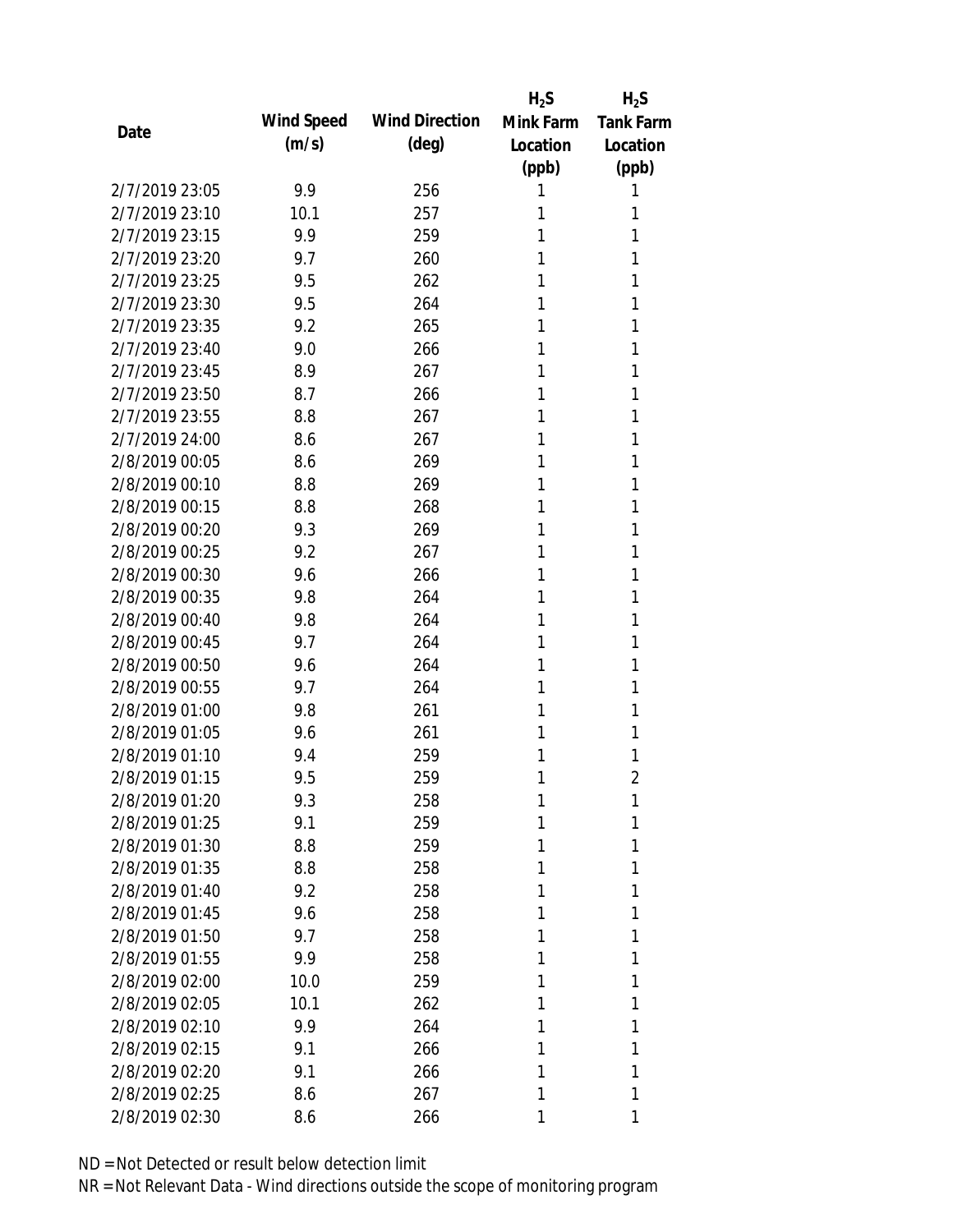|                |            |                       | $H_2S$         | $H_2S$           |
|----------------|------------|-----------------------|----------------|------------------|
| Date           | Wind Speed | <b>Wind Direction</b> | Mink Farm      | <b>Tank Farm</b> |
|                | (m/s)      | $(\text{deg})$        | Location       | Location         |
|                |            |                       | (ppb)          | (ppb)            |
| 2/8/2019 02:35 | 8.6        | 265                   | 1              | 1                |
| 2/8/2019 02:40 | 8.7        | 264                   | 1              | 1                |
| 2/8/2019 02:45 | 8.8        | 264                   | 1              | 1                |
| 2/8/2019 02:50 | 8.7        | 263                   | 1              | 1                |
| 2/8/2019 02:55 | 9.1        | 261                   | 1              | 1                |
| 2/8/2019 03:00 | 9.1        | 262                   | 1              | 1                |
| 2/8/2019 03:05 | 9.1        | 263                   | 1              | 1                |
| 2/8/2019 03:10 | 8.9        | 261                   | 1              | 1                |
| 2/8/2019 03:15 | 9.3        | 260                   | 1              | 1                |
| 2/8/2019 03:20 | 9.3        | 259                   | 1              | 1                |
| 2/8/2019 03:25 | 9.2        | 259                   | 1              | 1                |
| 2/8/2019 03:30 | 9.0        | 260                   | 1              | 1                |
| 2/8/2019 03:35 | 9.0        | 260                   | 1              | 1                |
| 2/8/2019 03:40 | 9.0        | 260                   | 1              | 1                |
| 2/8/2019 03:45 | 8.9        | 262                   | 1              | 1                |
| 2/8/2019 03:50 | 8.8        | 263                   | 1              | 1                |
| 2/8/2019 03:55 | 8.9        | 264                   | 1              | 1                |
| 2/8/2019 04:00 | 9.1        | 263                   | 1              | 1                |
| 2/8/2019 04:05 | 8.9        | 262                   | 1              | 1                |
| 2/8/2019 04:10 | 8.8        | 264                   | 1              | 1                |
| 2/8/2019 04:15 | 8.5        | 264                   | 1              | 1                |
| 2/8/2019 04:20 | 8.6        | 264                   | 1              | 1                |
| 2/8/2019 04:25 | 8.5        | 264                   | 1              | 1                |
| 2/8/2019 04:30 | 8.3        | 265                   | 1              | 1                |
| 2/8/2019 04:35 | 8.4        | 265                   | 2              | 1                |
| 2/8/2019 04:40 | 8.5        | 263                   | $\overline{2}$ | 1                |
| 2/8/2019 04:45 | 8.5        | 264                   | 1              | 1                |
| 2/8/2019 04:50 | 8.1        | 265                   | 1              | 1                |
| 2/8/2019 04:55 | 7.8        | 266                   | 1              | 1                |
| 2/8/2019 05:00 | 7.7        | 266                   | 1              | 1                |
| 2/8/2019 05:05 | 7.6        | 266                   | 2              | 1                |
| 2/8/2019 05:10 | 7.3        | 268                   | 2              | 1                |
| 2/8/2019 05:15 | 7.3        | 267                   | 1              | 1                |
| 2/8/2019 05:20 | 7.7        | 266                   | 1              | 1                |
| 2/8/2019 05:25 | 7.9        | 266                   | 1              | 1                |
| 2/8/2019 05:30 | 8.0        | 266                   | 1              | 1                |
| 2/8/2019 05:35 | 7.9        | 265                   | 1              | 1                |
| 2/8/2019 05:40 | 8.2        | 265                   | 1              | 1                |
| 2/8/2019 05:45 | 8.2        | 266                   | 1              | 1                |
| 2/8/2019 05:50 | 8.0        | 267                   | 1              | 1                |
| 2/8/2019 05:55 | 7.9        | 267                   | 2              | 1                |
| 2/8/2019 06:00 | 7.9        | 266                   | 2              | 1                |
|                |            |                       |                |                  |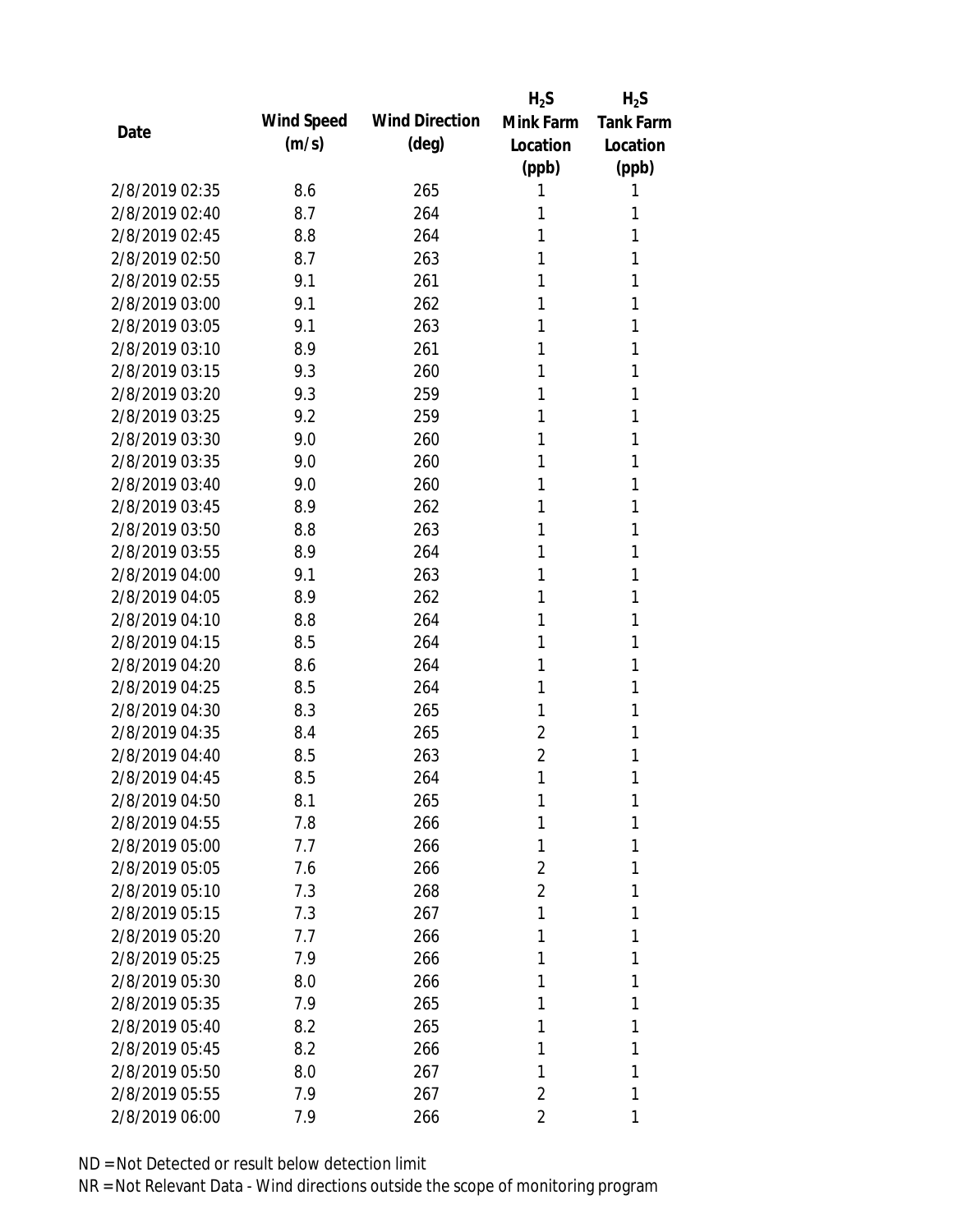|                |            |                       | $H_2S$         | $H_2S$           |
|----------------|------------|-----------------------|----------------|------------------|
| Date           | Wind Speed | <b>Wind Direction</b> | Mink Farm      | <b>Tank Farm</b> |
|                | (m/s)      | (deg)                 | Location       | Location         |
|                |            |                       | (ppb)          | (ppb)            |
| 2/8/2019 06:05 | 7.8        | 267                   | 2              | 1                |
| 2/8/2019 06:10 | 7.8        | 267                   | $\overline{2}$ | 1                |
| 2/8/2019 06:15 | 7.9        | 266                   | $\overline{2}$ | 1                |
| 2/8/2019 06:20 | 7.8        | 267                   | 1              | 1                |
| 2/8/2019 06:25 | 7.7        | 266                   | 1              | 1                |
| 2/8/2019 06:30 | 7.7        | 266                   | 2              | 1                |
| 2/8/2019 06:35 | 7.8        | 268                   | 1              | 1                |
| 2/8/2019 06:40 | 7.8        | 270                   | 1              | 1                |
| 2/8/2019 06:45 | 7.4        | 270                   | 1              | 1                |
| 2/8/2019 06:50 | 7.5        | 271                   | 1              | 1                |
| 2/8/2019 06:55 | 7.4        | 272                   | 1              | 1                |
| 2/8/2019 07:00 | 7.4        | 273                   | 1              | 1                |
| 2/8/2019 07:05 | 7.2        | 272                   | 1              | 1                |
| 2/8/2019 07:10 | 7.1        | 272                   | 1              | 1                |
| 2/8/2019 07:15 | 7.4        | 270                   | 1              | 1                |
| 2/8/2019 07:20 | 7.4        | 268                   | 1              | 1                |
| 2/8/2019 07:25 | 7.4        | 268                   | 1              | 1                |
| 2/8/2019 07:30 | 7.3        | 266                   | 1              | 1                |
| 2/8/2019 07:35 | 7.5        | 265                   | 1              | 1                |
| 2/8/2019 07:40 | 7.1        | 264                   | 1              | 1                |
| 2/8/2019 07:45 | 6.9        | 263                   | 1              | 1                |
| 2/8/2019 07:50 | 6.7        | 262                   | 1              | 1                |
| 2/8/2019 07:55 | 6.6        | 262                   | 1              | 1                |
| 2/8/2019 08:00 | 6.8        | 262                   | 1              | 1                |
| 2/8/2019 08:05 | 6.9        | 263                   | 1              | 1                |
| 2/8/2019 08:10 | 7.3        | 264                   | 1              | 1                |
| 2/8/2019 08:15 | 7.0        | 266                   | 1              | 1                |
| 2/8/2019 08:20 | 7.1        | 266                   | 1              | 1                |
| 2/8/2019 08:25 | 7.3        | 267                   | 1              | 1                |
| 2/8/2019 08:30 | 7.0        | 269                   | 1              | 1                |
| 2/8/2019 08:35 | 6.9        | 268                   | 1              | 1                |
| 2/8/2019 08:40 | 7.0        | 267                   | 2              | 1                |
| 2/8/2019 08:45 | 7.3        | 267                   | 2              | 1                |
| 2/8/2019 08:50 | 7.3        | 269                   | 1              | 1                |
| 2/8/2019 08:55 | 7.2        | 269                   | 1              | 1                |
| 2/8/2019 09:00 | 7.2        | 268                   | 1              | 1                |
| 2/8/2019 09:05 | 7.1        | 270                   | 1              | 1                |
| 2/8/2019 09:10 | 6.7        | 271                   | 1              | 1                |
| 2/8/2019 09:15 | 6.8        | 271                   | 1              | 1                |
| 2/8/2019 09:20 | 6.8        | 270                   | 1              | 1                |
| 2/8/2019 09:25 | 6.8        | 270                   | 1              | 1                |
| 2/8/2019 09:30 | 6.9        | 272                   | 2              | 1                |
|                |            |                       |                |                  |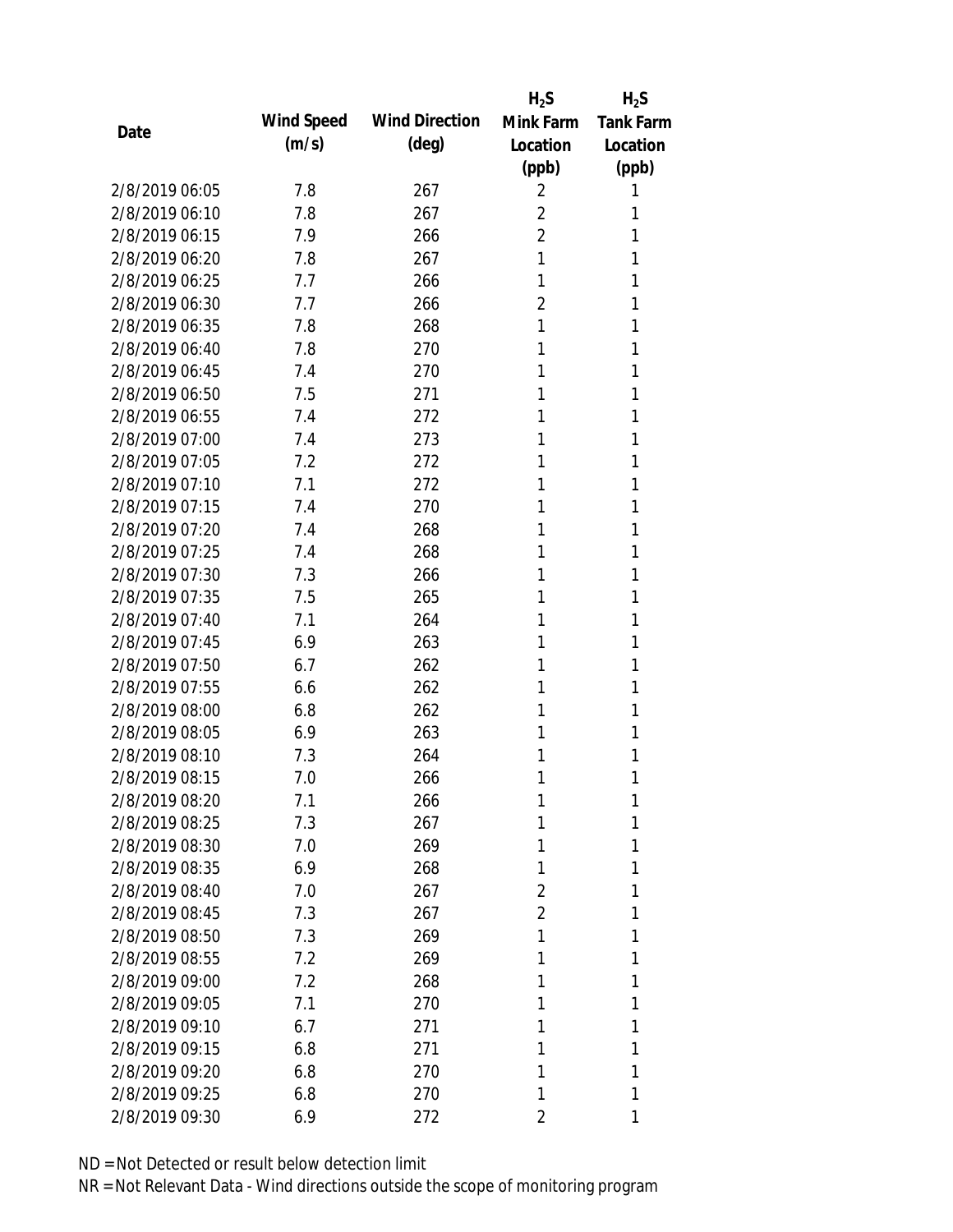|                |            |                       | $H_2S$         | $H_2S$           |
|----------------|------------|-----------------------|----------------|------------------|
| Date           | Wind Speed | <b>Wind Direction</b> | Mink Farm      | <b>Tank Farm</b> |
|                | (m/s)      | (deg)                 | Location       | Location         |
|                |            |                       | (ppb)          | (ppb)            |
| 2/8/2019 09:35 | 6.9        | 273                   | 2              | 1                |
| 2/8/2019 09:40 | 6.9        | 274                   | $\overline{2}$ | 1                |
| 2/8/2019 09:45 | 6.6        | 274                   | $\overline{2}$ | 1                |
| 2/8/2019 09:50 | 6.3        | 274                   | $\overline{2}$ | 1                |
| 2/8/2019 09:55 | 6.4        | 274                   | $\overline{2}$ | 1                |
| 2/8/2019 10:00 | 6.4        | 273                   | $\overline{2}$ | 1                |
| 2/8/2019 10:05 | 6.3        | 272                   | 1              | 1                |
| 2/8/2019 10:10 | 6.5        | 273                   | 1              | 1                |
| 2/8/2019 10:15 | 6.7        | 273                   | 1              | 1                |
| 2/8/2019 10:20 | 7.1        | 274                   | 1              | 1                |
| 2/8/2019 10:25 | 7.1        | 275                   | 1              | 1                |
| 2/8/2019 10:30 | 7.1        | 277                   | $\overline{2}$ | <b>NR</b>        |
| 2/8/2019 10:35 | 7.1        | 278                   | $\overline{2}$ | <b>NR</b>        |
| 2/8/2019 10:40 | 7.1        | 278                   | 3              | <b>NR</b>        |
| 2/8/2019 10:45 | 7.3        | 278                   | 3              | <b>NR</b>        |
| 2/8/2019 10:50 | 7.1        | 278                   | $\overline{2}$ | <b>NR</b>        |
| 2/8/2019 10:55 | 7.0        | 279                   | $\overline{2}$ | <b>NR</b>        |
| 2/8/2019 11:00 | 7.0        | 279                   | $\overline{2}$ | <b>NR</b>        |
| 2/8/2019 11:05 | 6.9        | 280                   | $\overline{2}$ | <b>NR</b>        |
| 2/8/2019 11:10 | 6.7        | 277                   | 1              | <b>NR</b>        |
| 2/8/2019 11:15 | 6.5        | 277                   | 1              | <b>NR</b>        |
| 2/8/2019 11:20 | 6.5        | 277                   | 1              | <b>NR</b>        |
| 2/8/2019 11:25 | 6.5        | 275                   | 1              | 1                |
| 2/8/2019 11:30 | 6.5        | 272                   | 1              | 1                |
| 2/8/2019 11:35 | 6.6        | 270                   | 1              | 1                |
| 2/8/2019 11:40 | 6.6        | 271                   | 1              | 1                |
| 2/8/2019 11:45 | 6.8        | 269                   | 1              | 1                |
| 2/8/2019 11:50 | 6.8        | 270                   | 2              | 1                |
| 2/8/2019 11:55 | 6.9        | 271                   | 2              | 1                |
| 2/8/2019 12:00 | 6.8        | 271                   | $\overline{2}$ | 1                |
| 2/8/2019 12:05 | 6.7        | 271                   | $\overline{2}$ | 1                |
| 2/8/2019 12:10 | 6.8        | 272                   | $\overline{2}$ | 1                |
| 2/8/2019 12:15 | 6.8        | 272                   | $\overline{2}$ | 1                |
| 2/8/2019 12:20 | 6.9        | 271                   | 1              | 1                |
| 2/8/2019 12:25 | 7.0        | 268                   | 1              | 1                |
| 2/8/2019 12:30 | 7.1        | 267                   | 1              | 1                |
| 2/8/2019 12:35 | 7.2        | 267                   | 2              | 1                |
| 2/8/2019 12:40 | 7.2        | 266                   | 2              | 1                |
| 2/8/2019 12:45 | 7.3        | 266                   | $\overline{2}$ | 1                |
| 2/8/2019 12:50 | 7.0        | 267                   | 2              | 1                |
| 2/8/2019 12:55 | 7.0        | 270                   | 2              | 1                |
| 2/8/2019 13:00 | 7.0        | 271                   | 2              | 1                |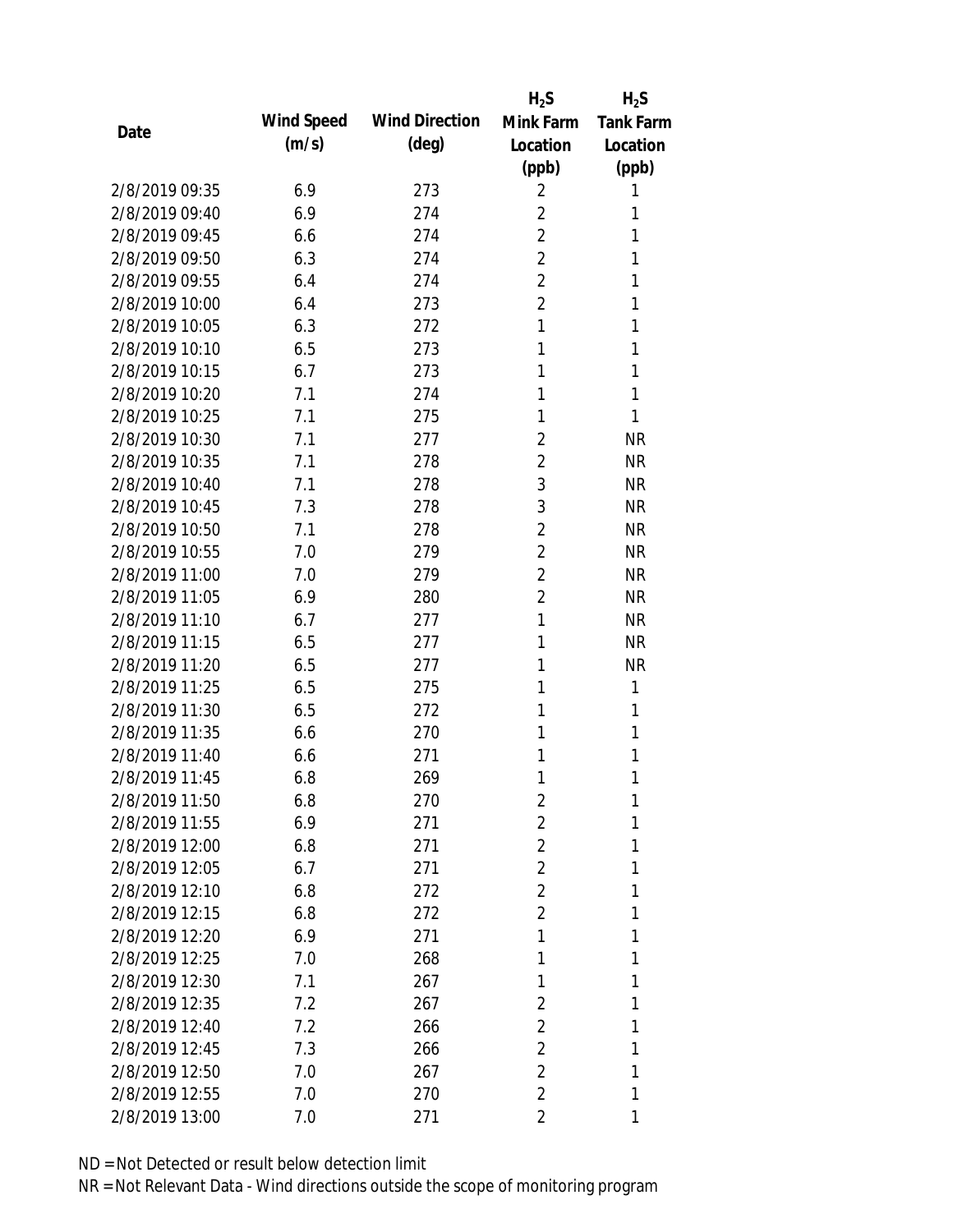|                |            |                       | $H_2S$         | $H_2S$           |
|----------------|------------|-----------------------|----------------|------------------|
| Date           | Wind Speed | <b>Wind Direction</b> | Mink Farm      | <b>Tank Farm</b> |
|                | (m/s)      | (deg)                 | Location       | Location         |
|                |            |                       | (ppb)          | (ppb)            |
| 2/8/2019 13:05 | 6.9        | 271                   | 2              | 1                |
| 2/8/2019 13:10 | 6.7        | 272                   | $\overline{2}$ | 1                |
| 2/8/2019 13:15 | 6.6        | 273                   | $\overline{2}$ | 1                |
| 2/8/2019 13:20 | 6.8        | 272                   | 2              | 1                |
| 2/8/2019 13:25 | 6.5        | 272                   | $\overline{2}$ | 1                |
| 2/8/2019 13:30 | 6.4        | 273                   | $\overline{2}$ | 1                |
| 2/8/2019 13:35 | 6.6        | 272                   | 1              | 1                |
| 2/8/2019 13:40 | 6.8        | 271                   | 1              | 1                |
| 2/8/2019 13:45 | 6.7        | 271                   | 1              | 1                |
| 2/8/2019 13:50 | 6.7        | 271                   | $\overline{2}$ | 1                |
| 2/8/2019 13:55 | 6.9        | 270                   | 1              | 1                |
| 2/8/2019 14:00 | 6.8        | 269                   | 1              | 1                |
| 2/8/2019 14:05 | 6.7        | 270                   | 1              | 1                |
| 2/8/2019 14:10 | 6.8        | 269                   | 1              | 1                |
| 2/8/2019 14:15 | 6.6        | 268                   | 1              | 1                |
| 2/8/2019 14:20 | 6.5        | 271                   | 1              | 1                |
| 2/8/2019 14:25 | 6.7        | 271                   | 1              | 1                |
| 2/8/2019 14:30 | 6.8        | 272                   | 1              | 1                |
| 2/8/2019 14:35 | 6.9        | 271                   | 1              | 1                |
| 2/8/2019 14:40 | 6.9        | 271                   | $\overline{2}$ | 1                |
| 2/8/2019 14:45 | 7.3        | 271                   | 1              | 1                |
| 2/8/2019 14:50 | 7.2        | 269                   | 1              | 1                |
| 2/8/2019 14:55 | 7.1        | 268                   | 1              | 1                |
| 2/8/2019 15:00 | 6.8        | 267                   | 1              | 1                |
| 2/8/2019 15:05 | 6.8        | 268                   | 1              | 1                |
| 2/8/2019 15:10 | 6.5        | 270                   | 1              | 1                |
| 2/8/2019 15:15 | 6.4        | 269                   | 1              | 1                |
| 2/8/2019 15:20 | 6.4        | 273                   | 1              | 1                |
| 2/8/2019 15:25 | 6.4        | 275                   | 1              | 1                |
| 2/8/2019 15:30 | 6.5        | 276                   | 1              | <b>NR</b>        |
| 2/8/2019 15:35 | 6.5        | 279                   | 1              | <b>NR</b>        |
| 2/8/2019 15:40 | 6.4        | 280                   | 1              | <b>NR</b>        |
| 2/8/2019 15:45 | 6.4        | 281                   | 1              | <b>NR</b>        |
| 2/8/2019 15:50 | 6.6        | 281                   | 1              | <b>NR</b>        |
| 2/8/2019 15:55 | 6.5        | 281                   | 1              | <b>NR</b>        |
| 2/8/2019 16:00 | 6.4        | 282                   | 1              | <b>NR</b>        |
| 2/8/2019 16:05 | 6.4        | 281                   | 2              | <b>NR</b>        |
| 2/8/2019 16:10 | 6.7        | 281                   | 2              | <b>NR</b>        |
| 2/8/2019 16:15 | 6.5        | 280                   | 3              | <b>NR</b>        |
| 2/8/2019 16:20 | 6.5        | 279                   | 3              | <b>NR</b>        |
| 2/8/2019 16:25 | 6.3        | 278                   | 3              | <b>NR</b>        |
| 2/8/2019 16:30 | 6.2        | 279                   | 3              | <b>NR</b>        |
|                |            |                       |                |                  |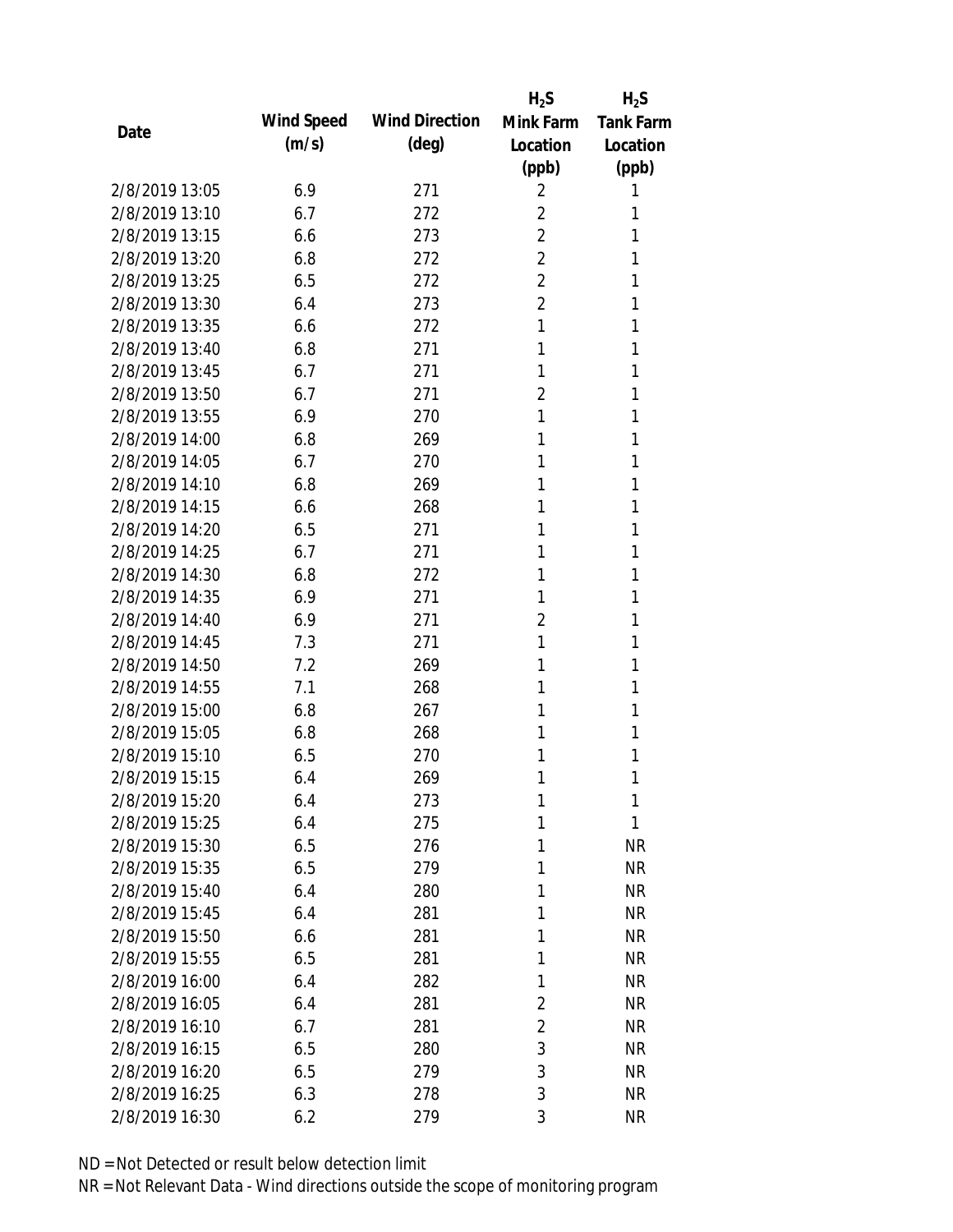|                |            |                       | $H_2S$         | $H_2S$           |
|----------------|------------|-----------------------|----------------|------------------|
|                | Wind Speed | <b>Wind Direction</b> | Mink Farm      | <b>Tank Farm</b> |
| Date           | (m/s)      | $(\text{deg})$        | Location       | Location         |
|                |            |                       | (ppb)          | (ppb)            |
| 2/8/2019 16:35 | 6.2        | 278                   | $\overline{2}$ | <b>NR</b>        |
| 2/8/2019 16:40 | 6.0        | 278                   | 2              | <b>NR</b>        |
| 2/8/2019 16:45 | 6.0        | 277                   | $\overline{2}$ | <b>NR</b>        |
| 2/8/2019 16:50 | 5.8        | 277                   | $\mathbf{1}$   | <b>NR</b>        |
| 2/8/2019 16:55 | 5.8        | 276                   | $\mathbf{1}$   | <b>NR</b>        |
| 2/8/2019 17:00 | 5.8        | 273                   | 1              | 1                |
| 2/8/2019 17:05 | 5.7        | 273                   | 1              | 1                |
| 2/8/2019 17:10 | 5.4        | 276                   | 1              | <b>NR</b>        |
| 2/8/2019 17:15 | 5.2        | 276                   | 2              | <b>NR</b>        |
| 2/8/2019 17:20 | 5.3        | 277                   | $\overline{2}$ | <b>NR</b>        |
| 2/8/2019 17:25 | 5.4        | 278                   | $\overline{2}$ | <b>NR</b>        |
| 2/8/2019 17:30 | 5.5        | 280                   | $\overline{2}$ | <b>NR</b>        |
| 2/8/2019 17:35 | 5.5        | 281                   | $\overline{2}$ | <b>NR</b>        |
| 2/8/2019 17:40 | 5.7        | 279                   | $\overline{2}$ | <b>NR</b>        |
| 2/8/2019 17:45 | 6.0        | 279                   | $\overline{2}$ | <b>NR</b>        |
| 2/8/2019 17:50 | 5.9        | 279                   | $\overline{2}$ | <b>NR</b>        |
| 2/8/2019 17:55 | 5.9        | 281                   | $\overline{2}$ | <b>NR</b>        |
| 2/8/2019 18:00 | 5.8        | 281                   | $\overline{2}$ | <b>NR</b>        |
| 2/8/2019 18:05 | 5.8        | 280                   | $\overline{2}$ | <b>NR</b>        |
| 2/8/2019 18:10 | 6.0        | 282                   | $\overline{2}$ | <b>NR</b>        |
| 2/8/2019 18:15 | 5.9        | 283                   | 4              | <b>NR</b>        |
| 2/8/2019 18:20 | 5.9        | 284                   | 4              | <b>NR</b>        |
| 2/8/2019 18:25 | 5.8        | 283                   | 5              | <b>NR</b>        |
| 2/8/2019 18:30 | 5.8        | 282                   | $\overline{7}$ | <b>NR</b>        |
| 2/8/2019 18:35 | 5.7        | 284                   | 7              | <b>NR</b>        |
| 2/8/2019 18:40 | 5.4        | 283                   | 7              | <b>NR</b>        |
| 2/8/2019 18:45 | 5.4        | 282                   | 6              | <b>NR</b>        |
| 2/8/2019 18:50 | 5.4        | 283                   | 6              | <b>NR</b>        |
| 2/8/2019 18:55 | 5.5        | 284                   | 5              | <b>NR</b>        |
| 2/8/2019 19:00 | 5.6        | 286                   | 3              | <b>NR</b>        |
| 2/8/2019 19:05 | 5.4        | 286                   | 3              | <b>NR</b>        |
| 2/8/2019 19:10 | 5.3        | 286                   | 3              | <b>NR</b>        |
| 2/8/2019 19:15 | 5.1        | 286                   | $\overline{2}$ | <b>NR</b>        |
| 2/8/2019 19:20 | 4.8        | 284                   | $\overline{2}$ | <b>NR</b>        |
| 2/8/2019 19:25 | 4.8        | 283                   | 1              | <b>NR</b>        |
| 2/8/2019 19:30 | 4.8        | 280                   | $\overline{2}$ | <b>NR</b>        |
| 2/8/2019 19:35 | 5.0        | 280                   | 1              | <b>NR</b>        |
| 2/8/2019 19:40 | 5.0        | 280                   | 1              | NR               |
| 2/8/2019 19:45 | 5.0        | 278                   | 1              | <b>NR</b>        |
| 2/8/2019 19:50 | 5.0        | 278                   | 1              | <b>NR</b>        |
| 2/8/2019 19:55 | 4.8        | 278                   | 1              | <b>NR</b>        |
| 2/8/2019 20:00 | 4.6        | 279                   | 1              | <b>NR</b>        |
|                |            |                       |                |                  |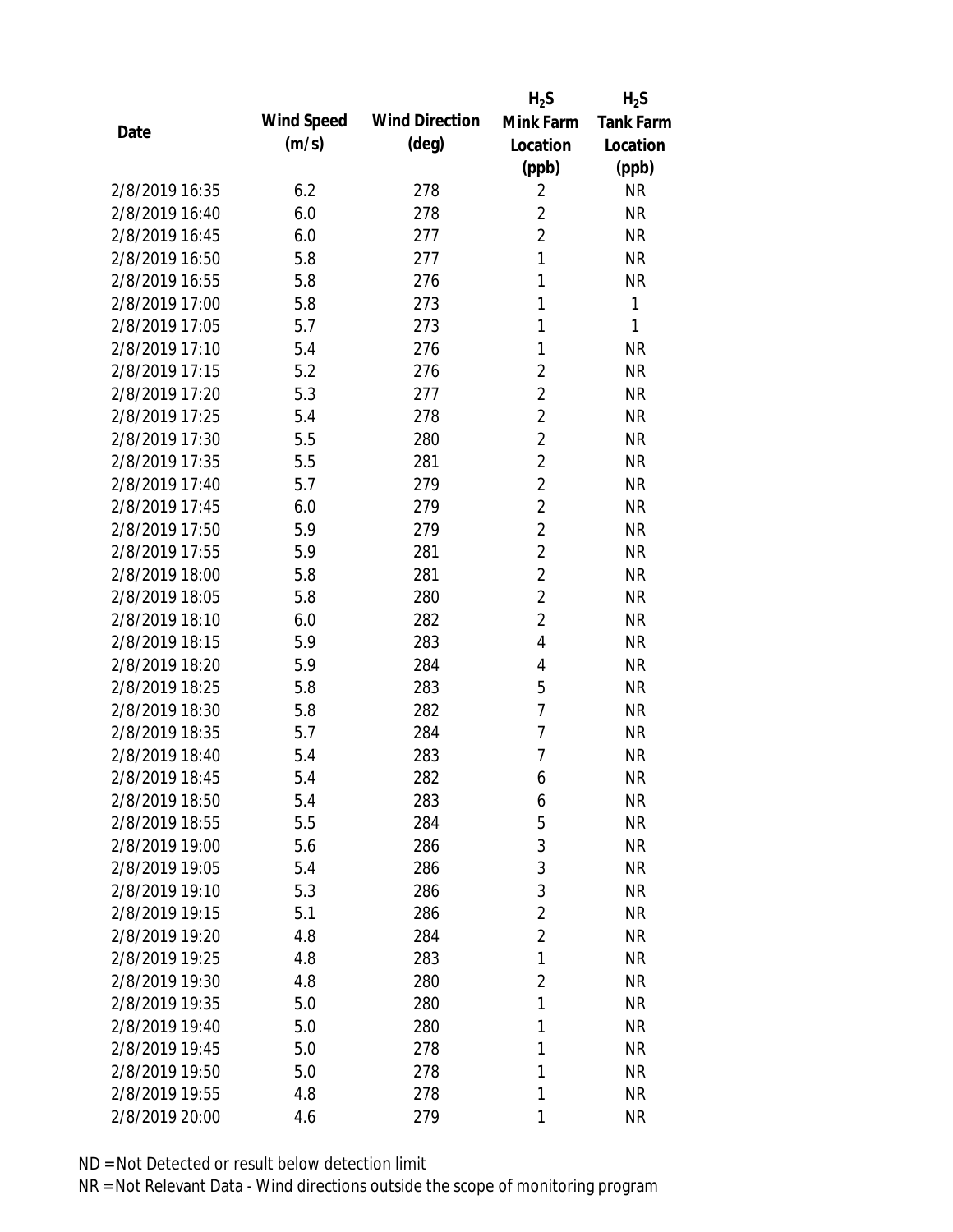|                |            |                       | $H_2S$         | $H_2S$           |
|----------------|------------|-----------------------|----------------|------------------|
| Date           | Wind Speed | <b>Wind Direction</b> | Mink Farm      | <b>Tank Farm</b> |
|                | (m/s)      | $(\text{deg})$        | Location       | Location         |
|                |            |                       | (ppb)          | (ppb)            |
| 2/8/2019 20:05 | 4.4        | 279                   | 1              | <b>NR</b>        |
| 2/8/2019 20:10 | 4.5        | 279                   | 1              | <b>NR</b>        |
| 2/8/2019 20:15 | 4.5        | 282                   | 1              | <b>NR</b>        |
| 2/8/2019 20:20 | 4.7        | 286                   | 1              | <b>NR</b>        |
| 2/8/2019 20:25 | 4.7        | 287                   | 1              | <b>NR</b>        |
| 2/8/2019 20:30 | 4.6        | 288                   | 1              | <b>NR</b>        |
| 2/8/2019 20:35 | 4.5        | 287                   | 1              | <b>NR</b>        |
| 2/8/2019 20:40 | 4.4        | 285                   | 1              | <b>NR</b>        |
| 2/8/2019 20:45 | 4.4        | 283                   | 1              | <b>NR</b>        |
| 2/8/2019 20:50 | 4.2        | 283                   | 1              | <b>NR</b>        |
| 2/8/2019 20:55 | 4.2        | 283                   | 1              | <b>NR</b>        |
| 2/8/2019 21:00 | 4.3        | 281                   | 1              | <b>NR</b>        |
| 2/8/2019 21:05 | 4.3        | 283                   | 1              | <b>NR</b>        |
| 2/8/2019 21:10 | 4.4        | 284                   | $\overline{2}$ | <b>NR</b>        |
| 2/8/2019 21:15 | 4.5        | 285                   | $\overline{2}$ | <b>NR</b>        |
| 2/8/2019 21:20 | 4.4        | 282                   | 3              | <b>NR</b>        |
| 2/8/2019 21:25 | 4.4        | 280                   | 3              | <b>NR</b>        |
| 2/8/2019 21:30 | 4.3        | 280                   | $\overline{4}$ | <b>NR</b>        |
| 2/8/2019 21:35 | 4.3        | 279                   | 5              | <b>NR</b>        |
| 2/8/2019 21:40 | 4.4        | 279                   | 5              | <b>NR</b>        |
| 2/8/2019 21:45 | 4.2        | 278                   | 4              | <b>NR</b>        |
| 2/8/2019 21:50 | 4.3        | 279                   | 4              | <b>NR</b>        |
| 2/8/2019 21:55 | 4.3        | 280                   | 4              | <b>NR</b>        |
| 2/8/2019 22:00 | 4.4        | 279                   | $\overline{4}$ | <b>NR</b>        |
| 2/8/2019 22:05 | 4.3        | 279                   | 3              | <b>NR</b>        |
| 2/8/2019 22:10 | 4.2        | 278                   | 3              | <b>NR</b>        |
| 2/8/2019 22:15 | 4.2        | 278                   | 3              | <b>NR</b>        |
| 2/8/2019 22:20 | 4.2        | 276                   | 3              | <b>NR</b>        |
| 2/8/2019 22:25 | 4.2        | 277                   | 3              | <b>NR</b>        |
| 2/8/2019 22:30 | 4.3        | 278                   | 3              | <b>NR</b>        |
| 2/8/2019 22:35 | 4.3        | 278                   | 3              | <b>NR</b>        |
| 2/8/2019 22:40 | 4.2        | 279                   | 3              | <b>NR</b>        |
| 2/8/2019 22:45 | 4.2        | 280                   | $\overline{2}$ | <b>NR</b>        |
| 2/8/2019 22:50 | 4.1        | 280                   | $\overline{2}$ | <b>NR</b>        |
| 2/8/2019 22:55 | 4.1        | 279                   | $\overline{2}$ | <b>NR</b>        |
| 2/8/2019 23:00 | 4.0        | 280                   | $\overline{2}$ | <b>NR</b>        |
| 2/8/2019 23:05 | 4.0        | 280                   | $\overline{2}$ | <b>NR</b>        |
| 2/8/2019 23:10 | 4.1        | 279                   | $\overline{2}$ | <b>NR</b>        |
| 2/8/2019 23:15 | 4.0        | 277                   | $\overline{2}$ | <b>NR</b>        |
| 2/8/2019 23:20 | 4.0        | 278                   | $\overline{2}$ | <b>NR</b>        |
| 2/8/2019 23:25 | 3.9        | 279                   | $\overline{2}$ | <b>NR</b>        |
| 2/8/2019 23:30 | 3.8        | 277                   | $\overline{2}$ | <b>NR</b>        |
|                |            |                       |                |                  |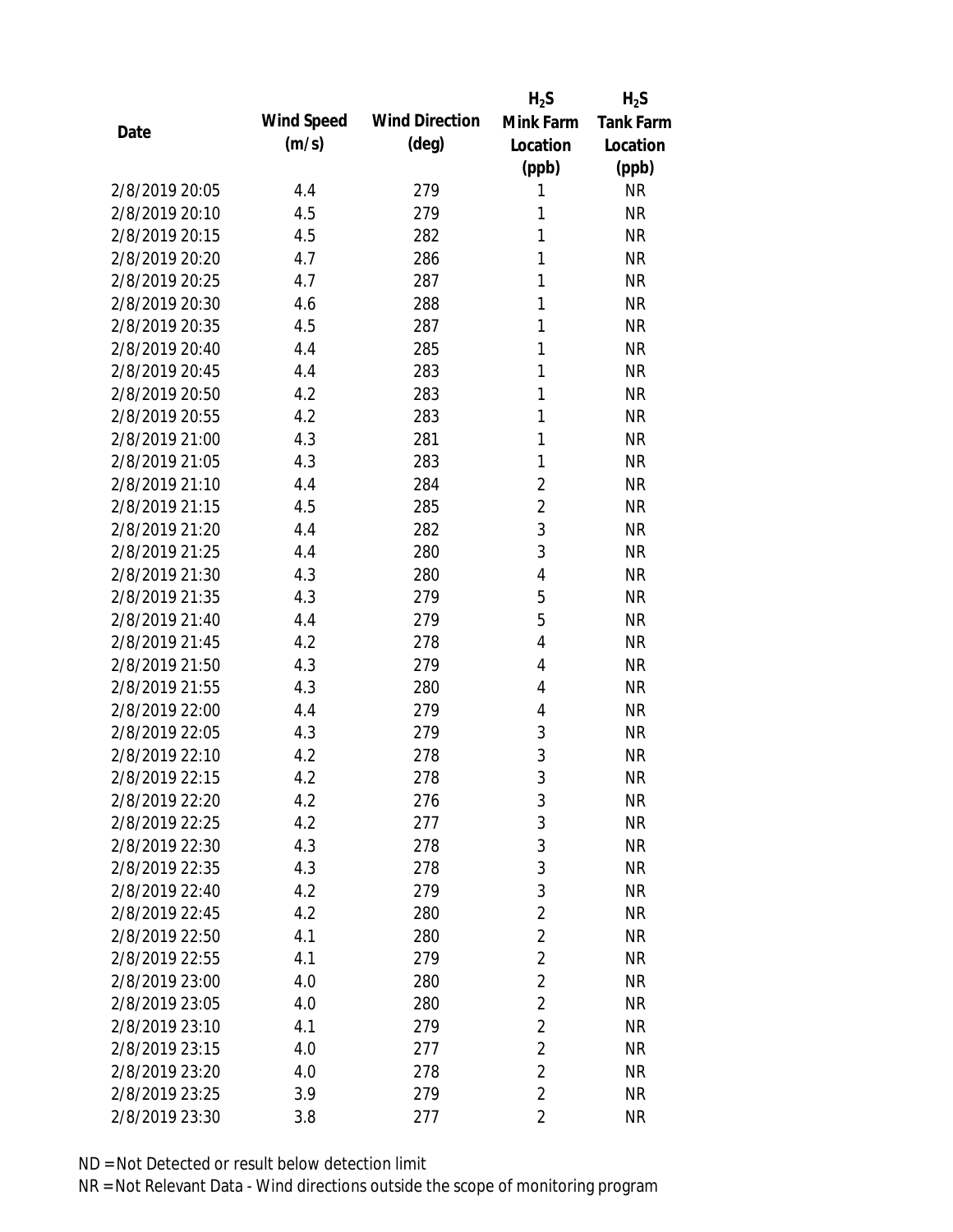|                |            |                       | $H_2S$         | $H_2S$           |
|----------------|------------|-----------------------|----------------|------------------|
| Date           | Wind Speed | <b>Wind Direction</b> | Mink Farm      | <b>Tank Farm</b> |
|                | (m/s)      | $(\text{deg})$        | Location       | Location         |
|                |            |                       | (ppb)          | (ppb)            |
| 2/8/2019 23:35 | 3.8        | 278                   | $\overline{2}$ | <b>NR</b>        |
| 2/8/2019 23:40 | 3.7        | 279                   | $\overline{2}$ | <b>NR</b>        |
| 2/8/2019 23:45 | 3.8        | 280                   | $\overline{2}$ | <b>NR</b>        |
| 2/8/2019 23:50 | 3.8        | 281                   | $\overline{2}$ | <b>NR</b>        |
| 2/8/2019 23:55 | 3.8        | 282                   | $\mathbf{1}$   | <b>NR</b>        |
| 2/8/2019 24:00 | 4.1        | 282                   | 1              | <b>NR</b>        |
| 2/9/2019 00:05 | 4.3        | 282                   | 1              | <b>NR</b>        |
| 2/9/2019 00:10 | 4.3        | 281                   | 1              | <b>NR</b>        |
| 2/9/2019 00:15 | 4.4        | 282                   | 1              | <b>NR</b>        |
| 2/9/2019 00:20 | 4.3        | 281                   | 1              | <b>NR</b>        |
| 2/9/2019 00:25 | 4.4        | 280                   | 1              | <b>NR</b>        |
| 2/9/2019 00:30 | 4.3        | 282                   | 1              | <b>NR</b>        |
| 2/9/2019 00:35 | 4.1        | 283                   | 1              | <b>NR</b>        |
| 2/9/2019 00:40 | 4.2        | 285                   | 1              | <b>NR</b>        |
| 2/9/2019 00:45 | 4.1        | 286                   | 1              | <b>NR</b>        |
| 2/9/2019 00:50 | 4.1        | 290                   | 1              | <b>NR</b>        |
| 2/9/2019 00:55 | 3.8        | 292                   | 1              | <b>NR</b>        |
| 2/9/2019 01:00 | 3.6        | 292                   | 1              | <b>NR</b>        |
| 2/9/2019 01:05 | 3.6        | 291                   | 1              | <b>NR</b>        |
| 2/9/2019 01:10 | 3.6        | 291                   | 1              | <b>NR</b>        |
| 2/9/2019 01:15 | 3.6        | 292                   | 1              | <b>NR</b>        |
| 2/9/2019 01:20 | 3.5        | 291                   | 1              | <b>NR</b>        |
| 2/9/2019 01:25 | 3.5        | 288                   | 1              | <b>NR</b>        |
| 2/9/2019 01:30 | 3.7        | 289                   | 1              | <b>NR</b>        |
| 2/9/2019 01:35 | 3.6        | 289                   | 1              | <b>NR</b>        |
| 2/9/2019 01:40 | 3.4        | 288                   | 1              | <b>NR</b>        |
| 2/9/2019 01:45 | 3.3        | 286                   | 1              | <b>NR</b>        |
| 2/9/2019 01:50 | 3.2        | 288                   | 1              | <b>NR</b>        |
| 2/9/2019 01:55 | 3.2        | 292                   | 1              | <b>NR</b>        |
| 2/9/2019 02:00 | 3.1        | 296                   | 1              | <b>NR</b>        |
| 2/9/2019 02:05 | 3.2        | 301                   | 1              | <b>NR</b>        |
| 2/9/2019 02:10 | 3.2        | 306                   | 1              | <b>NR</b>        |
| 2/9/2019 02:15 | 3.4        | 311                   | 1              | <b>NR</b>        |
| 2/9/2019 02:20 | 3.6        | 312                   | 1              | <b>NR</b>        |
| 2/9/2019 02:25 | 3.9        | 312                   | <b>ND</b>      | <b>NR</b>        |
| 2/9/2019 02:30 | 3.9        | 311                   | 1              | <b>NR</b>        |
| 2/9/2019 02:35 | 4.0        | 310                   | <b>ND</b>      | <b>NR</b>        |
| 2/9/2019 02:40 | 4.1        | 310                   | 1              | <b>NR</b>        |
| 2/9/2019 02:45 | 4.1        | 310                   | <b>ND</b>      | <b>NR</b>        |
| 2/9/2019 02:50 | 4.0        | 309                   | 1              | <b>NR</b>        |
| 2/9/2019 02:55 | 4.0        | 311                   | 1              | <b>NR</b>        |
| 2/9/2019 03:00 | 3.9        | 310                   | 1              | <b>NR</b>        |
|                |            |                       |                |                  |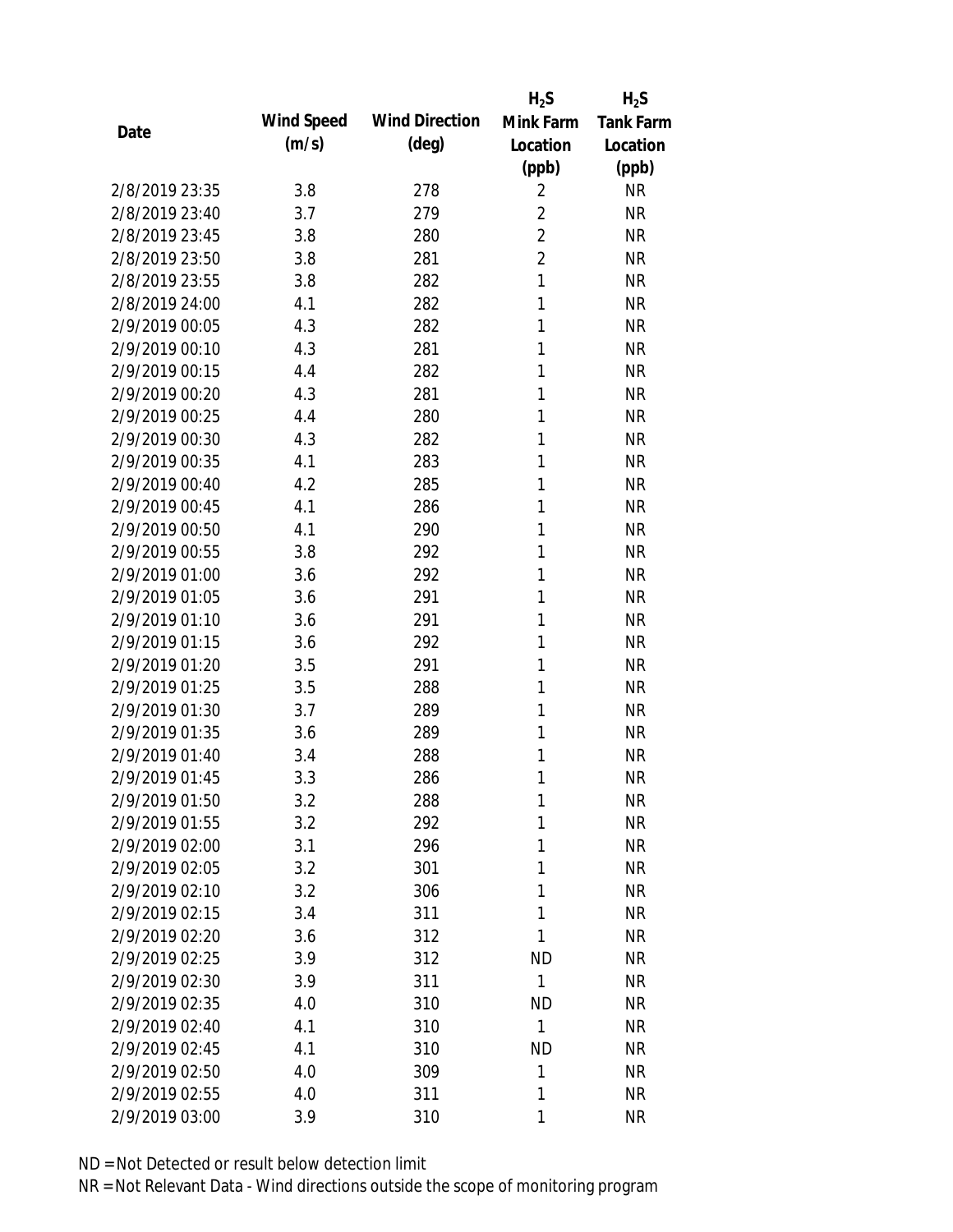|                |            |                       | $H_2S$       | $H_2S$           |
|----------------|------------|-----------------------|--------------|------------------|
| Date           | Wind Speed | <b>Wind Direction</b> | Mink Farm    | <b>Tank Farm</b> |
|                | (m/s)      | $(\text{deg})$        | Location     | Location         |
|                |            |                       | (ppb)        | (ppb)            |
| 2/9/2019 03:05 | 3.8        | 311                   | 1            | <b>NR</b>        |
| 2/9/2019 03:10 | 3.6        | 311                   | 1            | <b>NR</b>        |
| 2/9/2019 03:15 | 3.7        | 311                   | $\mathbf{1}$ | <b>NR</b>        |
| 2/9/2019 03:20 | 3.6        | 313                   | 1            | <b>NR</b>        |
| 2/9/2019 03:25 | 3.6        | 311                   | 1            | <b>NR</b>        |
| 2/9/2019 03:30 | 3.6        | 311                   | 1            | <b>NR</b>        |
| 2/9/2019 03:35 | 3.6        | 312                   | <b>ND</b>    | <b>NR</b>        |
| 2/9/2019 03:40 | 3.7        | 310                   | <b>ND</b>    | <b>NR</b>        |
| 2/9/2019 03:45 | 3.6        | 308                   | <b>ND</b>    | <b>NR</b>        |
| 2/9/2019 03:50 | 3.6        | 306                   | <b>ND</b>    | <b>NR</b>        |
| 2/9/2019 03:55 | 3.4        | 306                   | 1            | <b>NR</b>        |
| 2/9/2019 04:00 | 3.4        | 308                   | 1            | <b>NR</b>        |
| 2/9/2019 04:05 | 3.2        | 308                   | 1            | <b>NR</b>        |
| 2/9/2019 04:10 | 3.1        | 311                   | $\mathbf{1}$ | <b>NR</b>        |
| 2/9/2019 04:15 | 3.0        | 316                   | 1            | <b>NR</b>        |
| 2/9/2019 04:20 | 2.8        | 322                   | 1            | <b>NR</b>        |
| 2/9/2019 04:25 | 2.7        | 327                   | 1            | <b>NR</b>        |
| 2/9/2019 04:30 | 2.7        | 331                   | 1            | <b>NR</b>        |
| 2/9/2019 04:35 | 2.5        | 336                   | 1            | <b>NR</b>        |
| 2/9/2019 04:40 | 2.4        | 341                   | 1            | <b>NR</b>        |
| 2/9/2019 04:45 | 2.4        | 345                   | 1            | <b>NR</b>        |
| 2/9/2019 04:50 | 2.3        | 347                   | 1            | <b>NR</b>        |
| 2/9/2019 04:55 | 2.3        | 350                   | 1            | <b>NR</b>        |
| 2/9/2019 05:00 | 2.3        | 351                   | 1            | <b>NR</b>        |
| 2/9/2019 05:05 | 2.2        | 351                   | 1            | <b>NR</b>        |
| 2/9/2019 05:10 | 2.1        | 347                   | 1            | <b>NR</b>        |
| 2/9/2019 05:15 | 2.0        | 346                   | 1            | <b>NR</b>        |
| 2/9/2019 05:20 | 2.1        | 343                   | 1            | <b>NR</b>        |
| 2/9/2019 05:25 | 2.1        | 336                   | 1            | <b>NR</b>        |
| 2/9/2019 05:30 | 2.0        | 335                   | 1            | <b>NR</b>        |
| 2/9/2019 05:35 | 2.1        | 333                   | 1            | <b>NR</b>        |
| 2/9/2019 05:40 | 2.2        | 336                   | 1            | <b>NR</b>        |
| 2/9/2019 05:45 | 2.2        | 338                   | 1            | <b>NR</b>        |
| 2/9/2019 05:50 | 2.0        | 341                   | 1            | <b>NR</b>        |
| 2/9/2019 05:55 | 2.0        | 348                   | 1            | <b>NR</b>        |
| 2/9/2019 06:00 | 2.0        | 354                   | 1            | <b>NR</b>        |
| 2/9/2019 06:05 | 2.0        | 1                     | 1            | <b>NR</b>        |
| 2/9/2019 06:10 | 2.0        | 7                     | 1            | <b>NR</b>        |
| 2/9/2019 06:15 | 2.2        | 10                    | 1            | <b>NR</b>        |
| 2/9/2019 06:20 | 2.3        | 11                    | 1            | <b>NR</b>        |
| 2/9/2019 06:25 | 2.3        | 14                    | 1            | <b>NR</b>        |
| 2/9/2019 06:30 | 2.2        | 15                    | 1            | <b>NR</b>        |
|                |            |                       |              |                  |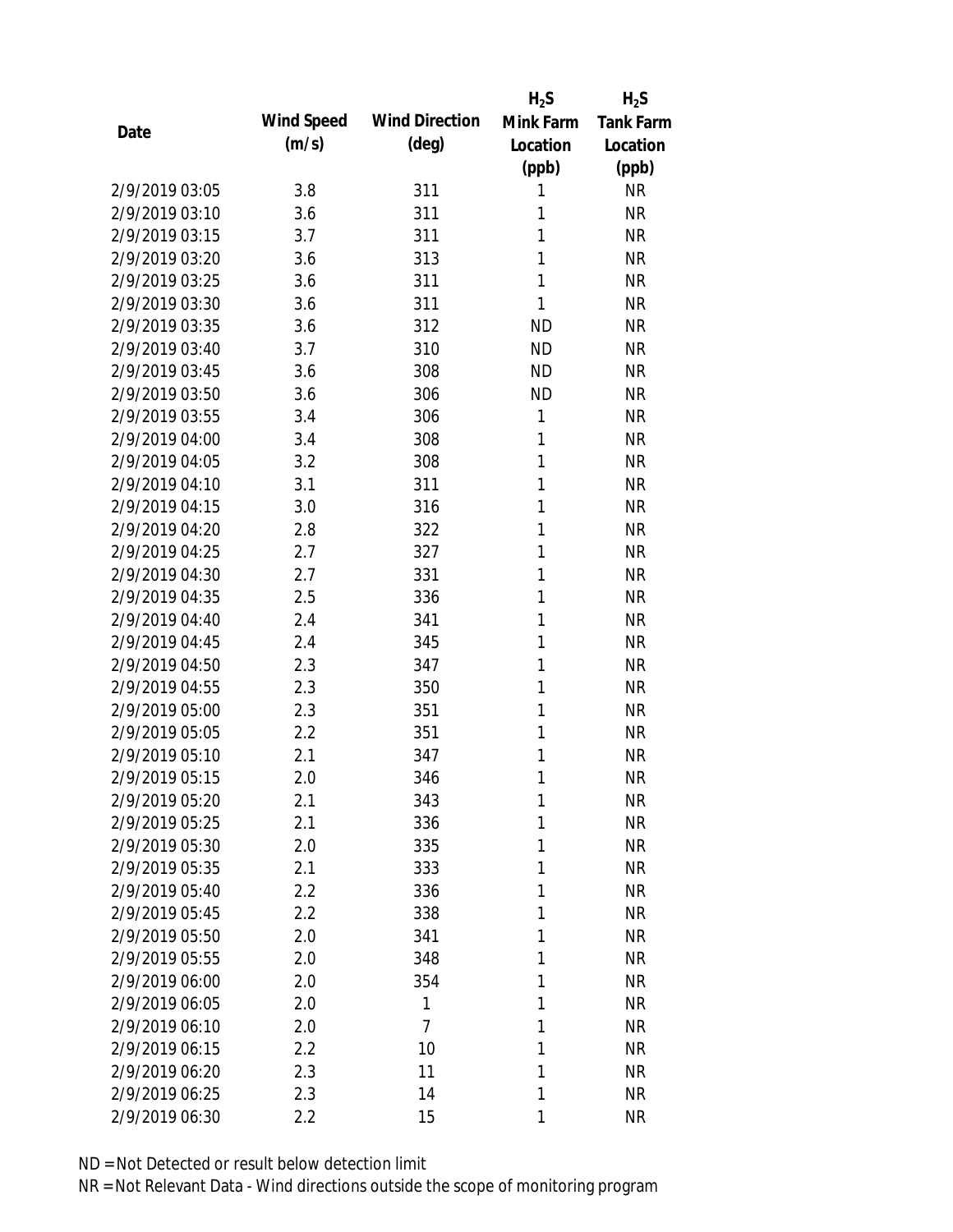|                |            |                       | $H_2S$       | $H_2S$           |
|----------------|------------|-----------------------|--------------|------------------|
| Date           | Wind Speed | <b>Wind Direction</b> | Mink Farm    | <b>Tank Farm</b> |
|                | (m/s)      | $(\text{deg})$        | Location     | Location         |
|                |            |                       | (ppb)        | (ppb)            |
| 2/9/2019 06:35 | 2.2        | 17                    | 1            | <b>NR</b>        |
| 2/9/2019 06:40 | 2.1        | 19                    | 1            | <b>NR</b>        |
| 2/9/2019 06:45 | 1.9        | 23                    | 1            | <b>NR</b>        |
| 2/9/2019 06:50 | 2.0        | 27                    | 1            | <b>NR</b>        |
| 2/9/2019 06:55 | 1.9        | 28                    | 1            | <b>NR</b>        |
| 2/9/2019 07:00 | 1.7        | 31                    | 1            | <b>NR</b>        |
| 2/9/2019 07:05 | 1.6        | 34                    | $\mathbf{1}$ | <b>NR</b>        |
| 2/9/2019 07:10 | 1.5        | 36                    | 1            | <b>NR</b>        |
| 2/9/2019 07:15 | 1.3        | 42                    | <b>NR</b>    | <b>NR</b>        |
| 2/9/2019 07:20 | 1.1        | 49                    | <b>NR</b>    | <b>NR</b>        |
| 2/9/2019 07:25 | 1.0        | 58                    | <b>NR</b>    | <b>NR</b>        |
| 2/9/2019 07:30 | 1.1        | 60                    | <b>NR</b>    | <b>NR</b>        |
| 2/9/2019 07:35 | 1.1        | 59                    | <b>NR</b>    | <b>NR</b>        |
| 2/9/2019 07:40 | 1.0        | 61                    | <b>NR</b>    | <b>NR</b>        |
| 2/9/2019 07:45 | 0.9        | 57                    | <b>NR</b>    | <b>NR</b>        |
| 2/9/2019 07:50 | 0.9        | 54                    | <b>NR</b>    | <b>NR</b>        |
| 2/9/2019 07:55 | 0.9        | 55                    | <b>NR</b>    | <b>NR</b>        |
| 2/9/2019 08:00 | 1.0        | 59                    | <b>NR</b>    | <b>NR</b>        |
| 2/9/2019 08:05 | 1.0        | 67                    | <b>NR</b>    | <b>NR</b>        |
| 2/9/2019 08:10 | 1.1        | 74                    | <b>NR</b>    | <b>NR</b>        |
| 2/9/2019 08:15 | 1.3        | 80                    | <b>NR</b>    | <b>NR</b>        |
| 2/9/2019 08:20 | 1.1        | 85                    | <b>NR</b>    | <b>NR</b>        |
| 2/9/2019 08:25 | 0.9        | 88                    | <b>NR</b>    | <b>NR</b>        |
| 2/9/2019 08:30 | 0.8        | 88                    | <b>NR</b>    | <b>NR</b>        |
| 2/9/2019 08:35 | 0.7        | 91                    | <b>NR</b>    | <b>NR</b>        |
| 2/9/2019 08:40 | 0.7        | 93                    | <b>NR</b>    | <b>NR</b>        |
| 2/9/2019 08:45 | 0.7        | 91                    | <b>NR</b>    | <b>NR</b>        |
| 2/9/2019 08:50 | 0.8        | 95                    | <b>NR</b>    | <b>NR</b>        |
| 2/9/2019 08:55 | 1.1        | 90                    | <b>NR</b>    | <b>NR</b>        |
| 2/9/2019 09:00 | 1.2        | 90                    | <b>NR</b>    | <b>NR</b>        |
| 2/9/2019 09:05 | 1.3        | 89                    | <b>NR</b>    | <b>NR</b>        |
| 2/9/2019 09:10 | 1.4        | 92                    | <b>NR</b>    | <b>NR</b>        |
| 2/9/2019 09:15 | 1.5        | 92                    | <b>NR</b>    | <b>NR</b>        |
| 2/9/2019 09:20 | 1.5        | 94                    | <b>NR</b>    | <b>NR</b>        |
| 2/9/2019 09:25 | 1.5        | 100                   | <b>NR</b>    | <b>NR</b>        |
| 2/9/2019 09:30 | 1.6        | 110                   | <b>NR</b>    | <b>NR</b>        |
| 2/9/2019 09:35 | 1.5        | 117                   | <b>NR</b>    | <b>NR</b>        |
| 2/9/2019 09:40 | 1.4        | 124                   | <b>NR</b>    | <b>NR</b>        |
| 2/9/2019 09:45 | 1.5        | 132                   | <b>NR</b>    | <b>NR</b>        |
| 2/9/2019 09:50 | 1.5        | 143                   | <b>NR</b>    | <b>NR</b>        |
| 2/9/2019 09:55 | 1.5        | 154                   | <b>NR</b>    | <b>NR</b>        |
| 2/9/2019 10:00 | 1.5        | 162                   | <b>NR</b>    | <b>NR</b>        |
|                |            |                       |              |                  |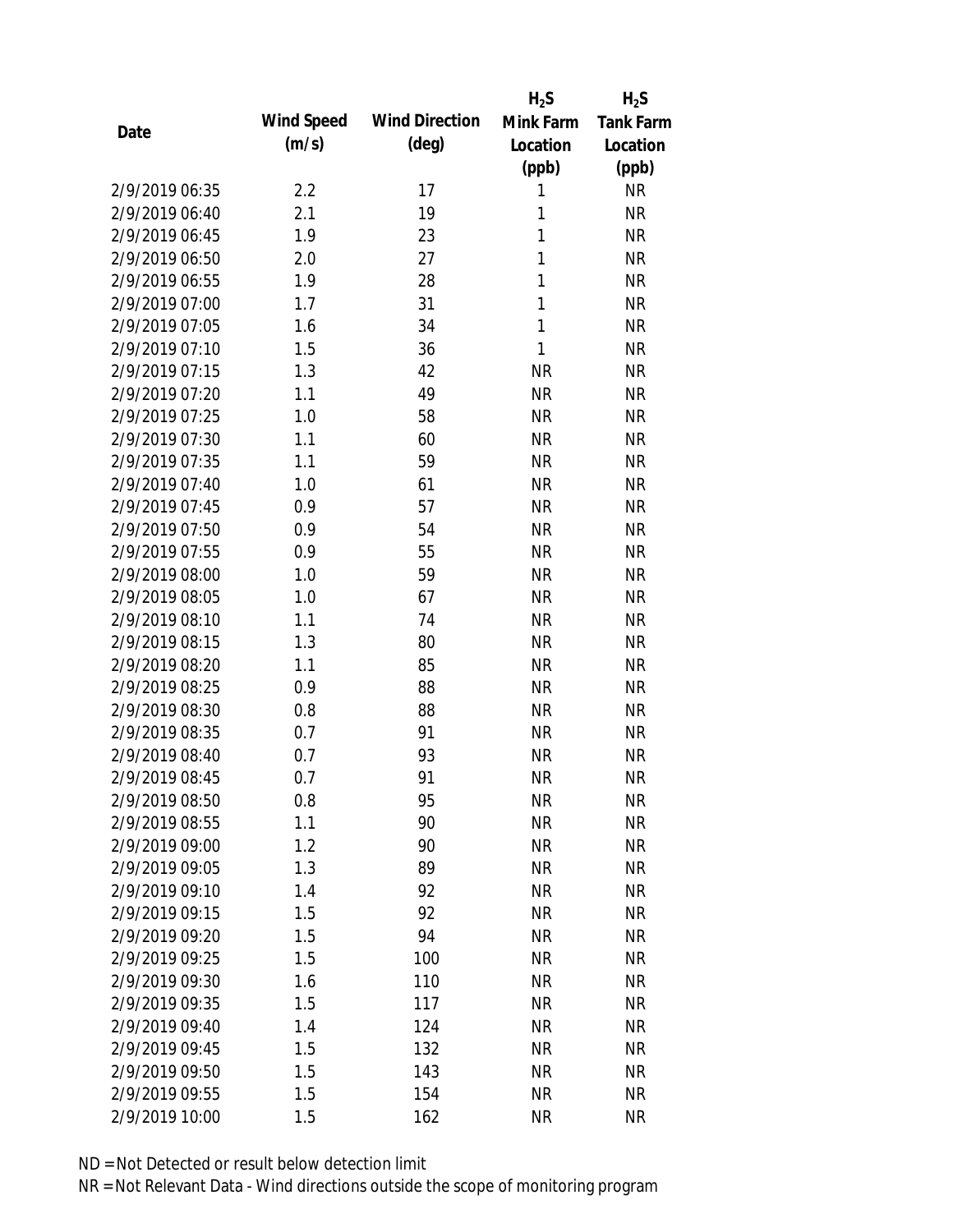|                |            |                       | $H_2S$    | $H_2S$           |
|----------------|------------|-----------------------|-----------|------------------|
| Date           | Wind Speed | <b>Wind Direction</b> | Mink Farm | <b>Tank Farm</b> |
|                | (m/s)      | $(\text{deg})$        | Location  | Location         |
|                |            |                       | (ppb)     | (ppb)            |
| 2/9/2019 10:05 | 1.5        | 169                   | <b>NR</b> | <b>NR</b>        |
| 2/9/2019 10:10 | 1.6        | 172                   | <b>NR</b> | 1                |
| 2/9/2019 10:15 | 1.7        | 179                   | <b>NR</b> | $\mathbf{1}$     |
| 2/9/2019 10:20 | 1.7        | 182                   | <b>NR</b> | $\mathbf{1}$     |
| 2/9/2019 10:25 | 1.7        | 183                   | <b>NR</b> | $\mathbf{1}$     |
| 2/9/2019 10:30 | 1.7        | 178                   | <b>NR</b> | 1                |
| 2/9/2019 10:35 | 1.8        | 180                   | <b>NR</b> | 1                |
| 2/9/2019 10:40 | 1.7        | 185                   | <b>NR</b> | $\mathbf{1}$     |
| 2/9/2019 10:45 | 1.7        | 186                   | <b>NR</b> | $\mathbf{1}$     |
| 2/9/2019 10:50 | 1.7        | 181                   | <b>NR</b> | $\mathbf{1}$     |
| 2/9/2019 10:55 | 1.7        | 178                   | <b>NR</b> | $\mathbf{1}$     |
| 2/9/2019 11:00 | 1.5        | 177                   | <b>NR</b> | 1                |
| 2/9/2019 11:05 | 1.6        | 168                   | <b>NR</b> | <b>NR</b>        |
| 2/9/2019 11:10 | 1.6        | 163                   | <b>NR</b> | <b>NR</b>        |
| 2/9/2019 11:15 | 1.6        | 163                   | <b>NR</b> | <b>NR</b>        |
| 2/9/2019 11:20 | 1.7        | 166                   | <b>NR</b> | <b>NR</b>        |
| 2/9/2019 11:25 | 1.8        | 166                   | <b>NR</b> | <b>NR</b>        |
| 2/9/2019 11:30 | 2.0        | 162                   | <b>NR</b> | <b>NR</b>        |
| 2/9/2019 11:35 | 1.9        | 161                   | <b>NR</b> | <b>NR</b>        |
| 2/9/2019 11:40 | 2.0        | 156                   | <b>NR</b> | <b>NR</b>        |
| 2/9/2019 11:45 | 2.2        | 146                   | <b>NR</b> | <b>NR</b>        |
| 2/9/2019 11:50 | 2.3        | 138                   | <b>NR</b> | <b>NR</b>        |
| 2/9/2019 11:55 | 2.5        | 137                   | <b>NR</b> | <b>NR</b>        |
| 2/9/2019 12:00 | 2.6        | 142                   | <b>NR</b> | <b>NR</b>        |
| 2/9/2019 12:05 | 2.8        | 149                   | <b>NR</b> | <b>NR</b>        |
| 2/9/2019 12:10 | 3.0        | 152                   | <b>NR</b> | <b>NR</b>        |
| 2/9/2019 12:15 | 2.7        | 159                   | <b>NR</b> | <b>NR</b>        |
| 2/9/2019 12:20 | 2.8        | 170                   | <b>NR</b> | 1                |
| 2/9/2019 12:25 | 2.8        | 171                   | <b>NR</b> | 1                |
| 2/9/2019 12:30 | 2.8        | 168                   | <b>NR</b> | <b>NR</b>        |
| 2/9/2019 12:35 | 2.7        | 165                   | <b>NR</b> | <b>NR</b>        |
| 2/9/2019 12:40 | 2.6        | 166                   | <b>NR</b> | <b>NR</b>        |
| 2/9/2019 12:45 | 2.6        | 161                   | <b>NR</b> | <b>NR</b>        |
| 2/9/2019 12:50 | 2.3        | 153                   | <b>NR</b> | <b>NR</b>        |
| 2/9/2019 12:55 | 2.2        | 148                   | <b>NR</b> | <b>NR</b>        |
| 2/9/2019 13:00 | 2.2        | 153                   | <b>NR</b> | <b>NR</b>        |
| 2/9/2019 13:05 | 2.2        | 156                   | <b>NR</b> | NR               |
| 2/9/2019 13:10 | 2.2        | 154                   | <b>NR</b> | <b>NR</b>        |
| 2/9/2019 13:15 | 2.4        | 151                   | <b>NR</b> | <b>NR</b>        |
| 2/9/2019 13:20 | 2.6        | 148                   | <b>NR</b> | <b>NR</b>        |
| 2/9/2019 13:25 | 2.7        | 159                   | <b>NR</b> | <b>NR</b>        |
| 2/9/2019 13:30 | 2.7        | 153                   | <b>NR</b> | <b>NR</b>        |
|                |            |                       |           |                  |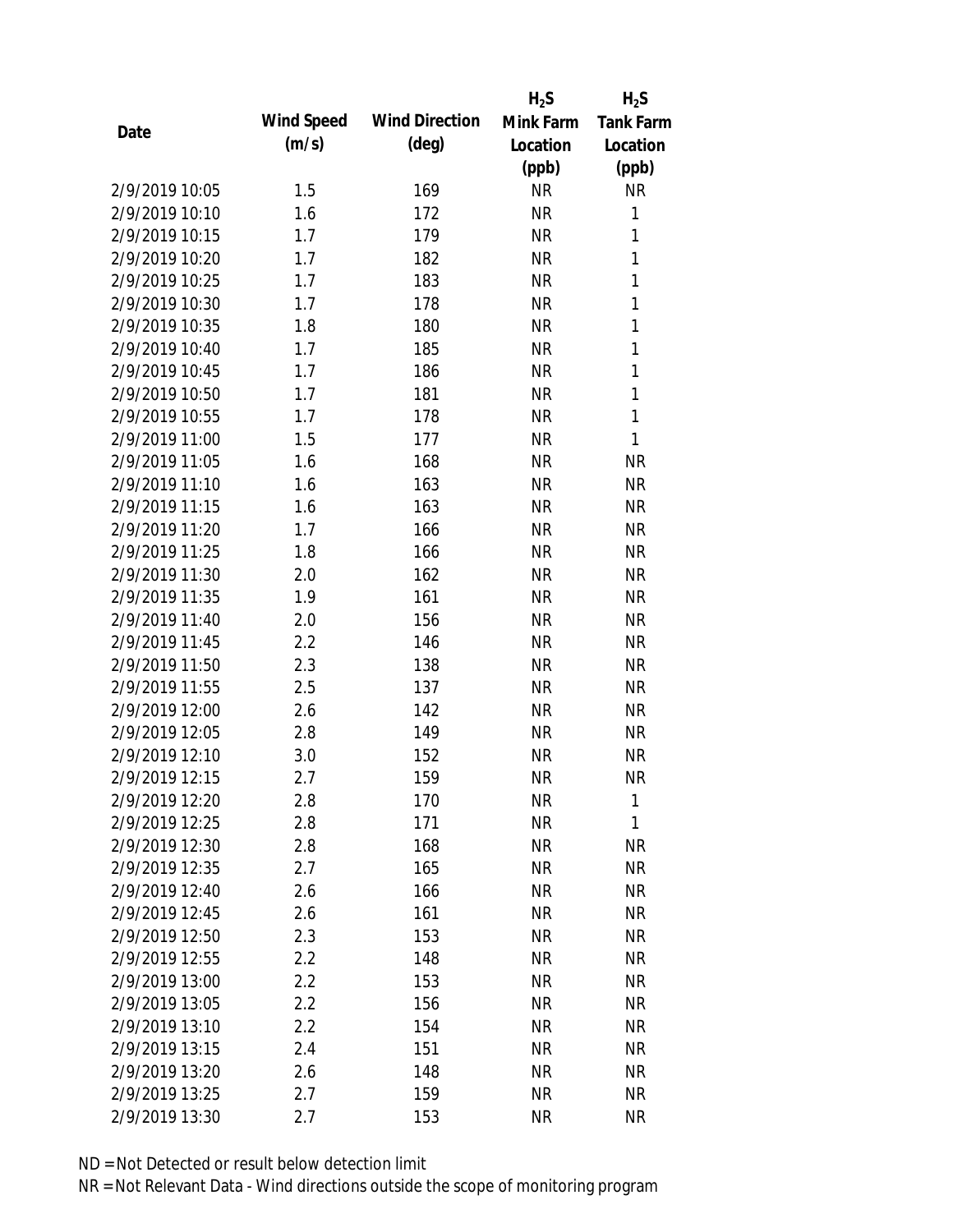|                |            |                       | $H_2S$    | $H_2S$           |
|----------------|------------|-----------------------|-----------|------------------|
|                | Wind Speed | <b>Wind Direction</b> | Mink Farm | <b>Tank Farm</b> |
| Date           | (m/s)      | $(\text{deg})$        | Location  | Location         |
|                |            |                       | (ppb)     | (ppb)            |
| 2/9/2019 13:35 | 2.6        | 150                   | <b>NR</b> | <b>NR</b>        |
| 2/9/2019 13:40 | 2.4        | 148                   | <b>NR</b> | <b>NR</b>        |
| 2/9/2019 13:45 | 2.2        | 157                   | <b>NR</b> | <b>NR</b>        |
| 2/9/2019 13:50 | 2.2        | 163                   | <b>NR</b> | <b>NR</b>        |
| 2/9/2019 13:55 | 2.1        | 152                   | <b>NR</b> | <b>NR</b>        |
| 2/9/2019 14:00 | 2.0        | 157                   | <b>NR</b> | <b>NR</b>        |
| 2/9/2019 14:05 | 2.2        | 163                   | <b>NR</b> | <b>NR</b>        |
| 2/9/2019 14:10 | 2.3        | 175                   | <b>NR</b> | $\mathbf{1}$     |
| 2/9/2019 14:15 | 2.3        | 182                   | <b>NR</b> | <b>NR</b>        |
| 2/9/2019 14:20 | 2.3        | 187                   | <b>NR</b> | 1                |
| 2/9/2019 14:25 | 2.4        | 191                   | <b>NR</b> | 1                |
| 2/9/2019 14:30 | 2.2        | 193                   | <b>NR</b> | 1                |
| 2/9/2019 14:35 | 2.3        | 188                   | <b>NR</b> | $\mathbf{1}$     |
| 2/9/2019 14:40 | 2.2        | 176                   | <b>NR</b> | $\mathbf{1}$     |
| 2/9/2019 14:45 | 2.3        | 161                   | <b>NR</b> | <b>NR</b>        |
| 2/9/2019 14:50 | 2.2        | 155                   | <b>NR</b> | <b>NR</b>        |
| 2/9/2019 14:55 | 2.0        | 148                   | <b>NR</b> | <b>NR</b>        |
| 2/9/2019 15:00 | 2.1        | 139                   | <b>NR</b> | <b>NR</b>        |
| 2/9/2019 15:05 | 2.0        | 132                   | <b>NR</b> | <b>NR</b>        |
| 2/9/2019 15:10 | 2.1        | 124                   | <b>NR</b> | <b>NR</b>        |
| 2/9/2019 15:15 | 2.0        | 120                   | <b>NR</b> | <b>NR</b>        |
| 2/9/2019 15:20 | 2.1        | 116                   | <b>NR</b> | <b>NR</b>        |
| 2/9/2019 15:25 | 2.2        | 125                   | <b>NR</b> | <b>NR</b>        |
| 2/9/2019 15:30 | 2.5        | 144                   | <b>NR</b> | <b>NR</b>        |
| 2/9/2019 15:35 | 2.3        | 153                   | <b>NR</b> | <b>NR</b>        |
| 2/9/2019 15:40 | 2.3        | 161                   | <b>NR</b> | <b>NR</b>        |
| 2/9/2019 15:45 | 2.3        | 167                   | <b>NR</b> | <b>NR</b>        |
| 2/9/2019 15:50 | 2.2        | 172                   | <b>NR</b> | <b>ND</b>        |
| 2/9/2019 15:55 | 2.1        | 172                   | <b>NR</b> | <b>ND</b>        |
| 2/9/2019 16:00 | 1.9        | 169                   | <b>NR</b> | <b>NR</b>        |
| 2/9/2019 16:05 | 2.0        | 160                   | <b>NR</b> | <b>NR</b>        |
| 2/9/2019 16:10 | 2.1        | 154                   | <b>NR</b> | <b>NR</b>        |
| 2/9/2019 16:15 | 2.1        | 150                   | <b>NR</b> | <b>NR</b>        |
| 2/9/2019 16:20 | 2.2        | 155                   | <b>NR</b> | <b>NR</b>        |
| 2/9/2019 16:25 | 2.2        | 155                   | <b>NR</b> | <b>NR</b>        |
| 2/9/2019 16:30 | 2.1        | 148                   | <b>NR</b> | <b>NR</b>        |
| 2/9/2019 16:35 |            | 152                   | <b>NR</b> | <b>NR</b>        |
|                | 2.0        |                       |           |                  |
| 2/9/2019 16:40 | 2.0        | 161                   | <b>NR</b> | <b>NR</b>        |
| 2/9/2019 16:45 | 2.1        | 168                   | <b>NR</b> | NR               |
| 2/9/2019 16:50 | 2.0        | 168                   | <b>NR</b> | NR               |
| 2/9/2019 16:55 | 2.0        | 163                   | <b>NR</b> | <b>NR</b>        |
| 2/9/2019 17:00 | 2.3        | 165                   | <b>NR</b> | <b>NR</b>        |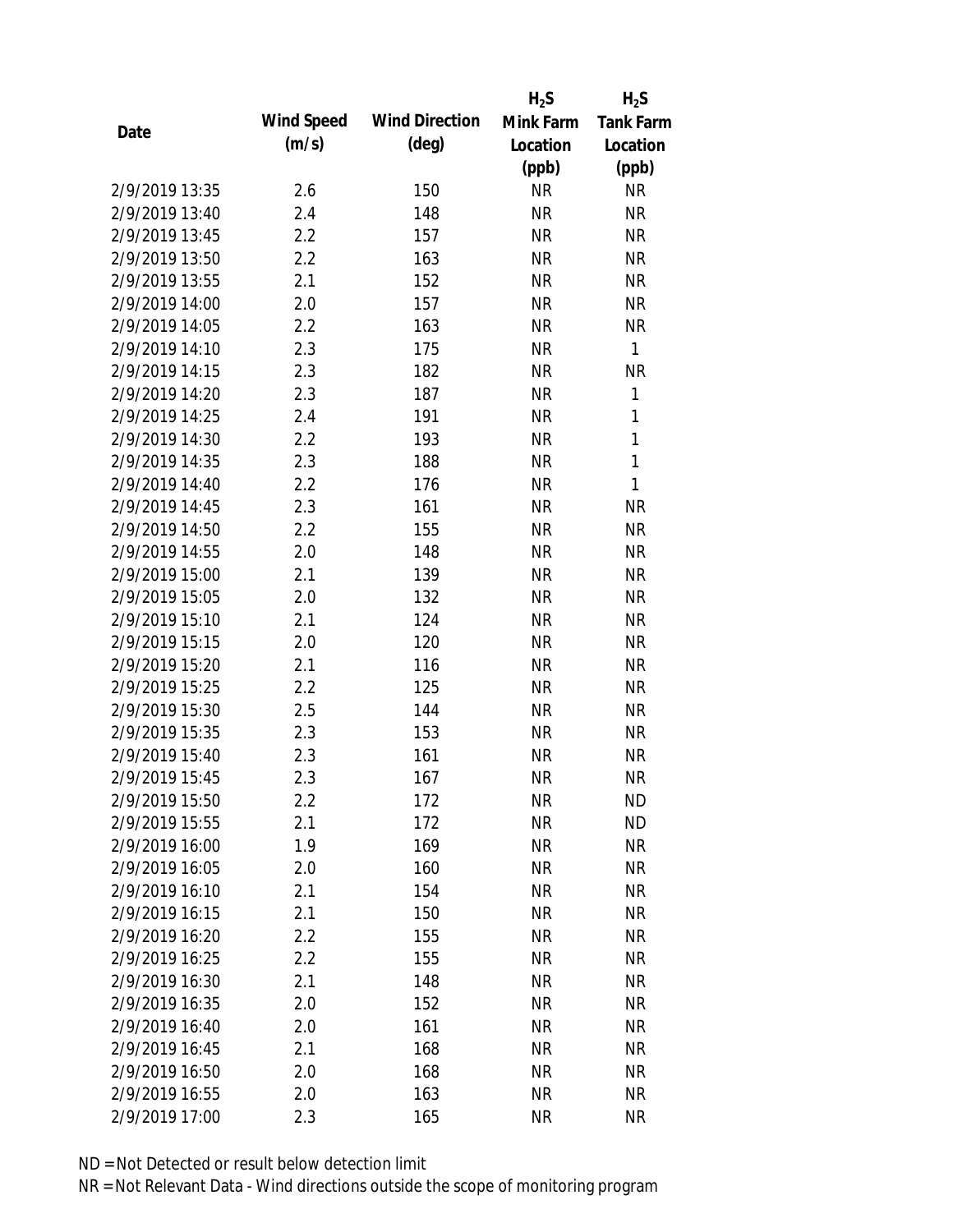|                |            |                       | $H_2S$    | $H_2S$           |
|----------------|------------|-----------------------|-----------|------------------|
|                | Wind Speed | <b>Wind Direction</b> | Mink Farm | <b>Tank Farm</b> |
| Date           | (m/s)      | $(\text{deg})$        | Location  | Location         |
|                |            |                       | (ppb)     | (ppb)            |
| 2/9/2019 17:05 | 2.5        | 170                   | <b>NR</b> | 1                |
| 2/9/2019 17:10 | 2.5        | 168                   | <b>NR</b> | <b>NR</b>        |
| 2/9/2019 17:15 | 2.6        | 166                   | <b>NR</b> | <b>NR</b>        |
| 2/9/2019 17:20 | 2.7        | 165                   | <b>NR</b> | <b>NR</b>        |
| 2/9/2019 17:25 | 2.9        | 165                   | <b>NR</b> | <b>NR</b>        |
| 2/9/2019 17:30 | 2.8        | 161                   | <b>NR</b> | <b>NR</b>        |
| 2/9/2019 17:35 | 2.6        | 157                   | <b>NR</b> | <b>NR</b>        |
| 2/9/2019 17:40 | 2.7        | 158                   | <b>NR</b> | <b>NR</b>        |
| 2/9/2019 17:45 | 2.5        | 157                   | <b>NR</b> | <b>NR</b>        |
| 2/9/2019 17:50 | 2.5        | 153                   | <b>NR</b> | <b>NR</b>        |
| 2/9/2019 17:55 | 2.5        | 153                   | <b>NR</b> | <b>NR</b>        |
| 2/9/2019 18:00 | 2.6        | 157                   | <b>NR</b> | <b>NR</b>        |
| 2/9/2019 18:05 | 2.7        | 157                   | <b>NR</b> | <b>NR</b>        |
| 2/9/2019 18:10 | 2.6        | 157                   | <b>NR</b> | <b>NR</b>        |
| 2/9/2019 18:15 | 2.5        | 159                   | <b>NR</b> | <b>NR</b>        |
| 2/9/2019 18:20 | 2.4        | 159                   | <b>NR</b> | <b>NR</b>        |
| 2/9/2019 18:25 | 2.4        | 159                   | <b>NR</b> | <b>NR</b>        |
| 2/9/2019 18:30 | 2.4        | 158                   | <b>NR</b> | <b>NR</b>        |
| 2/9/2019 18:35 | 2.3        | 156                   | <b>NR</b> | <b>NR</b>        |
| 2/9/2019 18:40 | 2.2        | 156                   | <b>NR</b> | <b>NR</b>        |
| 2/9/2019 18:45 | 2.2        | 155                   | <b>NR</b> | <b>NR</b>        |
| 2/9/2019 18:50 | 2.2        | 153                   | <b>NR</b> | <b>NR</b>        |
| 2/9/2019 18:55 | 2.1        | 149                   | <b>NR</b> | <b>NR</b>        |
| 2/9/2019 19:00 | 2.0        | 148                   | <b>NR</b> | <b>NR</b>        |
| 2/9/2019 19:05 | 1.9        | 146                   | <b>NR</b> | <b>NR</b>        |
| 2/9/2019 19:10 | 1.8        | 142                   | <b>NR</b> | <b>NR</b>        |
| 2/9/2019 19:15 | 1.7        | 141                   | <b>NR</b> | <b>NR</b>        |
| 2/9/2019 19:20 | 1.5        | 138                   | <b>NR</b> | <b>NR</b>        |
| 2/9/2019 19:25 | 1.4        | 134                   | <b>NR</b> | <b>NR</b>        |
| 2/9/2019 19:30 | 1.4        | 127                   | <b>NR</b> | <b>NR</b>        |
| 2/9/2019 19:35 | 1.3        | 119                   | <b>NR</b> | <b>NR</b>        |
| 2/9/2019 19:40 | 1.2        | 115                   | <b>NR</b> | <b>NR</b>        |
| 2/9/2019 19:45 | 1.2        | 109                   | <b>NR</b> | <b>NR</b>        |
| 2/9/2019 19:50 | 1.2        | 105                   | <b>NR</b> | <b>NR</b>        |
| 2/9/2019 19:55 | 1.2        | 104                   | <b>NR</b> | <b>NR</b>        |
| 2/9/2019 20:00 | 1.1        | 103                   | <b>NR</b> | <b>NR</b>        |
| 2/9/2019 20:05 | 1.1        | 102                   | <b>NR</b> | <b>NR</b>        |
| 2/9/2019 20:10 | 1.3        | 98                    | <b>NR</b> | <b>NR</b>        |
| 2/9/2019 20:15 | 1.4        | 93                    | <b>NR</b> | <b>NR</b>        |
| 2/9/2019 20:20 | 1.5        | 89                    | <b>NR</b> | <b>NR</b>        |
| 2/9/2019 20:25 | 1.7        | 84                    | <b>NR</b> | <b>NR</b>        |
| 2/9/2019 20:30 | 1.8        | 82                    | <b>NR</b> | <b>NR</b>        |